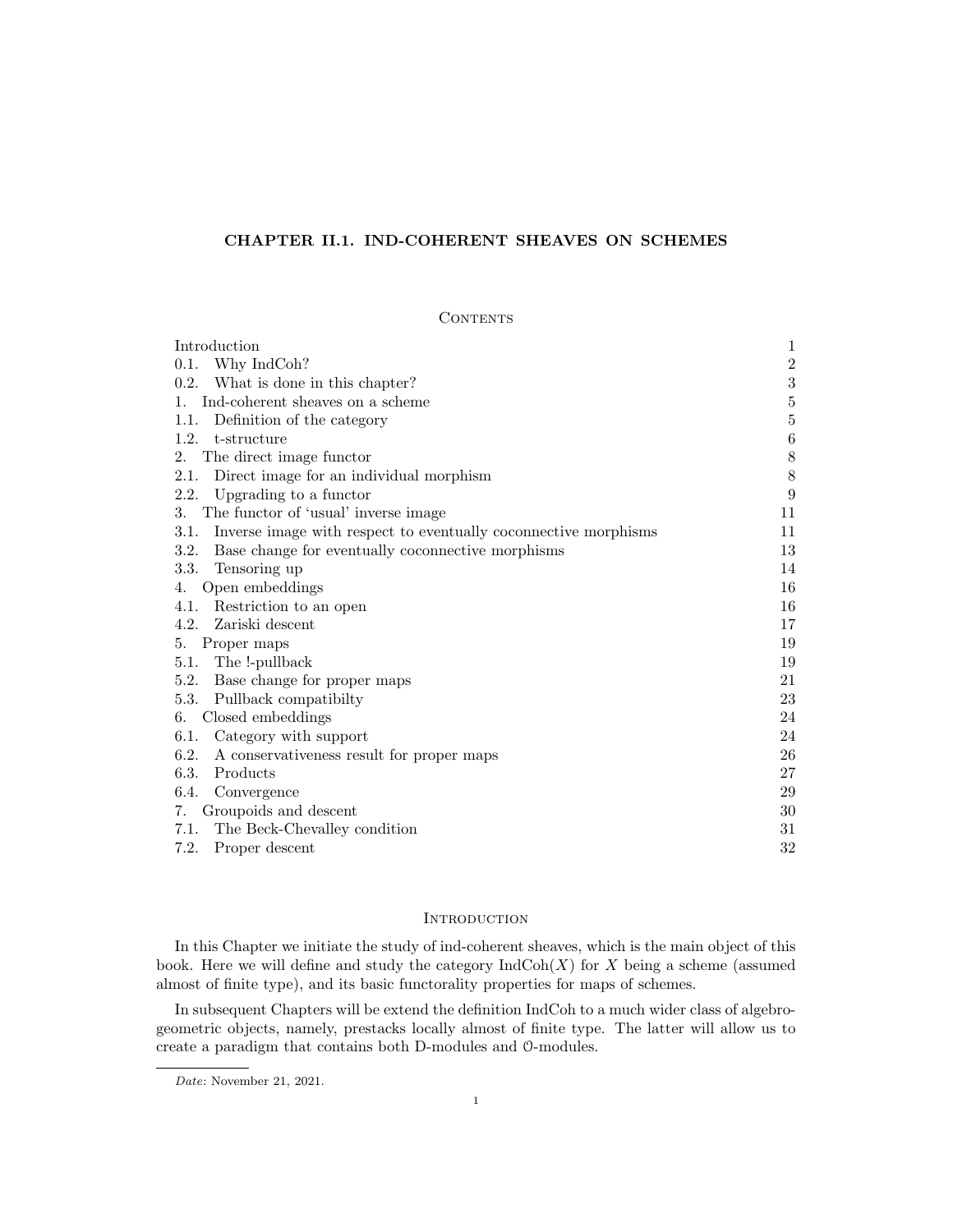0.1. Why IndCoh? The basic question is: why bother with IndCoh? I.e., why is the usual QCoh not good enough?

0.1.1. There are multiple reasons for why one would like to have the theory of IndCoh. Here are two mutually related reasons that can be spelled out already for schemes.

(i) For a proper morphism  $f: X \to Y$  between schemes, the functor of !-pullback, *right adjoint* to the \*-direct image, is not necessarily continuous when viewed as a functor

$$
\mathrm{QCoh}(Y) \to \mathrm{QCoh}(X).
$$

But it is continuous, when viewed as a functor  $\text{IndCoh}(Y) \to \text{IndCoh}(X)$ . Since for various reasons, explained elsewhere in the book, we wanted to stay within the world of cocomplete categories and continuous functors, the above phenomenon was, for us, the main reason to introduce and study IndCoh.

(ii) Many categories that naturally arise in geometric representation theory are  $IndCoh(X)$  (for some scheme  $X$ ), and not  $\mathrm{QCoh}(X)$ . A remarkable set of examples of this are the categories appearing on the spectral side of the geometric Langlands theory (see, e.g., [Bezr] ot [AG]). A baby example of this would be the Koszul duality that says that the category A-mod for

$$
A = k[\xi], \quad \deg(\xi) = 2
$$

is equivalent to  $\text{IndCoh}(X)$ , where  $X = \text{pt} \times_{\mathbb{A}^1} \text{pt}$ . This is while  $\text{QCoh}(X)$  is the subcategory of A-mod consisting of objects on which the generator  $\xi$  acts locally nilpotently.

0.1.2. We should emphasize, however, that one should not be tempted to think that IndCoh is a 'better object' than QCoh. In fact, both categories are needed and they interact in interesting ways, see [Chapter II.3].

0.1.3. We would also like to mention that the category  $\text{IndCoh}(X)$  has appeared significantly before the present book (and its predecessor  $[Ga1]$ ). Namely, if X is classical, it was introduced in the work of H. Krause [Kr], and it was subsequently studied by him and his collaborators.

Specifically, in loc.cit., IndCoh(X) appeared as the category of *injective complexes* on X.

0.1.4. In this chapter we start from (i) mentioned above, and develop the theory of IndCoh for schemes so that the !-pullback for a proper morphism is continuous.

In [Chapter II.2, Sect. 2.1] we will expand the functoriality of IndCoh by showing that it admits !-pullbacks for arbitrary (i.e., not necessarily proper) morphisms, and that these ! pullbacks satisfy base change against \*-push forwards. The difficulty here is that base change is not a property but an extra piece of structure, and one needs to introduce a new categorical device, the *category of correspondences* to account for it<sup>1</sup>.

<sup>&</sup>lt;sup>1</sup>The idea of the category of correspondences was suggested to us by J. Lurie.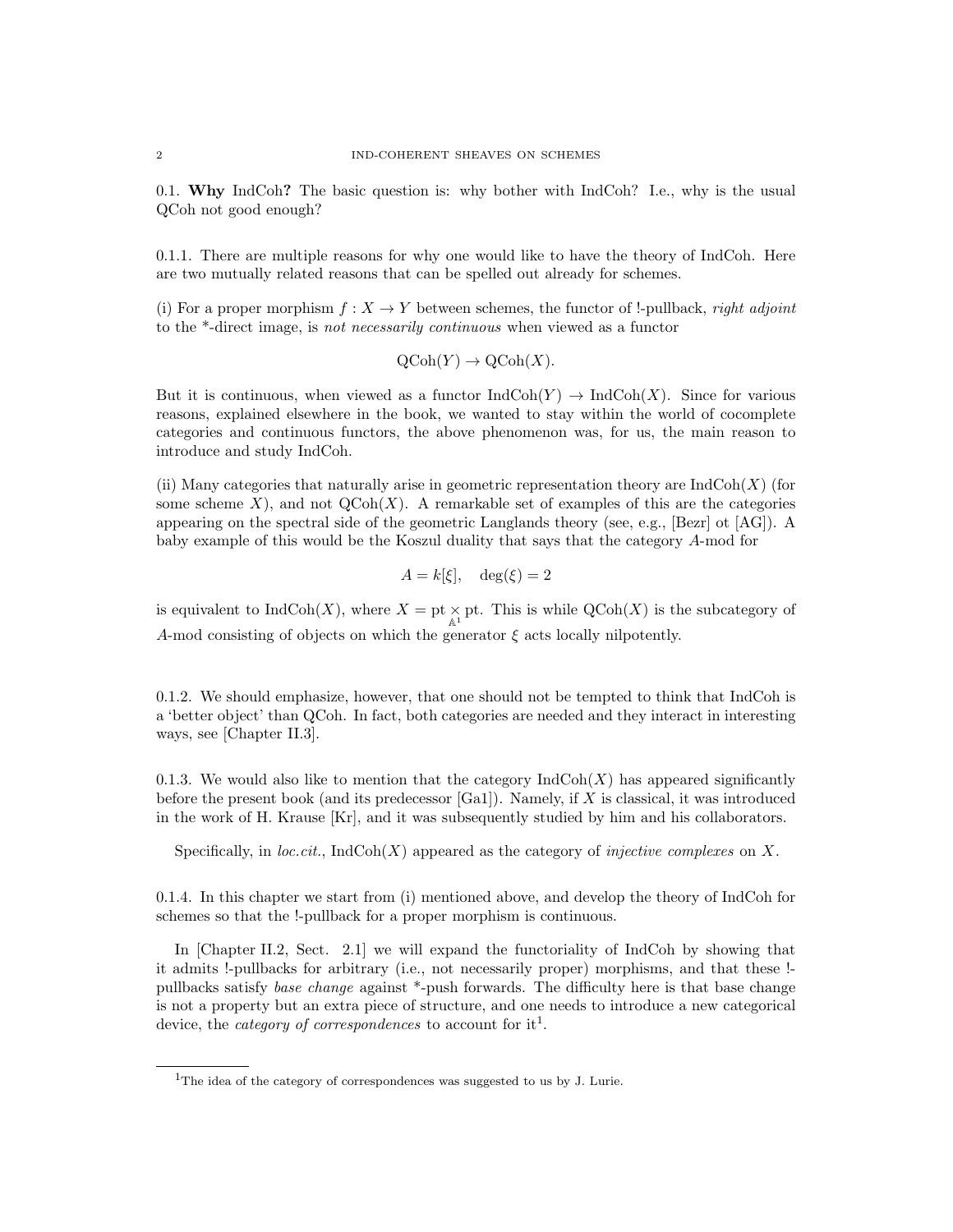0.1.5. Having defined !-pullbacks for arbitrary morphisms, we will be able to define  $IndCoh(\mathcal{X})$ , where  $\mathfrak X$  is now an object of PreStk<sub>laft</sub>, see [Chapter II.2, Sect. 3.4]. We should emphasize that, whereas in the case of schemes IndCoh, can be thought of as a small modification of QCoh, for general prestacks the two categories are very different. The former is functorial with respect to the !-pullback, and the latter is functorial with respect to the \*-pullback.

For a map  $f: \mathfrak{X} \to \mathcal{Y}$  between prestacks we will have the !-pullback functor

 $f' : \text{IndCoh}(\mathcal{Y}) \to \text{IndCoh}(\mathcal{X}).$ 

However, for a general  $f$  there is no conceivable way to define the  $*$ -push forward functor from IndCoh( $X$ ) to IndCoh( $Y$ ) so that it satisfies base change against the !-pullback.

That said, in Part III of the book we will single a class of morphsisms, called inf-schematic, for which the push-forward functor  $f_*^{\text{IndCoh}}$  is defined and has the desired base change property.

This will allow to extend the formalism of IndCoh as a functor out of the category of correspondences from schemes to inf-schemes (these are algebro-geometric objects that include formal schemes as well as de Rham prestacks of schemes). In this way we will obtain a convenient formalism that allows to treat D-modules and O-modules on an equal footing.

## 0.2. What is done in this chapter?

0.2.1. In Sect. 1 we introduce  $\text{IndCoh}(X)$  for a scheme X. We show that it is endowed with a t-structure and a t-exact functor

$$
\Psi_X : \text{IndCoh}(X) \to \text{QCoh}(X),
$$

which induces an equivalence on the eventually coconnective subcategories, i.e., the induced functor  $\text{IndCoh}(X)^+ \to \text{QCoh}(X)^+$  is an equivalence.

Thus, IndCoh(X) is only different from QCoh 'at  $-\infty$ '. So, one can say that the whole point here is *convergence*, i.e., convergence of spectral sequences.

0.2.2. In Sect. 2 we introduce the direct image functor

$$
f_*^{\text{IndCoh}} : \text{IndCoh}(X) \to \text{IndCoh}(Y)
$$

for a morphism  $f : X \to Y$  between schemes.

This functor is 'inherited' from QCoh via the equivalence  $\Psi : \text{IndCoh}(-)^+ \to \text{QCoh}(-)^+$ .

We then extend the assignment

$$
X \rightsquigarrow \text{IndCoh}(X), \quad f \rightsquigarrow f_*^{\text{IndCoh}}
$$

to a functor

$$
\mathrm{Sch}\to \mathrm{DGCat}_{\mathrm{cont}}\,.
$$

0.2.3. In Sect. 3 we study the functor of (the usual) \*-pullback

$$
f^{\text{IndCoh},*}: \text{IndCoh}(Y) \to \text{IndCoh}(X)
$$

for a morphism  $f: X \to Y$ . This functor is supposed to be the *left* adjoint of  $f_*^{\text{IndCoh}}$ .

However, there is a caveat: the functor  $f^{\text{IndCoh},*}$  is only defined for morphisms f that are of finite Tor amplitude. A functor that is defined for all morphisms is introduced in Sect. 5: this is the !-pullback.

It is fair to say that QCoh is well-adapted to the \*-pullback and IndCoh is well-adapted to the !-pullback. (But if f is of finite Tor amplitude, both functors exist and are continuous for both categories.)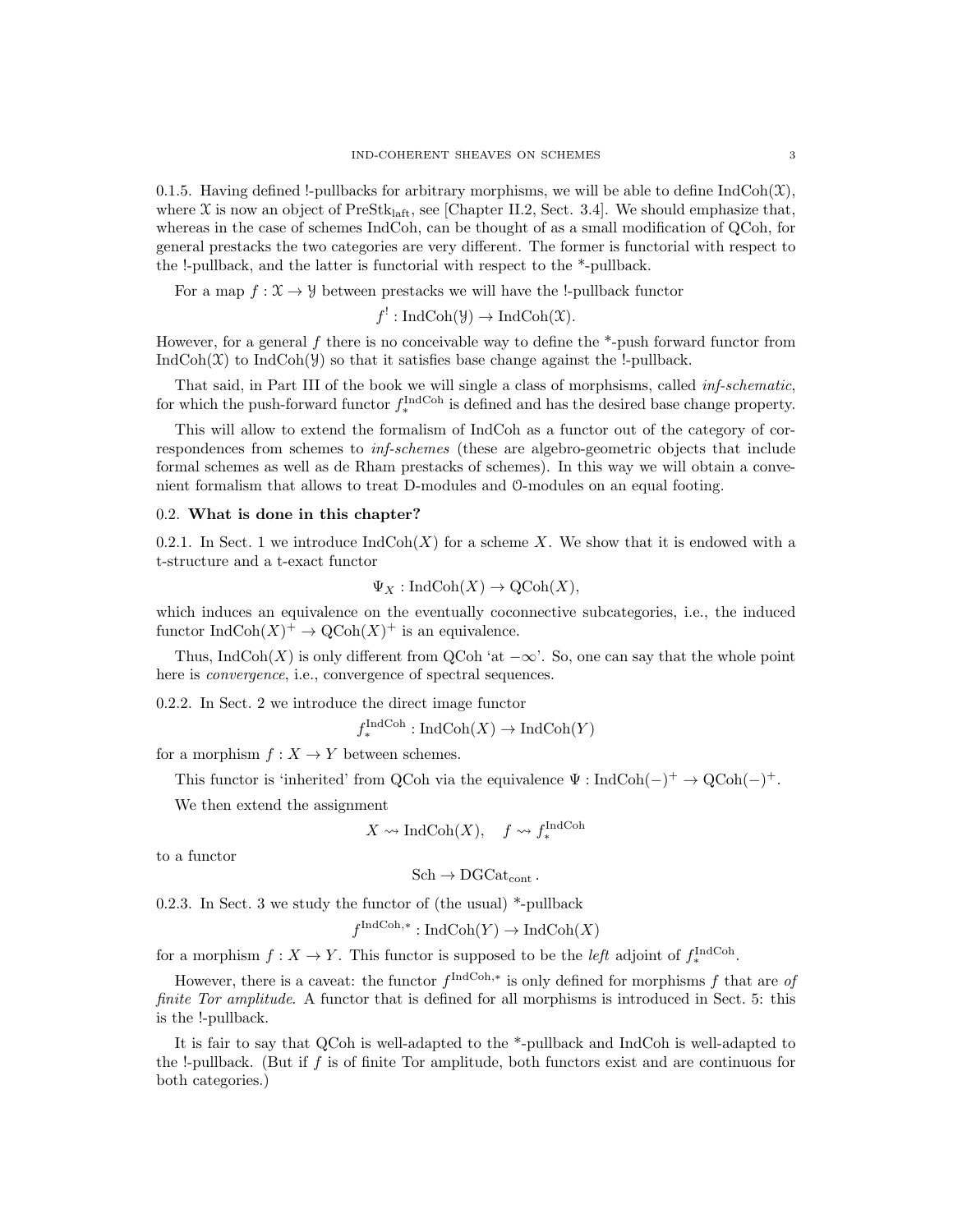0.2.4. In Sect. 4 we study the behavior of IndCoh under open embeddings. In particular, we show that it satisfies Zariski descent.

0.2.5. Beyond the definition of IndCoh, Sect. 5 is the central in this chapter. In this section we show that if  $f: X \to Y$  is a proper morphism, then the functor  $f_*^{\text{IndCoh}}$  admits a continuous right adjoint, denoted

$$
f^!: \text{IndCoh}(Y) \to \text{IndCoh}(X).
$$

We show that the !-pullback (so far only defined for proper maps) satisfies base change against the \*-push forward (unless the general base change, this instance of base change is a property and not an extra piece of structure.

Finally, we establish the following crucial piece of compatibility that will eventually imply that the !-pullback is defined for all maps. Let

$$
X' \xrightarrow{gx} X
$$
  

$$
f' \downarrow \qquad \qquad \downarrow f
$$
  

$$
Y' \xrightarrow{g_Y} Y
$$

be a Cartesian diagram, where the vertical arrows are proper and the horizontal ones are open embeddings.

In this case, we have a canonically defined natural transformation

$$
g_X^{\text{IndCoh},*} \circ f^! \to f'^! \circ g_Y^{\text{IndCoh},*}.
$$

We show that this natural transformation is an isomorphism.

0.2.6. In Sect. 6 we study several additional properties of the assignment

$$
X \rightsquigarrow \text{IndCoh}(X).
$$

We show:

(i) For a closed subscheme  $Y \subset X$ , the subcategory IndCoh<sub>Y</sub>(X) of IndCoh(X) consisting of objects that vanish when restricted to  $X - Y$ , is compactly generated by Coh $_Y(X)$ .

(ii) If  $f: X \to Y$  is a proper and point-wise surjective map, then the functor  $f' : \text{IndCoh}(Y) \to Y$  $IndCoh(X)$  is conservative.

(iii) For two schemes  $X_1$  and  $X_2$ , the external tensor product functor

$$
IndCoh(X_1) \otimes IndCoh(X_2) \to IndCoh(X_1 \times X_2)
$$

is an equivalence.

(iv) The assignment  $X \rightsquigarrow \text{IndCoh}(X)$  is *convergent* in the sense of [Chapter I.2, Sect. 1.4], i.e., the functor

$$
IndCoh(X) \to \lim_{n} IndCoh({}^{\leq n}X)
$$

is an equivalence, where  $\leq nX$  denotes the *n*-coconnective truncation of X. Note that the corresponding assertion is false for QCoh.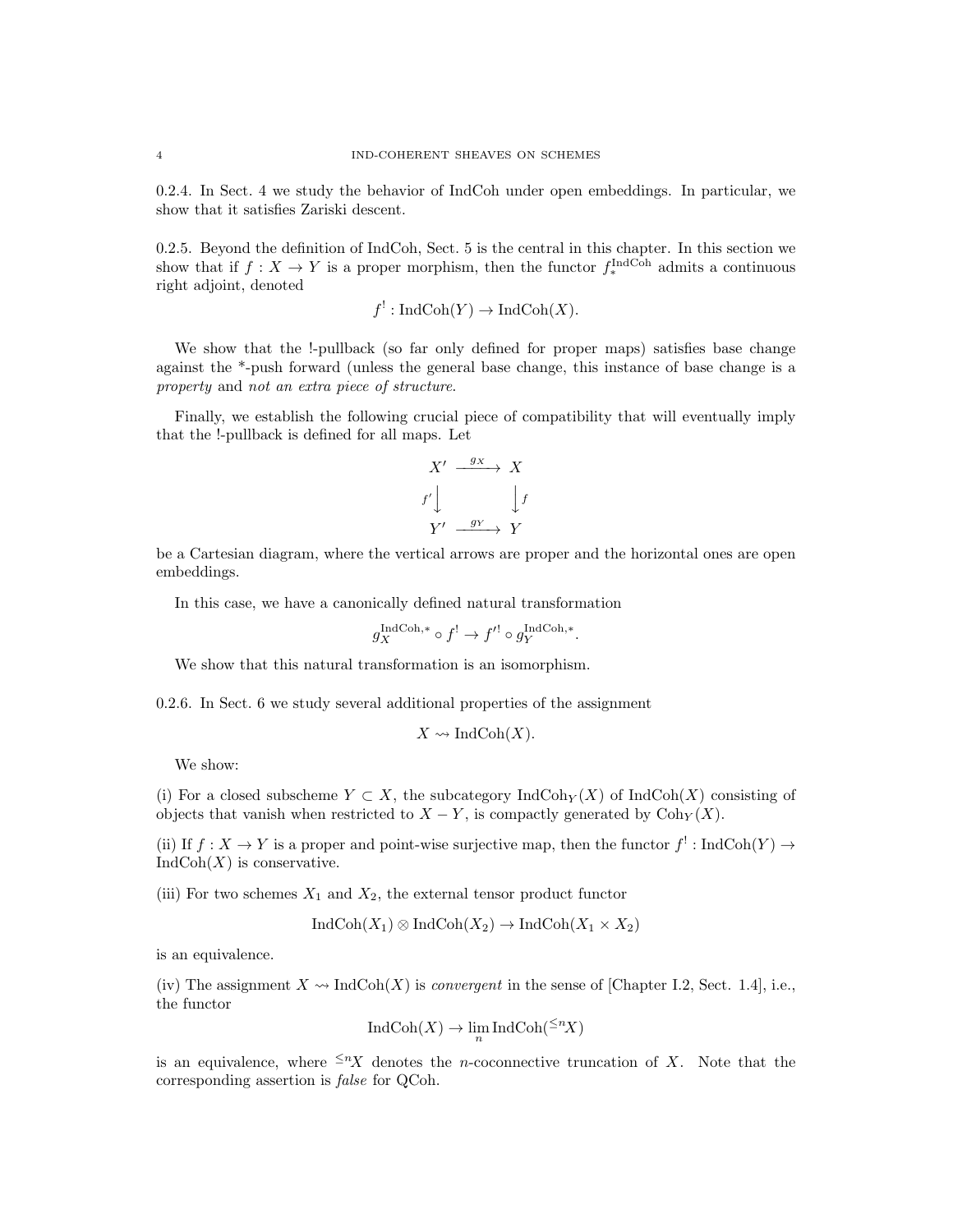0.2.7. Finally, in Sect. 7 we establish the proper descent for IndCoh: if  $X \to Y$  is a proper map, which is surjective at the level of  $k$ -points, then the functor

$$
IndCoh(Y) \to Tot(IndCoh(X^{\bullet}))
$$

is an equivalence, where  $X^{\bullet}$  is the simplicial scheme equal to the Čech nerve of  $X \to Y$ . In [Chapter II.2] we will strengthen this, and show that IndCoh satisfies  $h$ -descent (and in particular, ppf descent).

# 1. Ind-coherent sheaves on a scheme

In this section we introduce the category  $\text{IndCoh}(X)$  and study its basic properties. The material here repeats [Ga1, Sect. 1].

1.1. Definition of the category. In this subsection we define  $\text{IndCoh}(X)$  and the functors that connect it to the usual category  $\mathrm{QCoh}(X)$  of quasi-coherent sheaves.

1.1.1. For  $X \in \text{Sch}_{\text{aff}}$  we consider the category  $\text{QCoh}(X)$  and its full (but not cocomplete) subcategory  $Coh(X)$ , consisting of bounded complexes with coherent cohomologies.

We define the category  $\text{IndCoh}(X)$  by

$$
IndCoh(X) := Ind(Coh(X)).
$$

1.1.2. By construction, we have a naturally defined functor

 $\Psi_X : \text{IndCoh}(X) \to \text{QCoh}(X)$ 

obtained by ind-extension of the tautological inlcusion  $\mathrm{Coh}(X) \hookrightarrow \mathrm{QCoh}(X)$ .

We have:

**Lemma 1.1.3.** Assume that X is a smooth classical scheme. Then  $\Psi_X$  is an equivalence.

*Proof.* It is known by [TT] (see also [Ne]) that for X classical,  $Q\text{Coh}(X) \simeq \text{Ind}(Q\text{Coh}(X)^{\text{perf}})$ . Now, for  $X$  a regular classical scheme, we have

$$
\mathrm{QCoh}(X)^{\mathrm{perf}} = \mathrm{Coh}(X),
$$

as subcategories of  $\mathrm{QCoh}(X)$ .

Remark 1.1.4. It is shown in [Ga1, Proposition 1.5.4] that the assertion of the above lemma is in fact 'if and only if'.

1.1.5. We give the following definition:

**Definition 1.1.6.** We shall say that  $X \in Sch_{\text{aff}}$  is eventually coconnective if the structure sheaf  $\mathfrak{O}_X$  belongs to  $\text{Coh}(X)$ .

I.e., X is eventually coconnective if, Zariski locally, the structure sheaf had non-zero cohomologies in finitely many degrees.

We have:

**Lemma 1.1.7.** If X is eventually coconnective, the functor  $\Psi_X$  admits a left adjoint, to be denoted  $\Xi_X$ , and this left adjoint is fully faithful.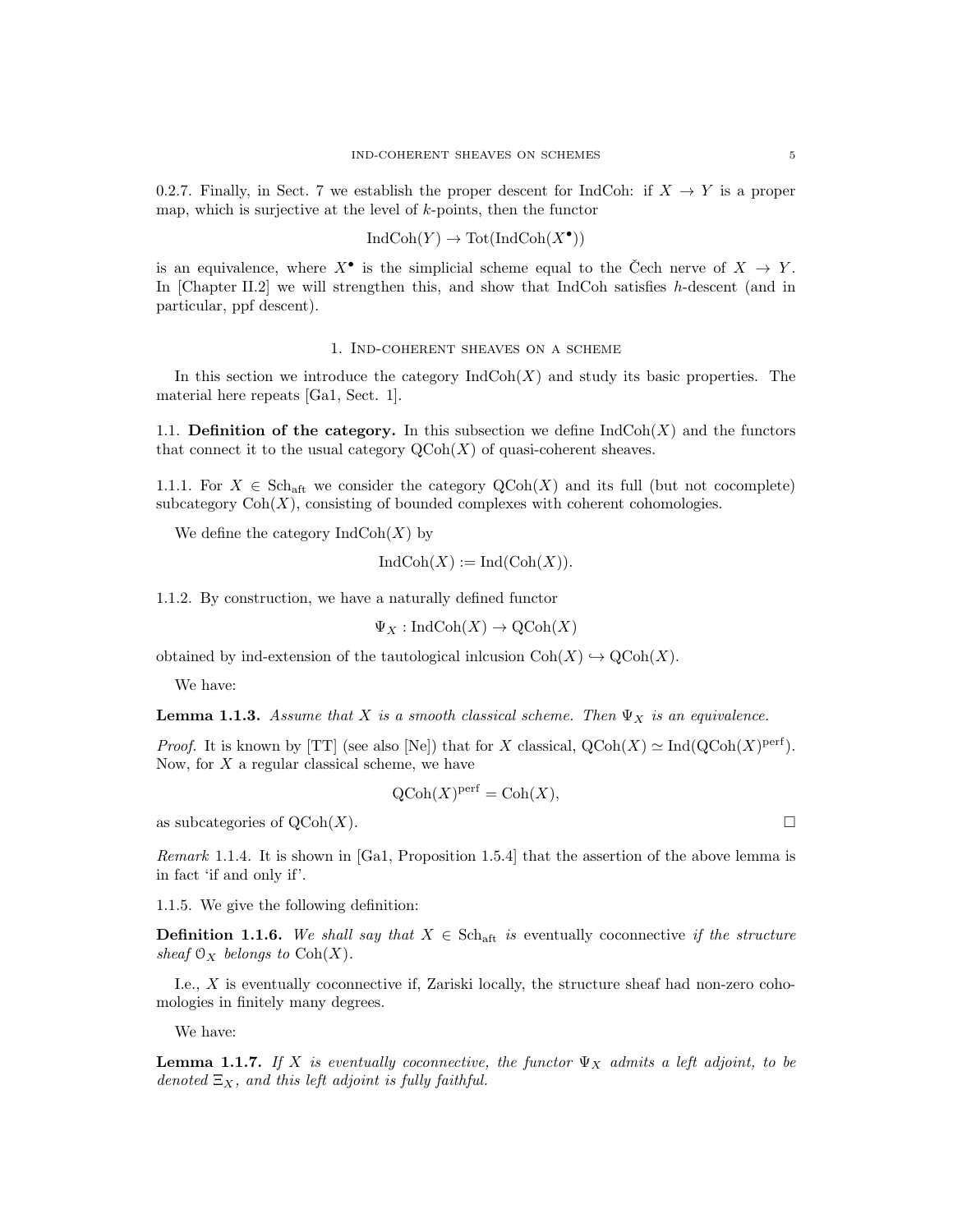*Proof.* If  $X$  is eventually coconnective, we have

$$
\mathrm{QCoh}(X)^{\mathrm{perf}} \subset \mathrm{Coh}(X),
$$

and, using the fact that  $\mathrm{QCoh}(X) \simeq \mathrm{Ind}(\mathrm{QCoh}(X)^{\mathrm{perf}})$ , the functor  $\Xi_X$  is obtained as the ind-extension of the above embedding.

The composition  $\Psi_X \circ \Xi_X$  is the ind-extension of the functor

$$
\mathrm{QCoh}(X)^{\mathrm{perf}} \hookrightarrow \mathrm{Coh}(X) \hookrightarrow \mathrm{QCoh}(X),
$$

and it is manifest that its map to  $\mathrm{Id}_{\mathrm{QCoh}(X)}$  is an isomorphism.

Remark 1.1.8. In [Ga1, Proposition 1.5.2] it is shown that  $\Psi_X$  admits a left adjoint if and only if X is eventually coconnective.

1.2. t-structure. Some of the most basic operations on the IndCoh category (such as the functor of direct image studied in the next section) are inherited from those on QCoh using the t-structures on both categories. The crucial fact is that the *eventually coconnective* (a.k.a., bounded below) parts of the two categories are equivalent.

The goal of this subsection is to define the t-structure on  $IndCoh(X)$  and establish its basic properties.

1.2.1. We claim:

**Proposition 1.2.2.** The category  $\text{IndCoh}(X)$  carries a unique t-structure that satisfies

$$
IndCoh(X)^{\leq 0} = \{ \mathcal{F} \in IndCoh(X) \, | \, \Psi_X(\mathcal{F}) \in QCoh(X)^{\leq 0} \}.
$$

Moreover:

(a) The functor  $\Psi_X$  is t-exact.

(b) This t-structure is compatible with filtered colimits (i.e., the subcategory IndCoh(X)<sup>20</sup> is closed under filtered colimits).

(c) The induced functor

$$
\Psi_X : \mathrm{IndCoh}(X)^{\ge n} \to \mathrm{QCoh}(X)^{\ge n}
$$

is an equivalence for any n.

As a corollary we obtain:

**Corollary 1.2.3.** The functor  $\Psi_X$  defines an equivalence IndCoh $(X)^+ \to \mathrm{QCoh}(X)^+$ .

Proof of Proposition 1.2.2. It is clear that the condition of the proposition determines the tstructure uniquely. To establish its properties we will use the following general assertion:

**Lemma 1.2.4.** Let  $C_0$  be a (non-cocomplete) DG category, endowed with a t-structure. Then  $C := Ind(C_0)$  carries a unique t-structure, which is compatible with filtered colimits, and for which the tautological inclusion  $C_0 \hookrightarrow C$  is t-exact. Moreover:

(1) The subcategory  $\mathbf{C}^{\leq 0}$  (resp.,  $\mathbf{C}^{\geq 0}$ ) is compactly generated under filtered colimits by  $\mathbf{C}_0^{\leq 0}$  $(resp., \mathbf{C}_0^{\geq 0}).$ 

(2) Let D be another DG category endowed with a t-structure which is compatible with filtered colimits, and let  $F : \mathbf{C} \to \mathbf{D}$  a continuous functor. Then F is t-exact (resp., left t-exact, right t-exact) if and only if  $F|_{\mathbf{C}_0}$  is.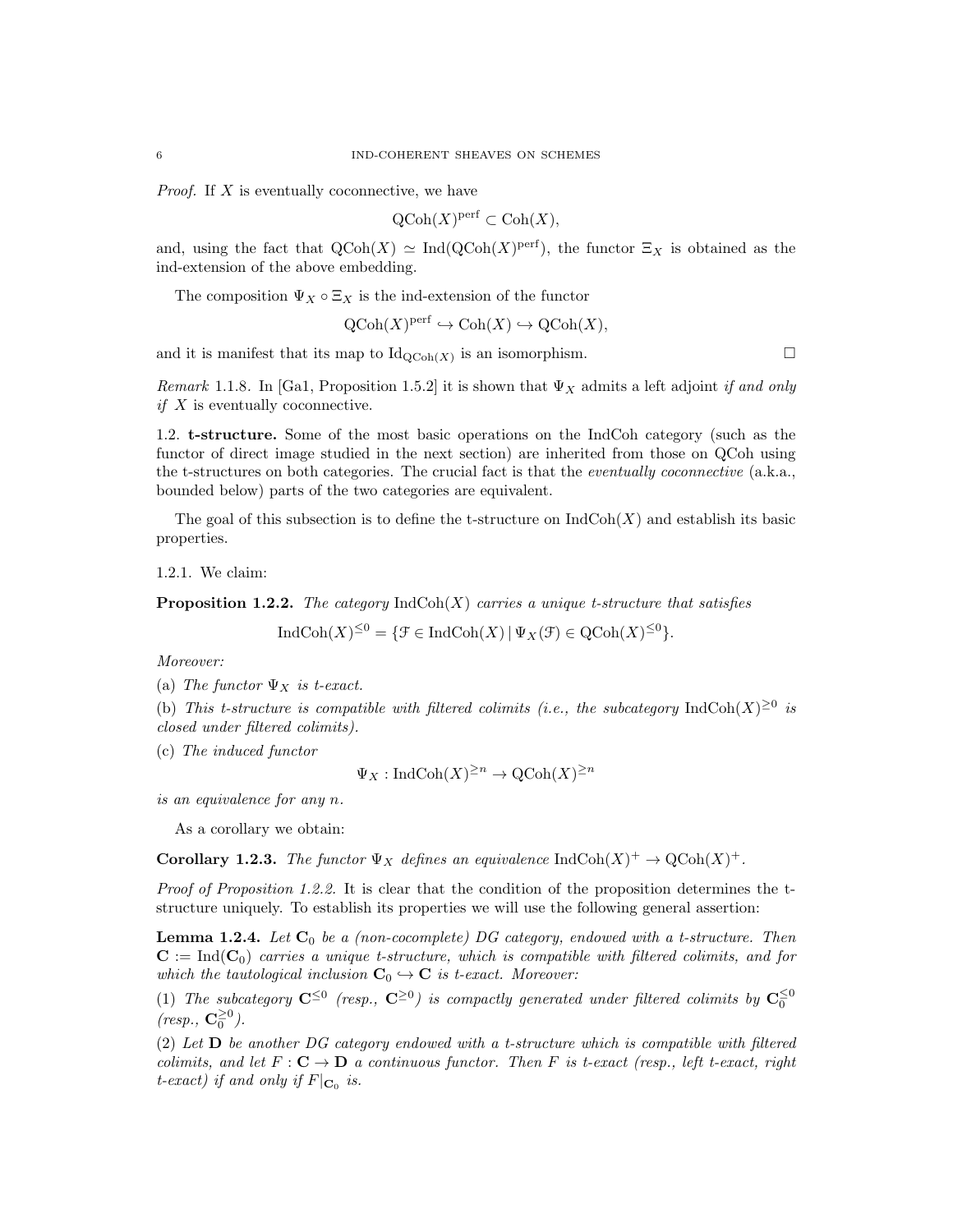We apply Lemma 1.2.4(1) to  $C_0 = \text{Coh}(X)$  and obtain a (a priori different) t-structure on  $\text{IndCoh}(X)$ , which satisfies point (b) of the proposition. It also satisfies point (a) of the proposition, by Lemma 1.2.4(2) applied to  $\mathbf{D} = \mathrm{QCoh}(X)$  and  $F = \Psi_X$ .

To show that this t-structure coincides with the one introduced earlier, it suffices to show that  $\Psi_X$  is conservative when restricted to  $\text{IndCoh}(X)^{\geq 0}$ . Hence, it remains to show that the t-structure, given by Lemma 1.2.4, satisfies points (c) of the proposition.

To prove point (c), it is sufficient to consider the case of  $n = 0$ . Using Lemma 1.2.4(1), the required assertion follows from the next statement:

**Lemma 1.2.5.** The category  $Q\text{Coh}(X)^{\geq 0}$  is compactly generated under filtered colimits by  $\mathrm{Coh}(X)^{\geq 0}$ .

1.2.6. Note that Proposition 1.2.2 implies that, as long as the functor  $\Psi_X$  is not an equivalence (i.e., X is not a classical smooth scheme), the category  $IndCoh(X)$  is not left-complete in its t-structure. The latter means that for  $\mathcal{F} \in \text{IndCoh}(X)$ , the canonical arrow

$$
\mathcal{F} \to \lim_{n} \tau^{\geq -n}(\mathcal{F})
$$

is not necessarily an isomorphism.

Furthermore, we see that for any X, the functor  $\Psi_X$  realizes  $\mathrm{QCoh}(X)$  as the left completion of  $IndCoh(X)$ .

1.2.7. From Proposition 1.2.2 we also obtain the following:

**Corollary 1.2.8.** The inclusion  $\text{Coh}(X) \subset \text{IndCoh}(X)^c$  is an equality.

*Proof.* Since the category  $\text{Coh}(X)$  compactly generates  $\text{IndCoh}(X)$ , the category  $\text{IndCoh}(X)^c$ is the Karoubi-completion of Coh(X). I.e., every object  $\mathcal{F} \in \text{IndCoh}(X)^c$  can be realized as a direct summand of an object  $\mathcal{F}' \in \text{Coh}(X)$ . In particular,  $\mathcal{F} \in \text{IndCoh}(X)^+$ .

The object  $\Psi_X(\mathcal{F})$  is a direct summand of  $\Psi_X(\mathcal{F})$ . Hence,  $\Psi_X(\mathcal{F})$ , regarded as an object of  $\mathrm{QCoh}(X)$ , belongs to  $\mathrm{Coh}(X)$ . Let us denote this object of  $\mathrm{Coh}(X)$  by  $\mathcal{F}$ .

Thus, we can regard  $\mathcal F$  and  $\tilde{\mathcal F}$  as objects of  $\mathrm{IndCoh}(X)^+$  such that

$$
\Psi_X(\mathcal{F}) \simeq \Psi_X(\mathcal{F}).
$$

Applying Proposition 1.2.2(c), we obtain that  $\mathcal{F} \simeq \widetilde{\mathcal{F}}$  as objects of IndCoh(X).

 $\Box$ 

1.2.9. The monoidal action of QCoh. We claim:

**Proposition 1.2.10.** There exists a uniquely defined monoidal action of  $QCoh(X)$ , viewed as a monoidal category, on IndCoh(X), such that the functor  $\Psi_X$  is compatible with the  $\text{QCoh}(X)$ actions.

Proof. The action in question is obtained by ind-extension of the action of the non-cocomplete monoidal category  $\mathrm{QCoh}(X)$ <sup>perf</sup> on  $\mathrm{Coh}(X)$ .

To prove uniqueness, by Corollaries 1.2.3 and 1.2.8, it suffices to show that, given an action of  $\mathrm{QCoh}(X)$  on Ind $\mathrm{Coh}(X)$ , the objects of  $\mathrm{QCoh}(X)$ <sup>perf</sup>  $\subset \mathrm{QCoh}(X)$  map compact objects of IndCoh(X) to compact ones. However, this follows from the fact that objects in  $\text{QCoh}(X)$ <sup>perf</sup> are dualizable in the monoidal category  $\mathrm{QCoh}(X)$ .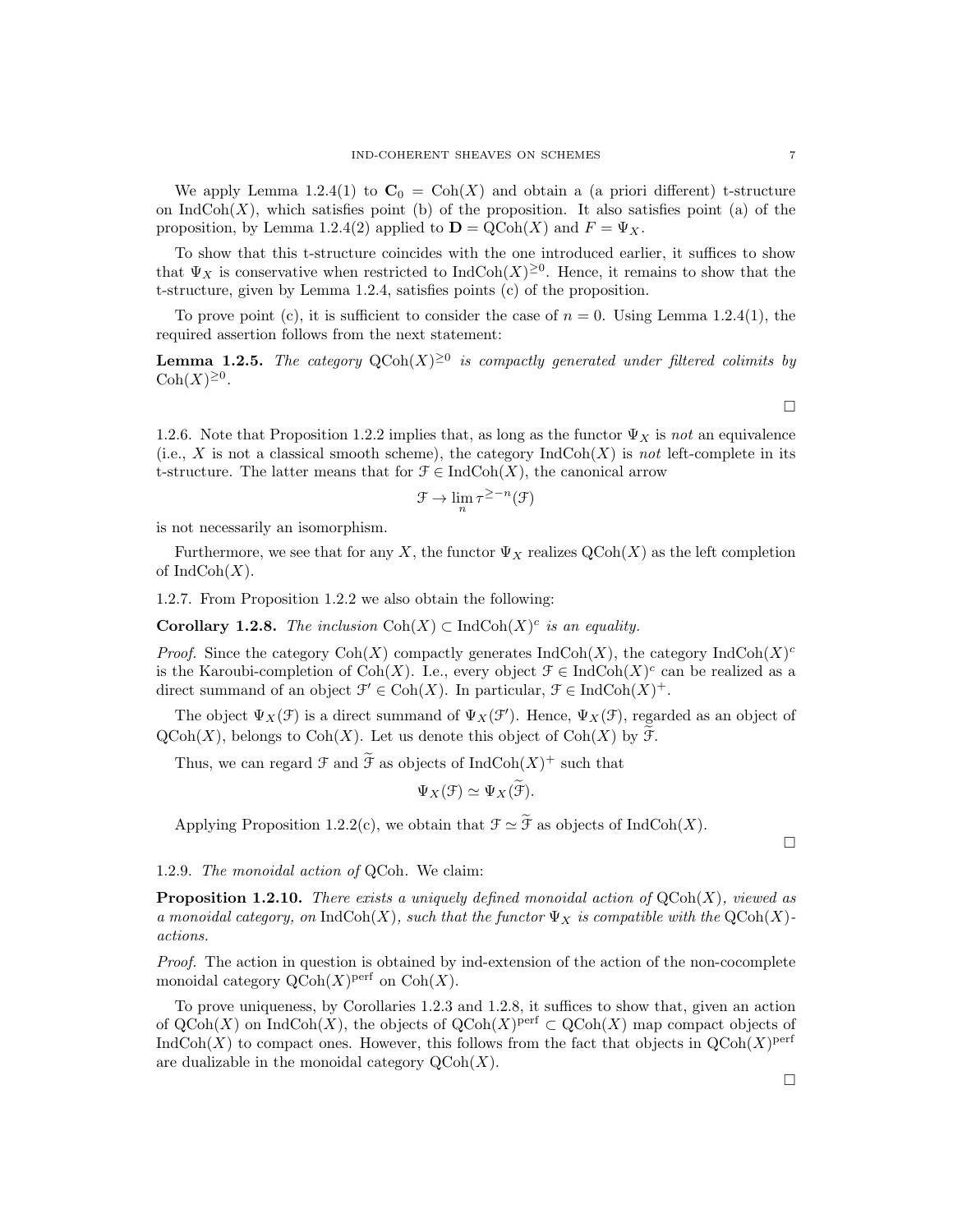8 IND-COHERENT SHEAVES ON SCHEMES

2. The direct image functor

The assignment

$$
X \rightsquigarrow \text{IndCoh}(X)
$$

is 'very functorial'. However, all of this functoriality is born from a single cource: the operation of direct image, defined in this section.

2.1. Direct image for an individual morphism. In this subsection we perform the first step in developing the formalism of direct image for IndCoh: we define the corresponding functor for one given morphism between schemes.

2.1.1. Let  $f: X \to Y$  be a morphism in Sch<sub>aft</sub>. We claim:

Proposition 2.1.2. There exists a uniquely defined functor

 $f_*^{\text{IndCoh}}: \text{IndCoh}(X) \to \text{IndCoh}(Y)$ 

that is left t-exact and makes the diagram

$$
\operatorname{IndCoh}(X) \xrightarrow{\Psi_X} \operatorname{QCoh}(X)
$$
  
 $f_*^{\operatorname{IndCoh}} \downarrow \qquad \qquad \downarrow f_*$   

$$
\operatorname{IndCoh}(Y) \xrightarrow{\Psi_Y} \operatorname{QCoh}(Y)
$$

commute.

*Proof.* By continuity, the functor  $f_{*}^{\text{IndCoh}}$  is the ind-extension of its retstriction to

 $\mathrm{Coh}(X) \subset \mathrm{IndCoh}(X)$ .

The commutative diagram in the proposition implies that

$$
\Psi_Y \circ f_*^{\text{IndCoh}}|_{\text{Coh}(X)} = f_*|_{\text{Coh}(X)},
$$

as functors  $\text{Coh}(X) \to \text{QCoh}(Y)$ . Furthermore,  $f_*^{\text{IndCoh}}|_{\text{Coh}(X)}$  is a functor that takes values in  $\mathrm{QCoh}(Y)^+$ .

Note that  $\Psi_Y|_{\text{IndCoh}(Y)^+}$  is invertible by Proposition 1.2.2(c). Hence,  $f_*^{\text{IndCoh}}|_{\text{Coh}(X)}$  is recovered as

$$
(\Psi_Y|_{\mathrm{IndCoh}(Y)^+})^{-1} \circ (f_*|_{\mathrm{Coh}(X)}).
$$

2.1.3. Recall (see [Chapter I.3, Sects. 3.5.1 and 3.7.4]) that for  $X \in Sch_{\text{aff}}$ , the monoidal category  $QCoh(X)$  is rigid (see [Chapter I.1, Sect. 9.1] for what this means). Hence, by [Chapter I.1, Lemma 9.3.6], for a morphism  $f: X \to Y$ , the functor

$$
f_*: \text{QCoh}(X) \to \text{QCoh}(Y)
$$

has a canonical structure of morphism in  $QCoh(Y)$ -mod, where  $QCoh(Y)$  acts on  $QCoh(X)$ via  $f^*$ .

As in Proposition 2.1.2 and Proposition 1.2.10, one shows:

**Proposition 2.1.4.** For a morphism  $f: X \to Y$ , the functor

 $f_*^{\text{IndCoh}}: \text{IndCoh}(X) \to \text{IndCoh}(Y)$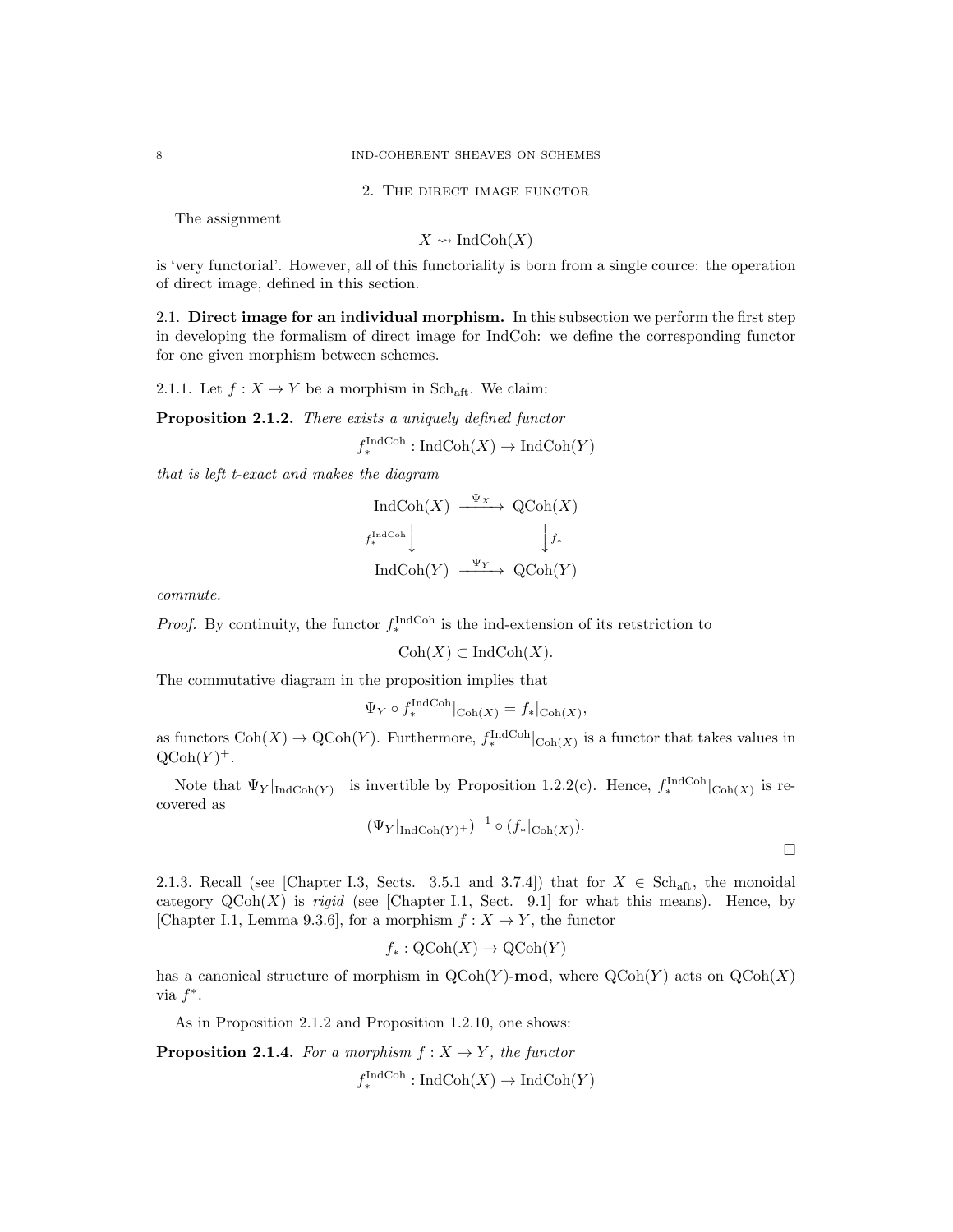has a unique structure of 1-morphism in  $QCoh(Y)$ -mod which makes the square

$$
\operatorname{IndCoh}(X) \xrightarrow{\Psi_X} \operatorname{QCoh}(X)
$$
  
 $f_*^{\operatorname{IndCoh}} \downarrow \qquad \qquad \downarrow f_*$   

$$
\operatorname{IndCoh}(Y) \xrightarrow{\Psi_Y} \operatorname{QCoh}(Y)
$$

commute in  $\mathrm{QCoh}(Y)$ -mod.

2.2. Upgrading to a functor. We now claim that the assigment

$$
X \leadsto \text{IndCoh}(X), \quad f \leadsto f_*^{\text{IndCoh}}
$$

upgrades to a functor

(2.1)  $\text{Sch}_{\text{aff}} \to \text{DGCat}_{\text{cont}},$ 

to be denoted  $IndCoh<sub>Sch<sub>aff</sub></sub>$ .

Such an extension is not altogether automatic because we live in the world of higher categories. But constructing it will not be very difficult.

2.2.1. First, we consider the functor

 $\mathrm{QCoh}^*_{\mathrm{Sch}_{\mathrm{aff}}} : (\mathrm{Sch}_{\mathrm{aff}})^{\mathrm{op}} \to \mathrm{DGCat}_{\mathrm{cont}},$ 

obtained by restriction from the functor

 $\mathrm{QCoh}^*_{\mathrm{PreStk}} : \mathrm{PreStk}^\mathrm{op} \to \mathrm{DGCat}_\mathrm{cont}$ 

og [Chapter I.3, Sect. 1.1.3].

Applying [Chapter I.1, Sect. 8.4.2], we obtain a functor

 $QCoh_{Sch_{\text{aff}}} : Sch_{\text{aff}} \to DGCat_{cont},$ 

obtained from  $\operatorname{QCoh}^*_{\operatorname{Sch}_{\operatorname{aft}}}$  by passage to *right adjoints*.

2.2.2. Now, we claim:

Proposition 2.2.3. There exists a uniquely defined functor

 $IndCoh<sub>Schaft</sub> : Sch<sub>aff</sub> \rightarrow DGCat<sub>cont</sub>$ 

equipped with a natural transformation

 $\Psi_{\text{Sch}_{\text{aff}}} : \text{IndCoh}_{\text{Sch}_{\text{aff}}} \to \text{QCoh}_{\text{Sch}_{\text{aff}}}$ 

which at the level of objects and 1-morphisms is given by the assignment

 $X \rightsquigarrow \text{IndCoh}(X), \quad f \rightsquigarrow f_*^{\text{IndCoh}}.$ 

The rest of this subsection is devoted to the proof of this proposition.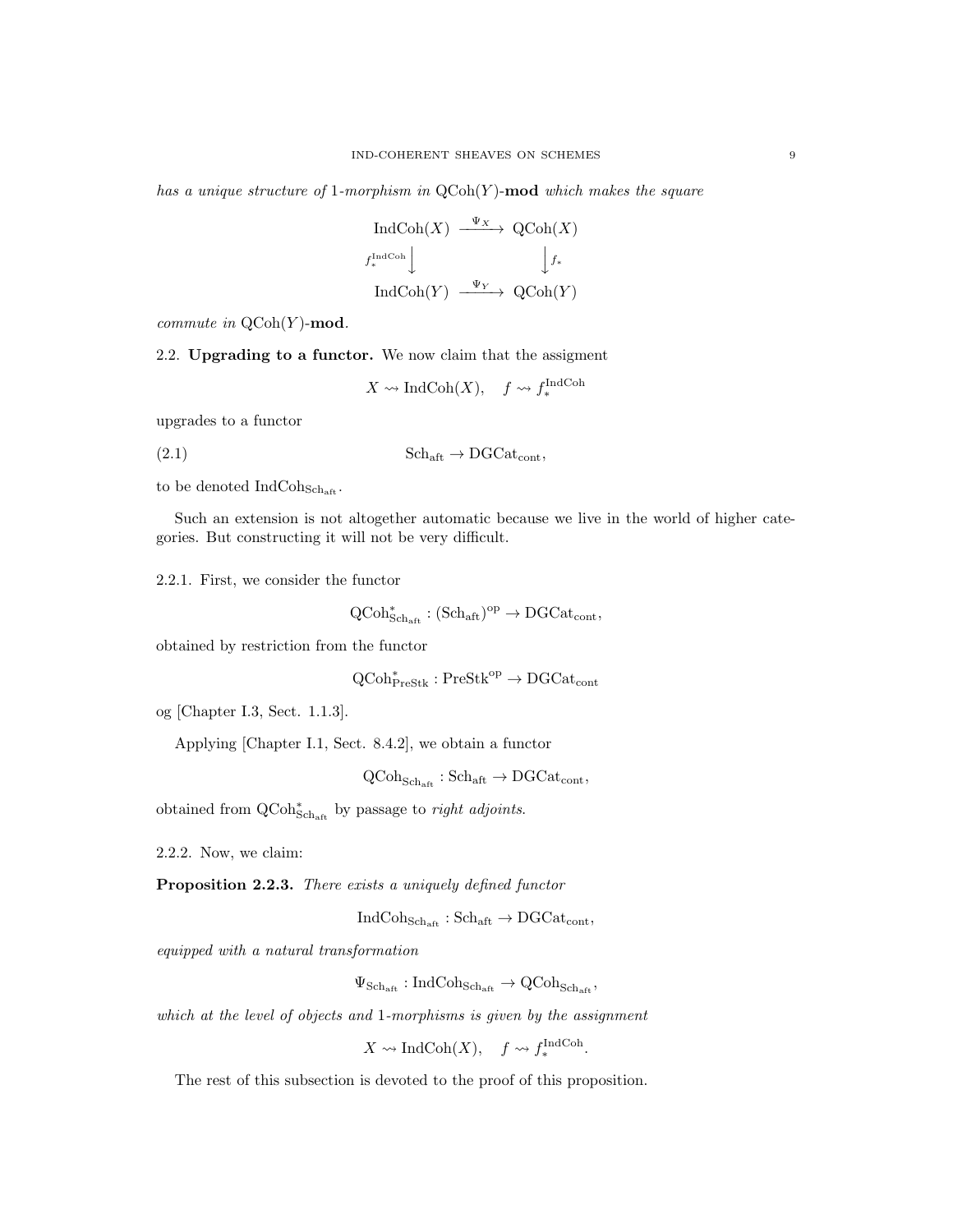2.2.4. Consider the following  $(\infty, 1)$ -categories:

$$
\mathrm{DGCat}_+^{\mathrm{cont}} \ \ \mathrm{and} \ \ \mathrm{DGCat}_{\mathrm{cont}}^t:
$$

The category  $DGCat_{+}^{cont}$  consists if of non-cocomplete DG categories C, endowed with a t-structure, such that  $C = C^+$ . We also require that  $C^{\geq 0}$  contains filtered colimits and that the embedding  $\mathbb{C}^{\geq 0} \hookrightarrow \mathbb{C}$  commutes with filtered colimits. As 1-morphisms we take those exact functors  $F : \mathbf{C}_1 \to \mathbf{C}_2$  that are left t-exact up to a finite shift, and such that  $F|_{\mathbf{C}_1^{\geq 0}}$ commutes with filtered colimits. The higher categorical structure is uniquely determined by the requirement that the forgetful functor

$$
\text{DGCat}^{\text{cont}}_+ \to \text{DGCat}
$$

be 1-fully faithful (see [Chapter I.1, Sect. 1.2.4] for what this means).

The category  $\mathrm{DGCat}_{\mathrm{cont}}^t$  consists of cocomplete DG categories  $\mathbf{C},$  endowed with a t-structure, such that  $\mathbb{C}^{\geq 0}$  is closed under filtered colimits, and such that  $\mathbb{C}$  is compactly generated by objects from  $C^+$ . As 1-morphisms we allow those exact functors  $F : C_1 \to C_2$  that are continuous and *left t-exact up to a finite shift*. The higher categorical structure is uniquely determined by the requirement that the forgetful functor

$$
\text{DGCat}_{\text{cont}}^t \to \text{DGCat}_{\text{cont}}
$$

be 1-fully faithful.

We have a naturally defined functor

(2.2) 
$$
DGCat_{cont}^{t} \to DGCat_{+}^{cont}, \quad \mathbf{C} \mapsto \mathbf{C}^{+}.
$$

**Lemma 2.2.5.** The functor  $(2.2)$  is 1-fully faihful.

2.2.6. We will use the following general assertion. Let  $T : D' \rightarrow D$  be a functor between  $(\infty, 1)$ -categories, which is 1-fully faithful. Let **I** be another  $(\infty, 1)$ -category, and let

(2.3) i F 0 (i),

be an assignment, such that the assignment

$$
\mathbf{i} \mapsto T \circ F'(\mathbf{i})
$$

has been extended to a functor  $F : I \to D$ .

**Lemma 2.2.7.** Suppose that for every  $\alpha \in \text{Maps}_{\mathbf{I}}(\mathbf{i}_1, \mathbf{i}_2)$ , the point  $F(\alpha) \in \text{Maps}_{\mathbf{D}}(F(\mathbf{i}_1), F(\mathbf{i}_2))$ lies in the connected component corresponding to the image of

$$
\mathrm{Maps}_{\mathbf{D}'}(F'(\mathbf{i}_1), F'(\mathbf{i}_2)) \to \mathrm{Maps}_{\mathbf{D}}(F(\mathbf{i}_1), F(\mathbf{i}_2)).
$$

Then there exists a unique extension of (2.3) to a functor  $F' : I \to D'$  equipped with an isomorphism  $T \circ F' \simeq F$ .

Let now  $F_1'$  and  $F_2'$  be two assignments as in (2.3), satisfying the assumption of Lemma 2.2.7. Let us be given an assignment

(2.4) 
$$
\mathbf{i} \leadsto \psi_{\mathbf{i}}' \in \text{Maps}_{\mathbf{D}'}(F_{1}'(\mathbf{i}), F_{2}'(\mathbf{i})).
$$

Lemma 2.2.8. Suppose that the assignment

$$
\mathbf{i} \leadsto T(\psi'_\mathbf{i}) \in \mathrm{Maps}_{\mathbf{D}}(F_1(\mathbf{i}), F_2(\mathbf{i}))
$$

has been extended to a natural transformation  $\psi : F_1 \to F_2$ . Then there exists a unique extension of (2.4) to a natural transformation  $\psi : F'_1 \to F'_2$  equipped with an isomorphism  $T \circ \psi' \simeq \psi$ .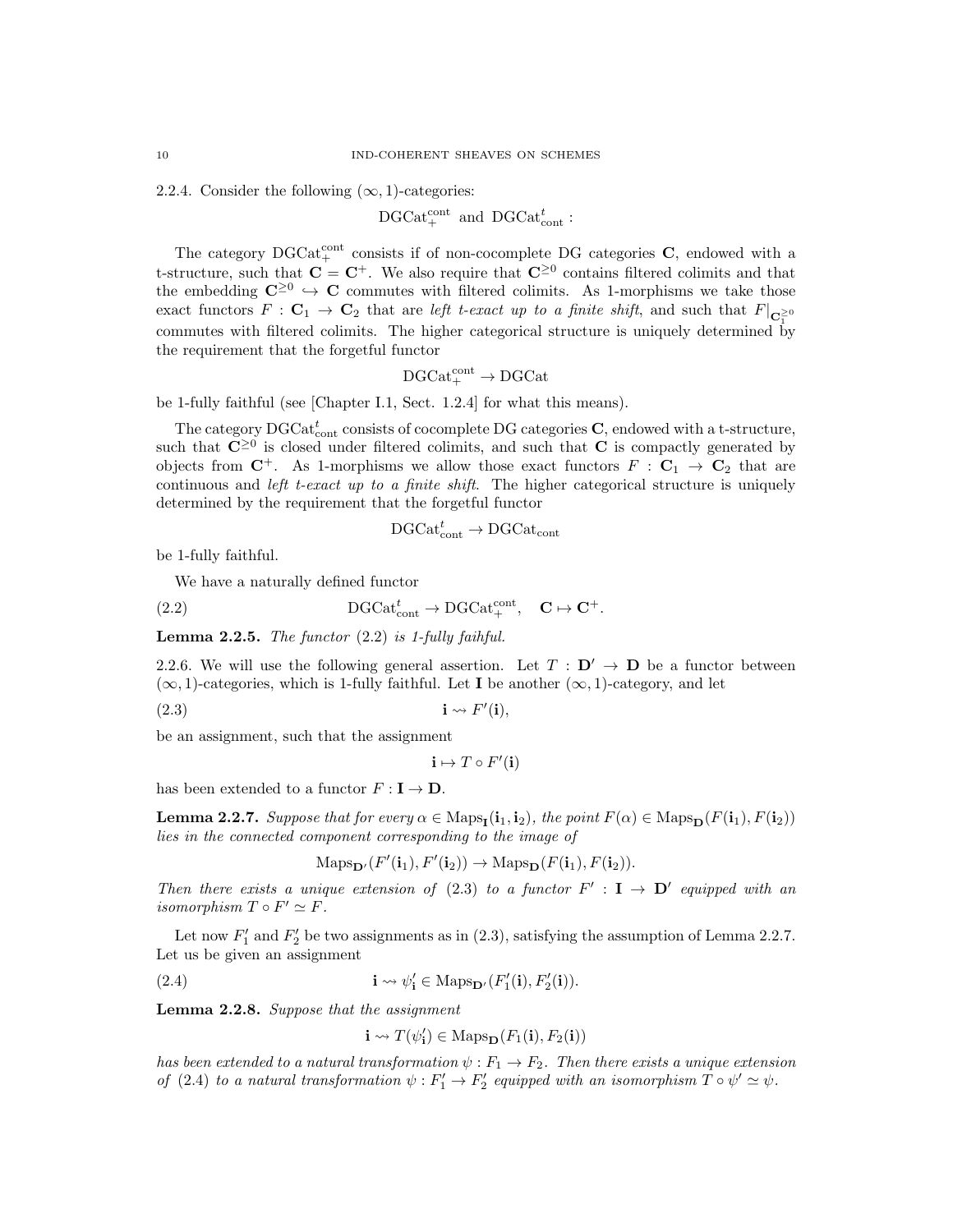2.2.9. We are now ready to prove Proposition 2.2.3:

Step 1. We start with the functor

$$
\operatorname{QCoh}_{\operatorname{Sch}_{\operatorname{aft}}}:\operatorname{Sch}_{\operatorname{aft}}\to\operatorname{DGCat}_{\operatorname{cont}},
$$

and consider

$$
\mathbf{I} = \text{Sch}_{\text{aft}}, \ \mathbf{D} = \text{DGCat}_{\text{cont}}, \ \mathbf{D}' := \text{DGCat}_{\text{cont}}^t, \ F = \text{QCoh}_{\text{Sch}_{\text{aft}}},
$$

and the assignment

 $(X \in \text{Sch}_{\text{aff}}) \rightsquigarrow (\text{QCoh}(X) \in \text{DGCat}_{\text{cont}}^t).$ 

Apping Lemma 2.2.7, we obtain a functor

(2.5) 
$$
\mathrm{QCoh}_{\mathrm{Sch}_{\mathrm{aff}}}^t : \mathrm{Sch}_{\mathrm{aff}} \to \mathrm{DGCat}_{\mathrm{cont}}^t.
$$

Step 2. Note that Proposition 2.1.2 defines a functor

$$
\operatorname{IndCoh}^t_{\operatorname{Sch}_{\operatorname{aft}}}: \operatorname{Sch}_{\operatorname{aft}} \to \operatorname{DGCat}^t_{\operatorname{cont}},
$$

and the natural transformation

$$
\Psi_{\text{Sch}_\text{aft}}^t:\text{IndCoh}_{\text{Sch}_\text{aft}}^t\rightarrow\text{QCoh}_{\text{Sch}_\text{aft}}^t
$$

at the level of objects and 1-morphisms.

Since the functor  $\text{DGCat}_{\text{cont}}^t \rightarrow \text{DGCat}_{\text{cont}}$  is 1-fully faithful, by Lemmas 2.2.7 and 2.2.8, the existence and uniqueness of the pair  $(IndCoh<sub>Schaft</sub>, \Psi<sub>Schaft</sub>)$  with a fixed behavior on objects and 1-morphisms, is equivalent to that of  $(\text{IndCoh}_{\text{Sch}_{\text{aft}}}^{t^{\text{max}}}, \Psi_{\text{Sch}_{\text{aft}}}^{t^{\text{max}}}).$ 

Step 3. By Lemma 2.2.5, combined with Lemmas 2.2.7 and 2.2.8, we obtain that the existence and uniqueness of the pair  $(IndCoh<sub>Schaft</sub><sup>t</sup>, \Psi<sub>Schaft</sub><sup>t</sup>)$ , with a fixed behavior on objects and 1morphisms is equivalent to the existence and uniqueness of the pair

$$
(\mathrm{IndCoh}^+_{\mathrm{Sch}_\mathrm{aft}}, \Psi^+_{\mathrm{Sch}_\mathrm{aft}}),
$$

obtained by composing with the functor (2.2).

The latter, however, is given by

$$
\text{IndCoh}_{\text{Sch}_{\text{aff}}}^+ := \text{QCoh}_{\text{Sch}_{\text{aff}}}^+ \text{ and } \Psi_{\text{Sch}_{\text{aff}}}^+ := \text{Id}.
$$

 $\Box$ 

#### 3. The functor of 'usual' inverse image

We now construct another piece of functoriality in the assignment  $X \sim \text{IndCoh}(X)$ , namely, the functor of \*-pullback.

Unlike the case of QCoh, its role in the theory is rather limited–a 'more important' functor is that of !-pullback. However, the \*-pullback is a necessary step in the construction of the !-pullback, which is why we discuss it.

3.1. Inverse image with respect to eventually coconnective morphisms. Unlike the case of QCoh, the functor of \*-pullback on IndCoh is not defined for all maps of schemes, but only for eventually coconnective ones. In this subsection we give the corresponding construction.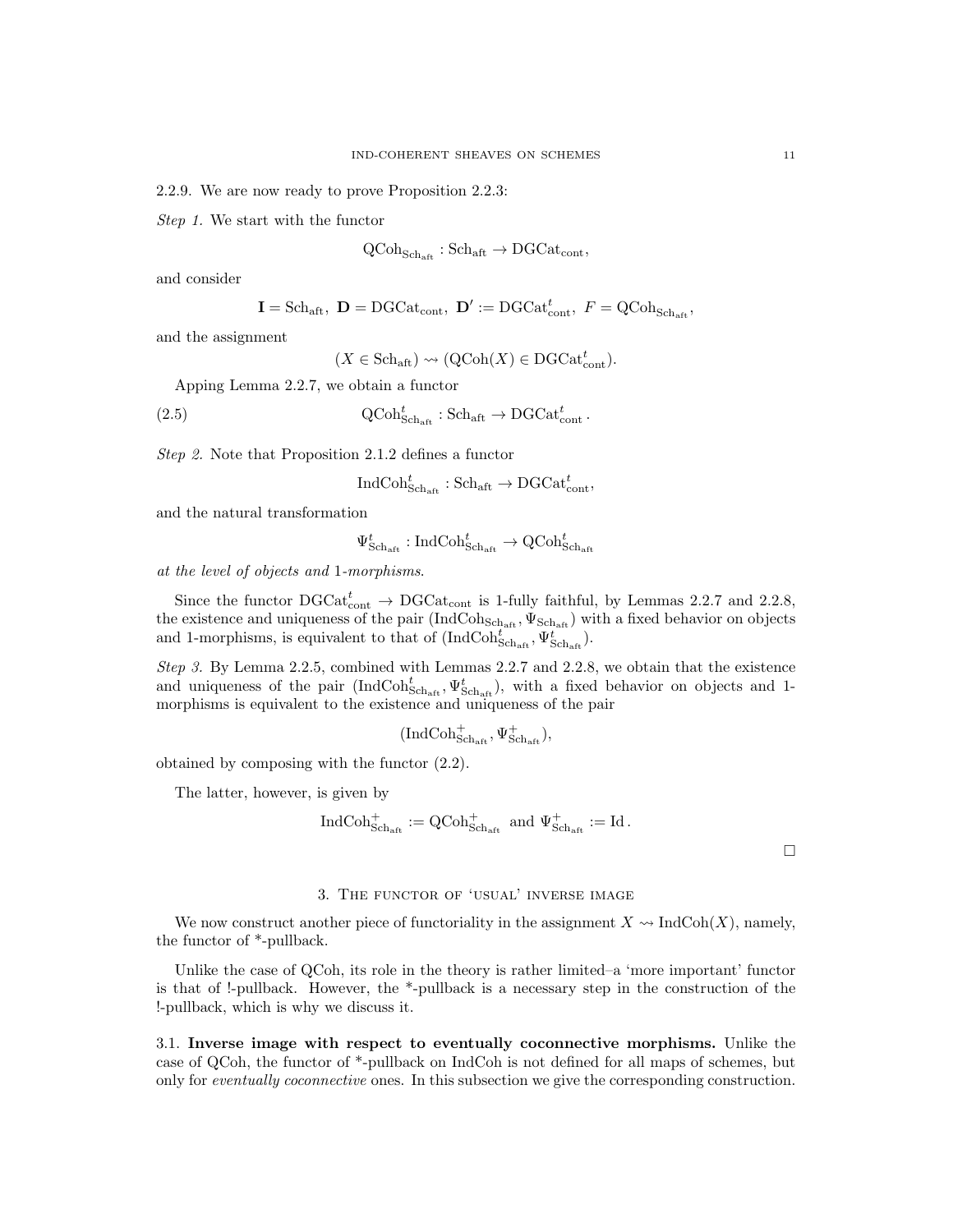3.1.1. Let  $f: X \to Y$  be a morphism in Sch<sub>aft</sub>.

**Definition 3.1.2.** We shall say that  $f$  is eventually coconnective if the functor

 $f^* : \mathrm{QCoh}(Y) \to \mathrm{QCoh}(X)$ 

sends  $\text{Coh}(Y) \subset \text{QCoh}(Y)$  to  $\text{QCoh}(X)^+$ .

It is easy to see that if f is eventually coconnective, then it sends  $\text{Coh}(Y)$  to  $\text{Coh}(X)$ : indeed, for any morphism f, the functor  $f^*$  sends objects of  $QCoh(Y)^-$  with coherent cohomologies to objects with a similar property on X.

In addition, we have the following fact, established in [Ga1, Lemma 3.4.2]:

Lemma 3.1.3. The following conditions are equivalent:

(a)  $f$  is eventually coconnective;

(b)  $f$  is of finite Tor amplitude, i.e., is left t-exact up to a finite cohomological shift.

Corollary 3.1.4. The class of eventually coconnective morphisms is stable under base change.

3.1.5. Let  $f: X \to Y$  be eventually coconnective. Ind-extending the functor

 $f^* : \text{Coh}(Y) \to \text{Coh}(X)$ 

we obtain a functor

$$
f^{\text{IndCoh},*}: \text{IndCoh}(Y) \to \text{IndCoh}(X),
$$

which makes the diagram

$$
\text{IndCoh}(X) \xrightarrow{\Psi_X} \text{QCoh}(X)
$$
  
 $f^{\text{IndCoh},*}$   

$$
\uparrow f^*
$$
  

$$
\text{IndCoh}(Y) \xrightarrow{\Psi_Y} \text{QCoh}(Y)
$$

commute.

We have:

**Proposition 3.1.6.** The functor  $f^{\text{IndCoh},*}$  is a left adjoint to  $f^{\text{IndCoh}}_*$ .

Proof. It is sufficient to construct a functorial isomorphism

(3.1) Maps<sub>IndCoh(X)</sub>  $(f^{\text{IndCoh},*}(\mathcal{F}_Y), \mathcal{F}_X) \simeq \text{Maps}_{\text{IndCoh}(Y)}(\mathcal{F}_Y, f^{\text{IndCoh}}_*(\mathcal{F}_X))$ 

for  $\mathcal{F}_Y \in \text{Coh}(Y)$  and  $\mathcal{F}_X \in \text{Coh}(X)$ . However, by construction, the left-hand side in (3.1) is

$$
\mathrm{Maps}_{\mathrm{Coh}(X)}(f^*(\mathcal{F}_Y), \mathcal{F}_X)) \simeq \mathrm{Maps}_{\mathrm{QCoh}(X)}(f^*(\mathcal{F}_Y), \mathcal{F}_X)),
$$

while the right-hand side maps isomorphically by the functor  $\Psi_Y$  to

 $\mathrm{Maps}_{\mathrm{QCoh}(Y)}(\mathcal{F}_Y, f_*(\mathcal{F}_X)).$ 

Now,  $(3.1)$  follows from the  $(f^*, f_*)$ -adjunction on QCoh.

 $\Box$ 

*Remark* 3.1.7. It is shown in [Ga1], that the functor  $f_*^{\text{IndCoh}}$  admits a left adjoint *if and only if* the morphism  $f$  is eventually coconnective.

3.1.8. Note that by [Chapter I.1, Lemma 9.3.6], the functor  $f^{\text{IndCoh},*}$  carries a canonical structure of morphism in  $QCoh(Y)$ -mod. It is easy to see that this is the same structure as obtained by ind-extending the structure of compatibility with the action of  $Q\text{Coh}(Y)$ <sup>perf</sup> on

$$
f^* : \mathrm{Coh}(Y) \to \mathrm{Coh}(X).
$$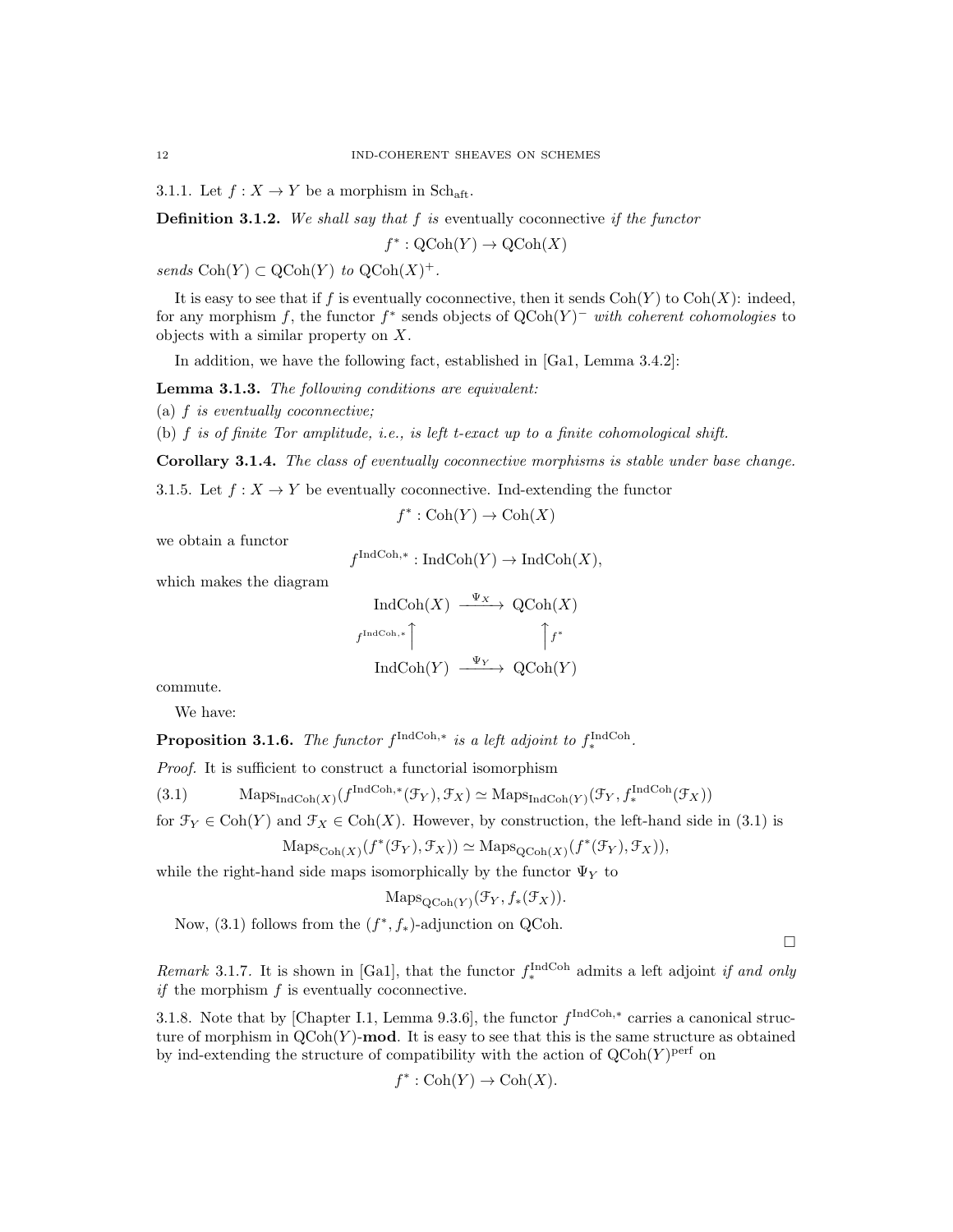3.1.9. Let  $(\text{Sch}_{\text{aff}})_{\text{event-con}} \subset \text{Sch}_{\text{aff}}$  be the 1-full subcategory, where we restrict 1-morphisms to maps that are eventually coconnective.

By [Chapter I.1, Sect. 8.4.2], combining Propositions 2.2.3 and 3.1.6, we obtain:

Corollary 3.1.10. The assignment

 $X \rightsquigarrow \text{IndCoh}(X)$ ,  $f \rightsquigarrow f^{\text{IndCoh},*}$ 

canonically extends to a functor, to be denoted  $\mathrm{IndCoh}^*_{(\mathrm{Sch}_\mathrm{aff})_\mathrm{event-coconn}}$ ,

 $((Sch_{\t{aft}})_{\text{event-coconn}})^{\text{op}} \rightarrow \text{DGCat}_{\text{cont}},$ 

obtained from

 $IndCoh<sub>Sch<sub>aff</sub></sub>$  (Sch<sub>aft</sub>)<sub>event-coconn</sub>

by adjunction.

3.2. Base change for eventually coconnective morphisms. An important property of the \*-pullback (and one which is crucial for the construction of the !-pullback) is base change. It closely mimics the corresponding phenomenon for QCoh.

3.2.1. Let

$$
X_1 \xrightarrow{g_X} X_2
$$
  

$$
f_1 \downarrow \qquad \qquad \downarrow f_2
$$
  

$$
Y_1 \xrightarrow{g_Y} Y_2
$$

be a Cartesian diagram in Sch<sub>aft</sub>.

Suppose that  $f_2$  is eventually coconnective. By Corollary 3.1.4, the morphism  $f_1$  is also eventually coconnective. Then the isomorphism of functors

$$
(g_Y)_*^{\text{IndCoh}} \circ (f_1)_*^{\text{IndCoh}} \simeq (f_2)_*^{\text{IndCoh}} \circ (g_X)_*^{\text{IndCoh}}
$$

gives rise to a natural transformation.

(3.2) 
$$
(f_2)^{\text{IndCoh},*} \circ (g_Y)^{\text{IndCoh}}_* \to (g_X)^{\text{IndCoh}}_* \circ (f_1)^{\text{IndCoh},*}.
$$

Proposition 3.2.2. The map  $(3.2)$  is an isomorphism.

Proof. It is enough to show that

(3.3) 
$$
(f_2)^{\text{IndCoh},*} \circ (g_Y)^{\text{IndCoh}}_*(\mathcal{F}) \to (g_X)^{\text{IndCoh}}_*(f_1)^{\text{IndCoh},*}(\mathcal{F})
$$

is an isomorphism for  $\mathcal{F} \in \text{Coh}(Y_1)$ .

In this case both sides of (3.3) belong to  $IndCoh(X_2)^+$ . By Proposition 1.2.2, it is therefore sufficient to show that the map

(3.4) 
$$
\Psi_{X_2} \circ (f_2)^{\text{IndCoh},*} \circ (g_Y)^{\text{IndCoh}}_* \to \Psi_{X_2} \circ (g_X)^{\text{IndCoh}}_* \circ (f_1)^{\text{IndCoh},*}
$$

is an isomorphism.

We have:

$$
\Psi_{X_2} \circ (f_2)^{\text{IndCoh},*} \circ (g_Y)_*^{\text{IndCoh}} \simeq (f_2)^* \circ \Psi_{Y_2} \circ (g_Y)_*^{\text{IndCoh}} \simeq (f_2)^* \circ (g_Y)_* \circ \Psi_{Y_1}
$$

and

$$
\Psi_{X_2}\circ (g_X)_*^{\operatorname{IndCoh}}\circ (f_1)^{\operatorname{IndCoh},*}\simeq (g_X)_*\circ \Psi_{X_1}\circ (f_1)^{\operatorname{IndCoh},*}\simeq (g_X)_*\circ (f_1)^*\circ \Psi_{Y_1}.
$$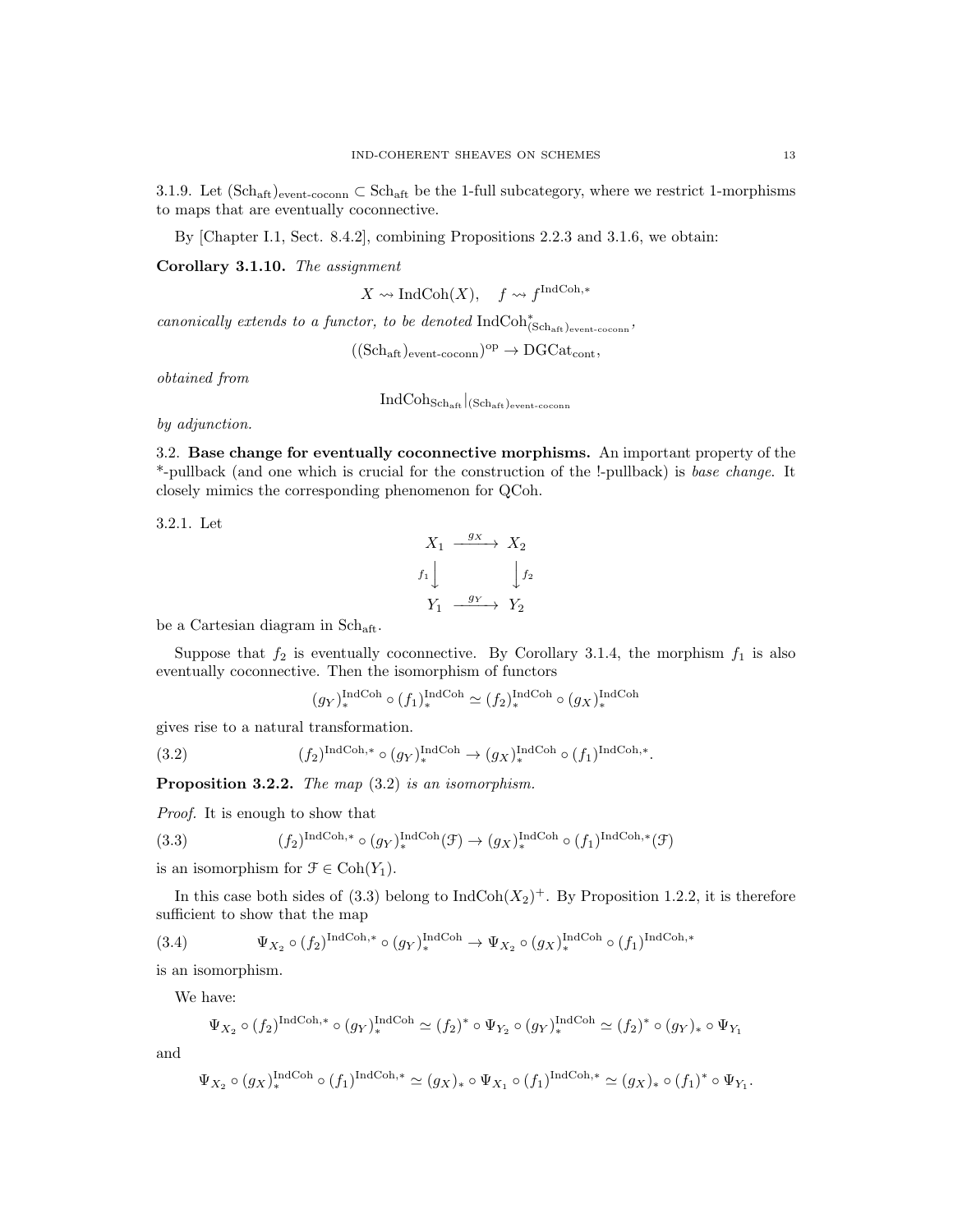Now, it follows from the construction of the  $(f^{\text{IndCoh},*}, f^{\text{IndCoh}}_*)$ -adjunction, that the map in (3.4) corresponds to the map

$$
(f_2)^*\circ (g_Y)_*\circ \Psi_{Y_1}\rightarrow (g_X)_*\circ (f_1)^*\circ \Psi_{Y_1},
$$

obtained from the  $(f^*, f_*)$ -adjunction.

Hence, (3.4) is an isomorphism by base change for QCoh.

 $\Box$ 

3.3. Tensoring up. In this section we study the following question: given a map  $f: X \to Y$ , how closely can we approximate  $\text{IndCoh}(X)$  from knowing  $\text{IndCoh}(Y)$  and the QCoh categories on both schemes.

In the process we will come across several convergence-type assertions, that are of significant technical importance: some maps that are isomorphisms in QCoh are much less obviously so in the IndCoh context.

3.3.1. Let  $f: X \to Y$  be an eventually coconnective map. Regarding the functor  $f^{\text{IndCoh},*}$  as a map in  $\mathrm{QCoh}(Y)$ -mod, we obtain a functor

(3.5) 
$$
(\mathrm{Id}_{\mathrm{QCoh}(X)} \otimes f^{\mathrm{IndCoh},*}) : \mathrm{QCoh}(X) \underset{\mathrm{QCoh}(Y)}{\otimes} \mathrm{IndCoh}(Y) \to \mathrm{IndCoh}(X).
$$

We claim:

Proposition 3.3.2. The functor  $(3.5)$  is fully faithful.

Remark 3.3.3. It is shown in [Ga1, Proposition 4.4.9] that the functor (3.5) is an equivalence when f is smooth. In Proposition 4.1.6, we will prove this in the case when f is an open embedding.

3.3.4. Note that for a diagram of  $(\infty, 1)$ -categories



if the functors  $F_1$  and  $F_2$  admit right adjoints, we have a natural transformation of the resulting endo-functors of C:

$$
F_1^R \circ F_1 \to F_2^R \circ F_2.
$$

Furthermore, if T is fully faithful, then the above natural transformation is an isomorphism.

From here we obtain that the functor  $(\mathrm{Id}_{\mathrm{QCoh}(X)} \otimes f^{\mathrm{IndCoh},*})$  gives rise to a map of endofunctors of  $IndCoh(Y)$ :

(3.6) 
$$
(f_*(0_X) \otimes -) \simeq ((f_* \circ f^*) \otimes \mathrm{Id}_{\mathrm{IndCoh}(Y)}) \to f_*^{\mathrm{IndCoh}} \circ f^{\mathrm{IndCoh},*},
$$

where  $f_*(0_X) \otimes -$  denotes the functor of action of  $f_*(0_X) \in \text{QCoh}(Y)$  on IndCoh(Y).

Thus, from Proposition 3.3.2 we obtain:

Corollary 3.3.5. The map (3.6) is an isomorphism.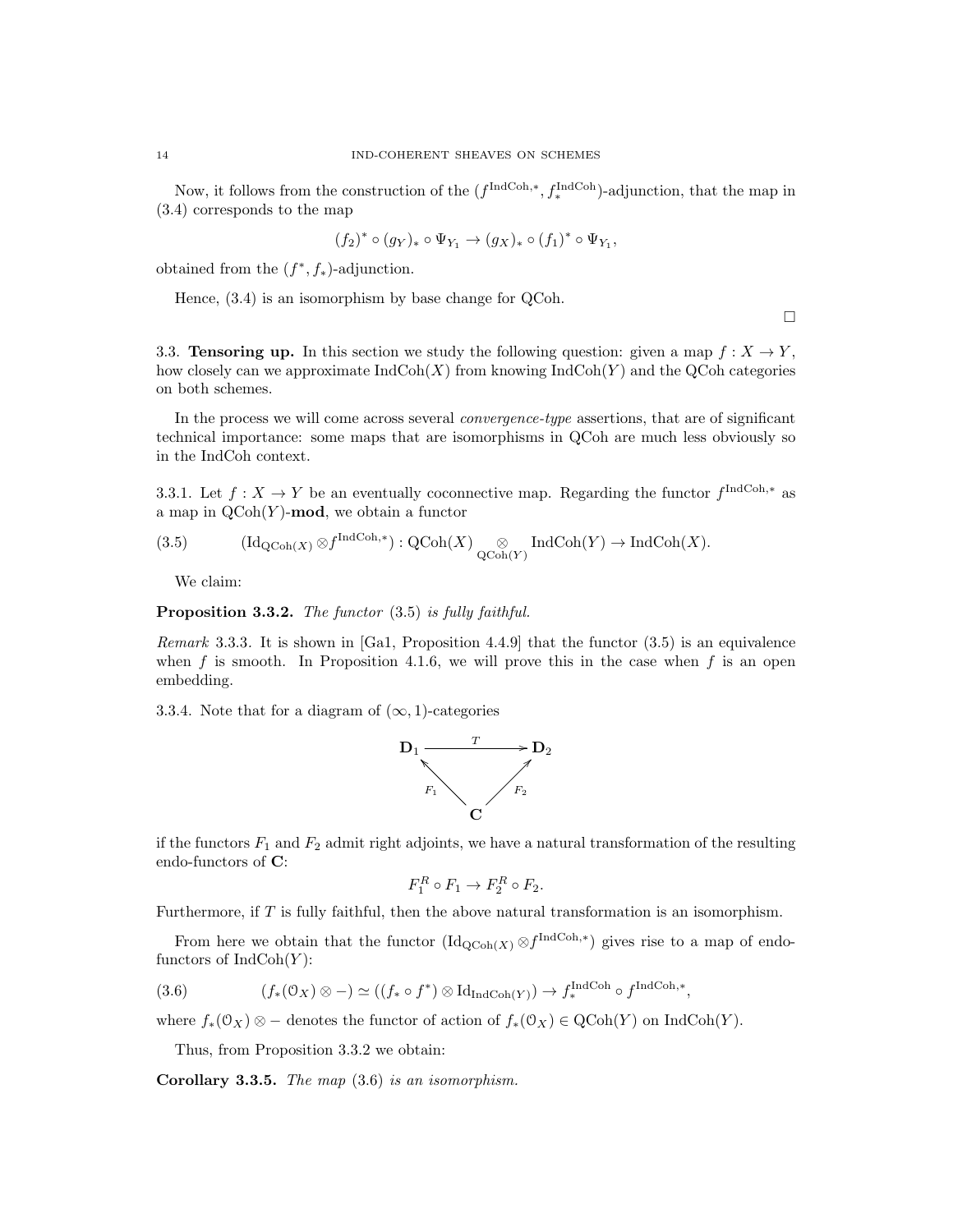3.3.6. The rest of the subsection is devoted to the proof of Proposition 3.3.2. We note that the left-hand side in (3.5) is compactly generated by objects of the form

$$
\mathcal{E}_X \otimes \mathcal{F}_Y \in \mathrm{QCoh}(X) \underset{\mathrm{QCoh}(Y)}{\otimes} \mathrm{IndCoh}(Y),
$$

where  $\mathcal{E}_X \in \text{QCoh}(X)$ <sup>perf</sup> and  $\mathcal{F}_Y \in \text{Coh}(Y)$ . Moreover, the functor  $(\text{Id}_{\text{QCoh}(X)} \otimes f^{\text{IndCoh},*})$ sends these objects to compact objects in  $\text{IndCoh}(X)$ .

Hence, it is enough to show that for  $\mathcal{E}_X^1$ ,  $\mathcal{E}_X^2$  and  $\mathcal{F}_Y^1$ ,  $\mathcal{F}_Y^2$  as above, the map

(3.7) Maps $_{QCoh(X)}^{\qquad \qquad \otimes \text{Ind}^{Coh}(Y)}(\mathcal{E}^1_X \otimes \mathcal{F}^1_Y, \mathcal{E}^2_X \otimes \mathcal{F}^2_Y) \rightarrow$ 

$$
\to \mathrm{Maps}_{\mathrm{IndCoh}(X)}(\mathcal{E}_X^1 \otimes f^{\mathrm{IndCoh},*}(\mathcal{F}^1), \mathcal{E}_X^2 \otimes f^{\mathrm{IndCoh},*}(\mathcal{F}^2))
$$

is an isomorphism, where in the right-hand side ⊗ denotes the action of QCoh on IndCoh.

We can rewrite the map in (3.7) as

$$
(3.8) \quad \operatorname{Maps}_{\operatorname{QCoh}(X)}_{\operatorname{QCoh}(Y)} \operatorname{IndCoh}(Y) \left(\mathcal{O}_X \otimes \mathcal{F}^1_Y, \mathcal{E}_X \otimes \mathcal{F}^2_Y\right) \to
$$

$$
\to \mathrm{Maps}_{\mathrm{IndCoh}(X)}(\mathbb{O}_X \otimes f^{\mathrm{IndCoh},*}(\mathcal{F}^1), \mathcal{E}_X \otimes f^{\mathrm{IndCoh},*}(\mathcal{F}^2)),
$$

where  $\mathcal{E}_X \simeq \mathcal{E}_X^2 \otimes (\mathcal{E}_X^1)^{\vee}$ .

Furthermore, we rewrite the map in (3.8) as

$$
\mathrm{Maps}_{\mathrm{IndCoh}(Y)}(\mathcal{F}_Y^1, f_*(\mathcal{E}) \otimes \mathcal{F}_Y^2) \to \mathrm{Maps}_{\mathrm{IndCoh}(Y)}(\mathcal{F}_Y^1, f_*^{\mathrm{IndCoh}}(\mathcal{E} \otimes f^{\mathrm{IndCoh},*}(\mathcal{F}_Y^2))).
$$

I.e., we are reduced to showing that the following version of the projection formula:

Proposition 3.3.7. For an eventally coconnective map, the natural transformation between the functors

$$
\mathrm{QCoh}(X) \times \mathrm{IndCoh}(Y) \rightrightarrows \mathrm{IndCoh}(Y),
$$

that sends  $\mathcal{E}_X \in \mathrm{QCoh}(X)$  and  $\mathcal{F}_Y \in \mathrm{IndCoh}(\mathcal{Y})$  to the map

(3.9) 
$$
f_*(\mathcal{E}_X) \otimes \mathcal{F}_Y \to f_*^{\text{IndCoh}}(\mathcal{E}_X \otimes f^{\text{IndCoh},*}(\mathcal{F}_Y)),
$$

is an isomorphism.

Remark 3.3.8. Note that there is another kind of projection formula, that encodes the compatibility of  $f_*^{\text{IndCoh}}$  with the monoidal action of  $\text{QCoh}(Y)$ , and which holds tautologically for any morphism  $f$ , see Proposition 2.1.4:

For  $\mathcal{E}_Y \in \text{QCoh}(Y)$  and  $\mathcal{F}_X \in \text{IndCoh}(X)$  we have:

$$
f_*^{\operatorname{IndCoh}}(f^*(\mathcal{E}_Y) \otimes \mathcal{F}_X) \simeq \mathcal{E}_Y \otimes f_*^{\operatorname{IndCoh}}(\mathcal{F}_X).
$$

3.3.9. Proof of Proposition 3.3.7. It is enough to prove the isomorphism (3.9) holds for  $\mathcal{E}_X \in$  $\mathrm{QCoh}(X)$ <sup>perf</sup> and  $\mathcal{F}_Y \in \mathrm{Coh}(Y)$ .

We also note that the map (3.9) becomes an isomorphism after applying the functor  $\Psi_Y$ , by the usual projection formula for QCoh. For  $\mathcal{E}_X \in \text{QCoh}(X)$ <sup>perf</sup> and  $\mathcal{F}_Y \in \text{Coh}(Y)$  we have

$$
f_*^{\text{IndCoh}}(\mathcal{E}_X \otimes f^{\text{IndCoh},*}(\mathcal{F}_Y)) \in \text{IndCoh}(Y)^+.
$$

Hence, by Proposition 1.2.2, it suffices to show that in this case

$$
f_*(\mathcal{E}_X) \otimes \mathcal{F}_Y \in \mathrm{IndCoh}(Y)^+.
$$

We note that the object  $f_*(\mathcal{E}_X) \in \mathrm{QCoh}(Y)^b$  is of bounded Tor dimension. The required fact follows from the next general observation: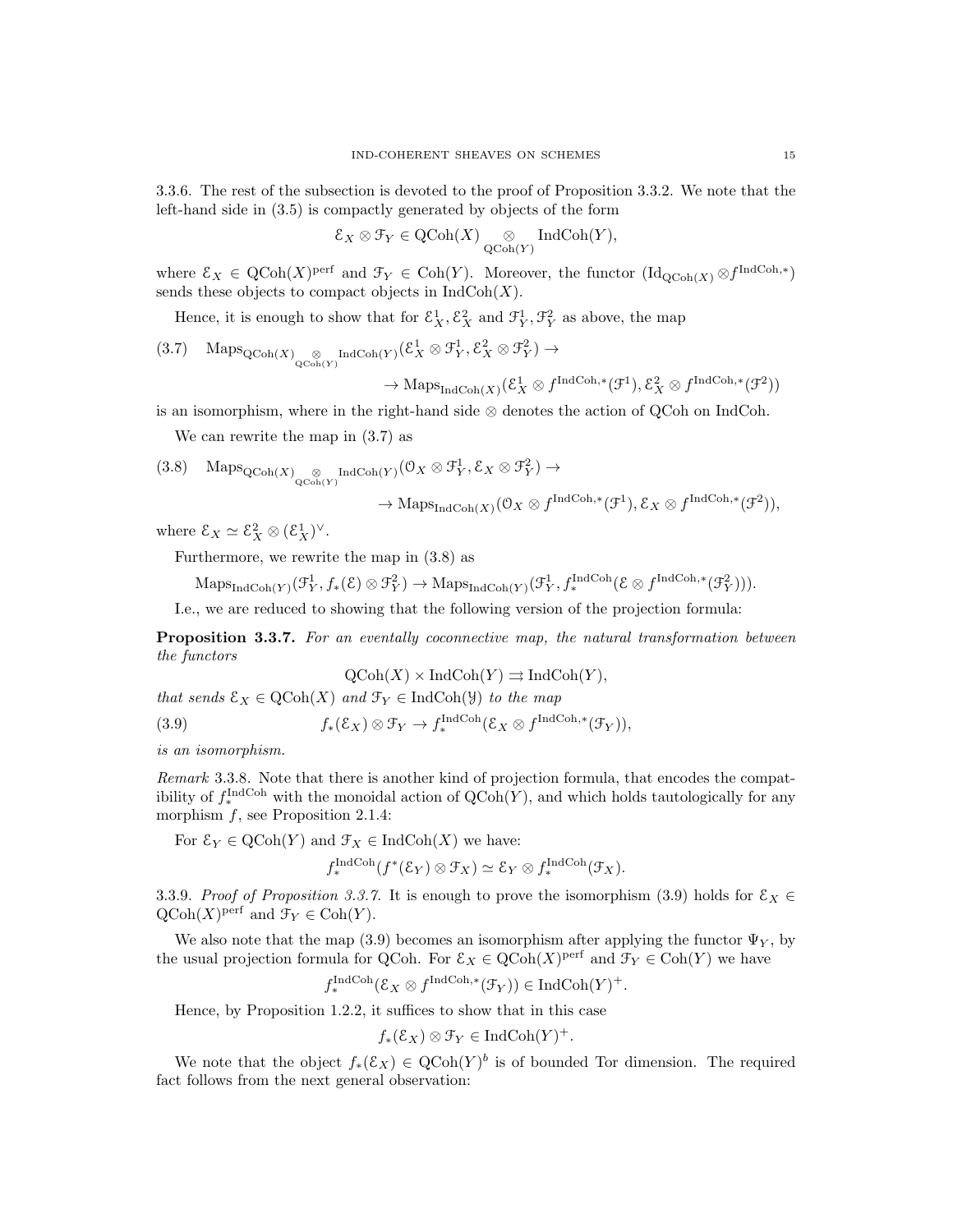**Lemma 3.3.10.** For  $X \in Sch_{\text{aff}}$  and  $\mathcal{E} \in QCoh(X)^{b}$ , whose Tor dimension is bounded on the left by an integer n, the functor

$$
\mathcal{E} \otimes - : \text{IndCoh}(X) \to \text{IndCoh}(X)
$$

has a cohomological amplitude bounded on the left by n.

 $\Box$ 

3.3.11. Proof of Lemma 3.3.10. We need to show that the functor  $\mathcal{E} \otimes -$  sends IndCoh $(X) \geq 0$  to IndCoh(X)<sup>2-n</sup>. By Lemma 1.2.4(1), it is sufficient to show that this functor sends Coh(X)<sup>20</sup> to IndCoh $(X)^{\geq -n}$ . By cohomological devissage, the latter is equivalent to sending Coh $(X)^\heartsuit$ to IndCoh $(X)^{\geq -n}$ .

Let *i* denote the closed embedding <sup>cl</sup> $X =: X' \to X$ . The functor  $i_{*}^{\text{IndCoh}}$  induces an equivalence  $\mathrm{Coh}(X')^{\heartsuit} \to \mathrm{Coh}(X)^{\heartsuit}$ . So, it is enough to show that for  $\mathcal{F}' \in \mathrm{Coh}(X')^{\heartsuit}$ , we have

$$
\mathcal{E} \otimes i^{\text{IndCoh}}_*(\mathcal{F}') \in \text{IndCoh}(X)^{\geq -n}.
$$

We have:

$$
\mathcal{E} \otimes i^{\text{IndCoh}}_{*}(\mathcal{F}') \simeq i^{\text{IndCoh}}_{*}(i^{*}(\mathcal{E}) \otimes \mathcal{F}').
$$

Note that the functor  $i^{\text{IndCoh}}_*$  is t-exact (since  $i_*$  is), and  $i^*(\mathcal{E})$  has Tor dimension bounded by the same integer n.

This reduces the assertion of the lemma to the case when X is classical. Further, by Proposition 4.2.4 (which will be proved independently later), the statement is Zariski local, so we can assume that  $X$  is affine.

In the latter case, the assumption on  $\mathcal E$  implies that it can be represented by a complex of flat  $\mathcal{O}_X$ -modules that lives in the cohomological degrees  $\geq -n$ . This reduces the assertion further to the case when  $\mathcal E$  is a flat  $\mathcal O_X$ -module in degree 0. In this case we claim that the functor

$$
\mathcal{E} \otimes - : \operatorname{IndCoh}(X) \to \operatorname{IndCoh}(X)
$$

is t-exact.

The latter follows from Lazard's lemma: such an  $\mathcal E$  is a filtered colimit of locally free  $\mathcal O_X$ modules  $\mathcal{E}'$ , while for each such  $\mathcal{E}'$ , the functor  $\mathcal{E}' \otimes - : \text{IndCoh}(X) \to \text{IndCoh}(X)$  is by definition the ind-extension of the functor

$$
\mathcal{E}' \otimes - : \mathrm{Coh}(X) \to \mathrm{Coh}(X),
$$

and the latter is t-exact.

 $\Box$ 

### 4. Open embeddings

The behavior of direct and inverse image functors for open embeddings is, obviously, an important piece of information about IndCoh.

4.1. Restriction to an open. In this subsection we show that the behavior of IndCoh with respect to open embeddings is 'exactly the same' as that of QCoh.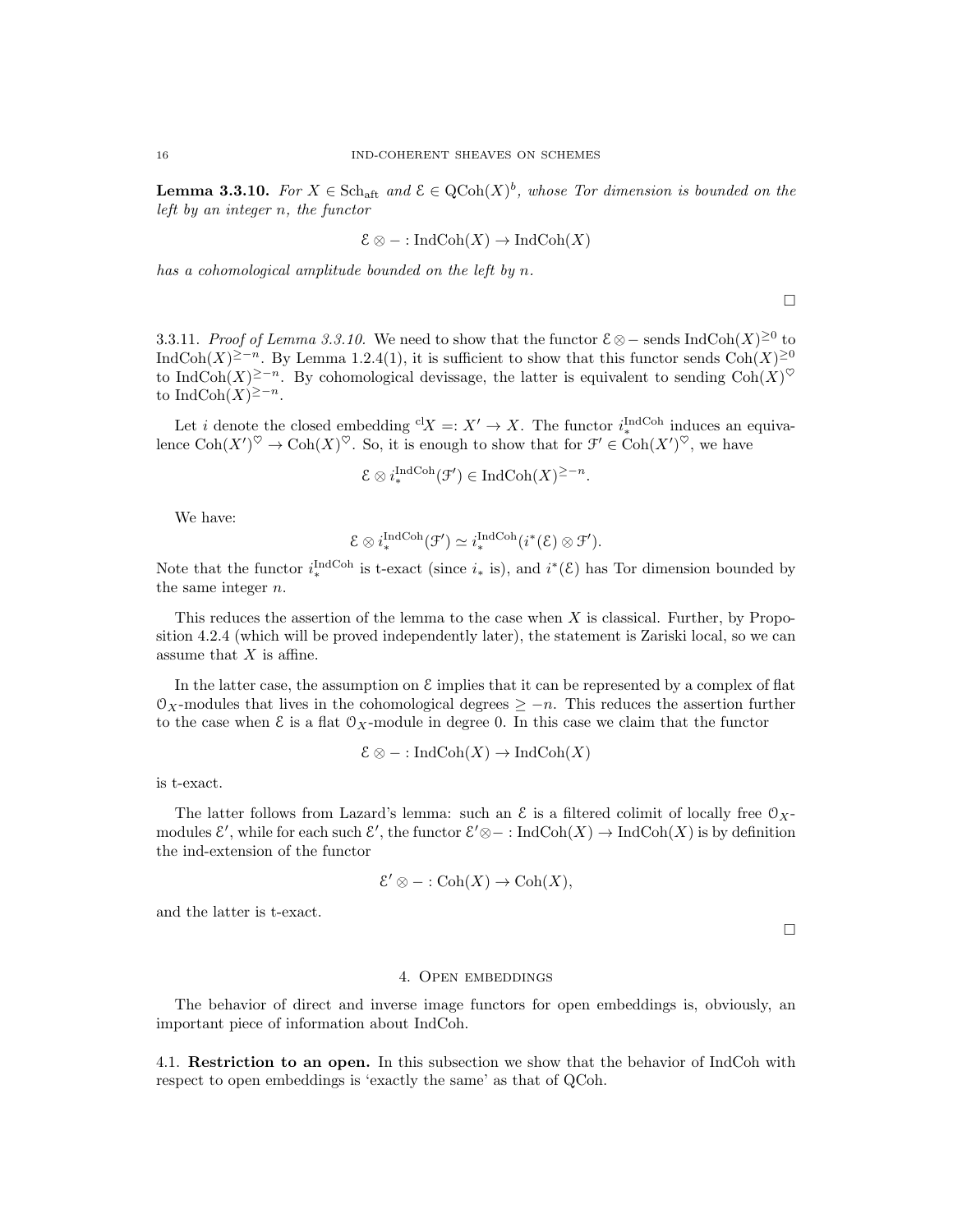4.1.1. Let now  $j : \overset{\circ}{X} \hookrightarrow X$  be an open embedding. We claim:

**Proposition 4.1.2.** The functor  $j^{\text{IndCoh}}_{*}$ : IndCoh $(X)$   $\rightarrow$  IndCoh $(X)$  is fully faithful.

Proof. We need to show that the co-unit of the adjunction

$$
j^{\text{IndCoh},*} \circ j^{\text{IndCoh}}_{*} \to \text{Id}_{\text{IndCoh}(\overset{\circ}{X})}
$$

is an isomorphism.

Since the functors in question are continuous, it is enough to check that

$$
j^{\text{IndCoh},*} \circ j^{\text{IndCoh}}_*(\mathcal{F}) \to \mathcal{F}
$$

is an isomorphism for  $\mathcal{F} \in \text{Coh}(X)$ . However, in this case both  $j^{\text{IndCoh},*} \circ j^{\text{IndCoh}}_*(\mathcal{F})$  and  $\mathcal{F}$ belong to  $\text{IndCoh}(X)^+$ , so by Proposition 1.2.2, it is sufficient to check that

$$
\Psi_{\overset{\circ}{X}}\circ j^{\mathrm{IndCoh},*}\circ j^{\mathrm{IndCoh}}_*\to \Psi_{\overset{\circ}{X}}
$$

is an isomorphism.

However,

$$
\Psi_{\overset{\circ}{X}} \circ j^{\text{IndCoh},*} \circ j^{\text{IndCoh}}_{*} \simeq j^{*} \circ \Psi_{X} \circ j^{\text{IndCoh}}_{*} \simeq j^{*} \circ j_{*} \circ \Psi_{\overset{\circ}{X}},
$$

and it follows from the construction of the  $(f^{\text{IndCoh},*}, f^{\text{IndCoh}}_*)$ -adjunction that the resulting map

$$
j^* \circ j_* \circ \Psi_{\overset{\circ}{X}} \to \Psi_{\overset{\circ}{X}}
$$

comes from the co-unit of the  $(j^*, j_*)$ -adjunction. Therefore, it is an isomorphism, as

$$
j^* \circ j_* \to \mathrm{Id}_{\mathrm{QCoh}(X)}
$$

is an isomorphism.

4.1.3. The next assertion follows immediately from Lemma 1.2.4:

**Lemma 4.1.4.** For an open embedding j, the functor  $j^{\text{IndCoh},*}$  is t-exact.

4.1.5. Finally, let us recall the functor (3.5). We claim:

**Proposition 4.1.6.** Assume that f is an open embedding. Then the functor  $(3.5)$  is an equivalence.

Proof. We already know that the functor in question is fully faithful. Hence, it remains to show that its essential image generates the target category. But this follows from Proposition 4.1.2.  $\Box$ 

4.2. Zariski descent. In this subsection we will show that IndCoh can be glued locally from a Zariski cover, in a way completely parallel to QCoh.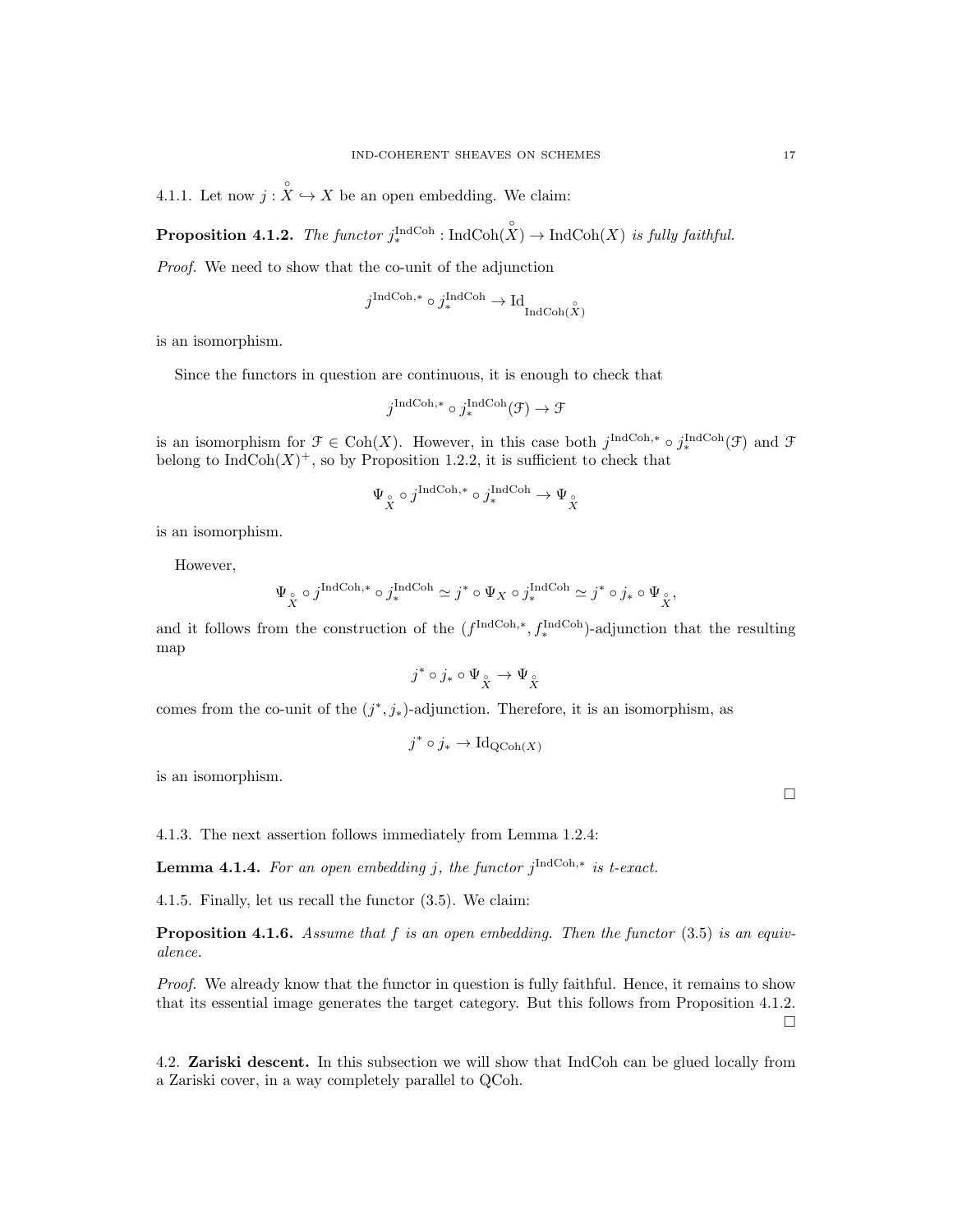4.2.1. Let now  $f: U \to X$  be a Zariski cover, i.e., U is the disjoint union of open subschemes of X, whose union is all of X. Let  $U^{\bullet}$  be the Čech nerve of f. The functors of (IndCoh, \*)-pullback define a cosimplicial category

$$
IndCoh(U^{\bullet}),
$$

which is augmented by  $\text{IndCoh}(X)$ .

We claim:

Proposition 4.2.2. The functor

$$
IndCoh(X) \to Tot(IndCoh(U^{\bullet}))
$$

is an equivalence.

*Proof.* The usual argument reduces the assertion of the proposition to the following. Let  $X =$  $U_1 \cup U_2$ ;  $U_{12} = U_1 \cap U_2$ . Let

$$
U_1\overset{j_1}{\hookrightarrow}X,\;U_2\overset{j_2}{\hookrightarrow}X,\;U_{12}\overset{j_{12}}{\hookrightarrow}X,\;U_{12}\overset{j_{12,1}}{\hookrightarrow}U_1,\;U_{12}\overset{j_{12,2}}{\hookrightarrow}U_2
$$

denote the corresponding open embeddings.

We need to show that the functor

$$
\operatorname{IndCoh}(X) \to \operatorname{IndCoh}(U_1) \underset{\operatorname{IndCoh}(U_{12})}{\times} \operatorname{IndCoh}(U_1)
$$

that sends  $\mathcal{F} \in \text{IndCoh}(X)$  to the datum of

$$
\{j_1^{\operatorname{IndCoh},*}(\mathcal{F}_1),j_2^{\operatorname{IndCoh},*}(\mathcal{F}_2),j_{12,1}^{\operatorname{IndCoh},*}(j_1^{\operatorname{IndCoh},*}(\mathcal{F}))\simeq j_{12}^{\operatorname{IndCoh},*}(\mathcal{F})\simeq j_{12,2}^{\operatorname{IndCoh},*}(j_2^{\operatorname{IndCoh},*}(\mathcal{F}))\}
$$
 is an equivalence.

is an equivalence.

We construct a right adjoint functor

$$
\operatorname{IndCoh}(U_1) \underset{\operatorname{IndCoh}(U_{12})}{\times} \operatorname{IndCoh}(U_1) \to \operatorname{IndCoh}(X)
$$

by sending

 $\{\mathcal{F}_1 \in \text{IndCoh}(U_1), \mathcal{F}_2 \in \text{IndCoh}(U_2), \mathcal{F}_{12} \in \text{IndCoh}(U_{12}), j_{12,1}^{\text{IndCoh},*}(\mathcal{F}_1) \simeq \mathcal{F}_{12} \simeq j_{12,2}^{\text{IndCoh},*}(\mathcal{F}_2)\}\$ to

$$
\ker\bigg(\big((j_1)^{\operatorname{IndCoh}}_*(\mathfrak{F}_1)\oplus (j_2)^{\operatorname{IndCoh}}_*(\mathfrak{F}_1)\big)\to (j_{12})_*^{\operatorname{IndCoh}}(\mathfrak{F}_{12})\bigg),
$$

where the maps  $(j_i)_{*}^{\text{IndCoh}}(\mathcal{F}_i) \to (j_{12})_{*}^{\text{IndCoh}}(\mathcal{F}_{12})$  are

$$
(j_i)_*^{\text{IndCoh}}(\mathcal{F}_i) \to (j_i)_*^{\text{IndCoh}} \circ (j_{12,i})_*^{\text{IndCoh}} \circ (j_{12,i})^{\text{IndCoh},*}(\mathcal{F}_i) =
$$
  

$$
= (j_{12})_*^{\text{IndCoh}} \circ (j_{12,i})^{\text{IndCoh},*}(\mathcal{F}_i) \simeq (j_{12})_*^{\text{IndCoh}}(\mathcal{F}_{12}).
$$

It is strightforward to see from Propositions 4.1.2 and 3.2.2 that the composition

$$
\operatorname{IndCoh}(U_1) \underset{\operatorname{IndCoh}(U_{12})}{\times} \operatorname{IndCoh}(U_1) \to \operatorname{IndCoh}(X) \to \operatorname{IndCoh}(U_1) \underset{\operatorname{IndCoh}(U_{12})}{\times} \operatorname{IndCoh}(U_1)
$$

is canonically isomorphic to the identity functor.

To prove that the composition

$$
\operatorname{IndCoh}(X) \to \operatorname{IndCoh}(U_1) \underset{\operatorname{IndCoh}(U_{12})}{\times} \operatorname{IndCoh}(U_1) \to \operatorname{IndCoh}(X)
$$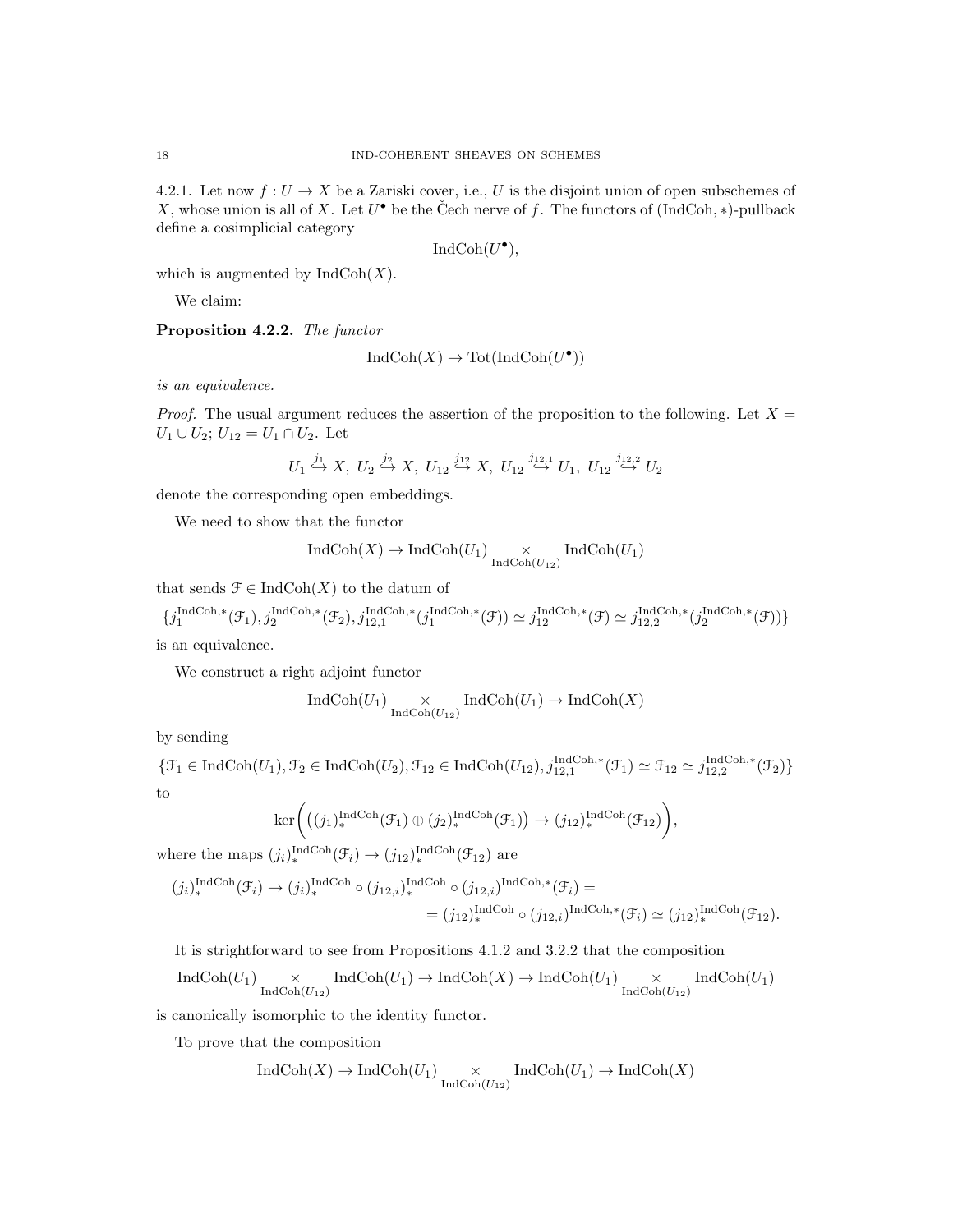(4.1) 
$$
\ker \left( ((j_1)_*^{\text{IndCoh}} \circ (j_1)^{\text{IndCoh},*} (\mathcal{F}) \oplus (j_2)_*^{\text{IndCoh}} \circ (j_2)^{\text{IndCoh},*} (\mathcal{F}) \right) \to
$$
  
 $\rightarrow (j_{12})_*^{\text{IndCoh}} \circ j_{12}^{\text{IndCoh},*} (\mathcal{F})$ 

is an isomorphism.

Since all functors in question are continuous, it is sufficient to do so for  $\mathcal{F} \in \text{Coh}(X)$ . In this case, both sides of (4.1) belong to  $\text{IndCoh}(X)^+$ . So, it is enough to prove that the map in question becomes an isomorphism after applying the functor  $\Psi_X$ . However, in this case we are dealing with the map

$$
\Psi_X(\mathcal{F}) \to \ker\bigg( ((j_1)_* \circ (j_1)^*(\Psi_X(\mathcal{F})) \oplus (j_2)_* \circ (j_2)^*(\Psi_X(\mathcal{F}))) \to (j_{12})_* \circ j_{12}^*(\Psi_X(\mathcal{F})) \bigg),
$$

which is known to be an isomorphism.

4.2.3. We also have

**Proposition 4.2.4.** Let  $f: U \to X$  be a Zariski cover. Then  $\mathcal{F} \in \text{IndCoh}(X)$  belongs to  $\text{IndCoh}(X)^{\leq 0}$  (resp.,  $\text{IndCoh}(X)^{\geq 0}$ ) if and only if  $f^{\text{IndCoh},*}(\mathcal{F})$  does.

Proof. The 'only if' direction for both statetements follows from Lemma 4.1.4.

For the 'if' direction, assuming that  $f^*(\mathcal{F}) \in \text{IndCoh}(X)^{\leq 0}$ , it is sufficient to show that  $\Psi_X(\mathcal{F}) \in \mathrm{QCoh}(X)^{\leq 0}$ , and the assertion follows from the corresponding assertion for QCoh.

If  $f^{\text{IndCoh},*}(\mathcal{F}) \in \text{IndCoh}(X)^{\geq 0}$ , the assertion follows from the construction of the inverse functor

$$
Tot(IndCoh(U^{\bullet})) \to IndCoh(X).
$$

 $\Box$ 

 $\Box$ 

#### 5. Proper maps

If until now the theory of IndCoh has run in parallel to (and was inherited from that of) QCoh, in this section we will come across to the main point of difference between the two: the functor of !-pullback, studied in this section.

5.1. The !-pullback. In this subsection we introduce the functor of !-pullback for proper maps. Its extension for arbitrary maps between schemes is the subject of [Chapter II.2, Sect. 3].

5.1.1. Let  $f: X \to Y$  be a map in Sch<sub>aft</sub>. We recall the following definition:

**Definition 5.1.2.** The map f is said to be proper (resp., closed embedding) if the corresponding map  ${}^{cl}X \rightarrow {}^{cl}Y$  has this property.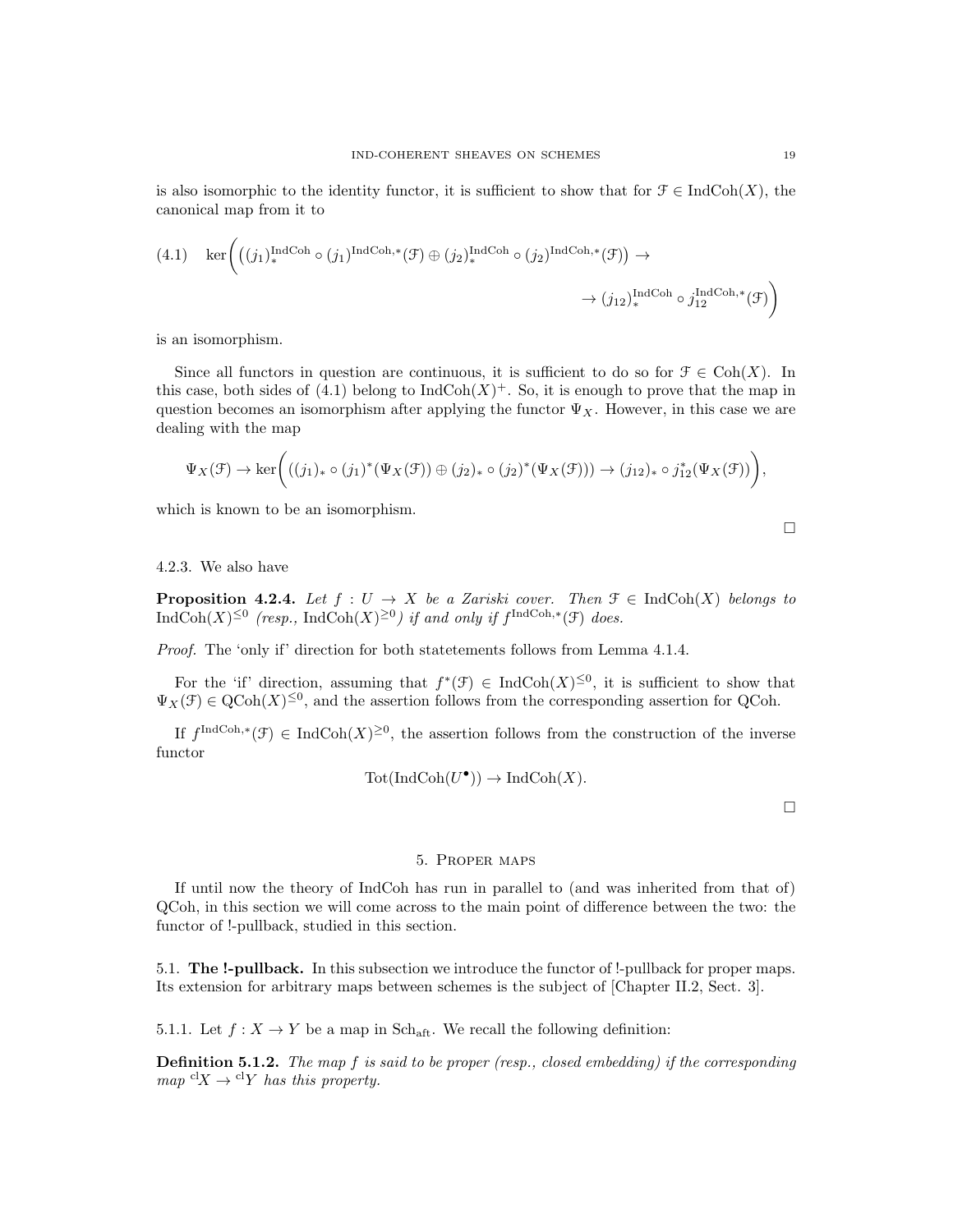5.1.3. Let  $f: X \to Y$  be a proper map. We claim:

Lemma 5.1.4. The functor

 $f_*^{\text{IndCoh}}: \text{IndCoh}(X) \to \text{IndCoh}(Y)$ 

sends  $\text{Coh}(X) \subset \text{IndCoh}(X)$  to  $\text{Coh}(Y) \subset \text{IndCoh}(Y)$ .

*Proof.* By the construction of  $f_*^{\text{IndCoh}}$ , it is sufficient to show that the functor

$$
f_*: \mathrm{QCoh}(X) \to \mathrm{QCoh}(Y)
$$

 $\mathrm{Coh}(X) \subset \mathrm{QCoh}(X)$  to  $\mathrm{Coh}(Y) \subset \mathrm{QCoh}(Y)$ .

First, we note that the assertion holds when  $f$  is a closed embedding.

In general, by the devissage with respect to the t-structure, it is sufficient to show that for  $\mathfrak{F} \in \mathrm{Coh}(X)^\heartsuit$ , we have

$$
f_*(\mathcal{F}) \in \mathrm{Coh}(Y).
$$

Let i denote the canonical closed embedding  ${}^{c1}X \hookrightarrow X$ . The functor  $i_*$  is an equivalence  $\mathrm{Coh}({}^{\mathrm{cl}} X)^\heartsuit \to \mathrm{Coh}(X)^\heartsuit$ . Hence,  $\mathfrak{F} = i_*(\mathfrak{F}')$  for  $\mathfrak{F}' \in \mathrm{Coh}({}^{\mathrm{cl}} X)$ . This reduces the assertion to the case when  $X$  is classical.

We factor the map  $f: X \to Y$  as  $X \to {}^{cl}Y \stackrel{i}{\hookrightarrow} Y$ . Since i is a closed embedding, we have reduced the assertion to the case when  $Y$  is classical as well. In the latter case, the assertion is well-known.

 $\Box$ 

5.1.5. The above lemma implies that the functor  $f_*^{\text{IndCoh}}$  sends  $\text{IndCoh}(X)^c$  to  $\text{IndCoh}(Y)^c$ .

Hence,  $f_*^{\text{IndCoh}}$  admits a continuous right adjoint, to be denoted

$$
f^!: \text{IndCoh}(X) \to \text{IndCoh}(Y).
$$

Remark 5.1.6. The continuity of the functor  $f^!$  is the raison d'etre of the category IndCoh, and its main difference from QCoh.

5.1.7. By [Chapter I.1, Lemma 9.3.6], we obtain that the functor  $f^!$  has a natural structure of 1-morphism in  $\mathrm{OCoh}(Y)$ -mod.

5.1.8. Note that the functor  $f_*^{\text{IndCoh}}$  is *right t-exact, up to a finite shift*. Hence, the functor  $f^!$ is left t-exact up to a finite shift. In particular,  $f'$  maps  $\text{IndCoh}(Y)^+$  to  $\text{IndCoh}(X)^+$ .

Let  $f^{\text{QCoh},!}$  denote the *not necessarily continuous* right adjoint to  $f_*$ . It also has the property that it maps  $\mathrm{QCoh}(Y)^+$  to  $\mathrm{QCoh}(X)^+$ .

Lemma 5.1.9. The diagram

$$
\begin{array}{ccc}\n\textup{Ind}\textup{Coh}(X)^+ &\xleftarrow{f^!} & \textup{Ind}\textup{Coh}(Y)^+ \\
\downarrow^{\Psi_X} & & \downarrow^{\Psi_Y} \\
\textup{QCoh}(X)^+ &\xleftarrow{f^{\textup{QCoh},!}} & \textup{QCoh}(Y)^+\n\end{array}
$$

obtained by passing to right adjoints along the horizontal arrows in

$$
\begin{array}{ccc}\n\text{Ind}\text{Coh}(X)^+ & \xrightarrow{f_*^{\text{Ind}\text{Coh}}}\text{Ind}\text{Coh}(Y)^+ \\
\downarrow^{\Psi_X}\downarrow & & \downarrow^{\Psi_Y} \\
\text{QCoh}(X)^+ & \xrightarrow{f_*} & \text{QCoh}(Y)^+, \\
\end{array}
$$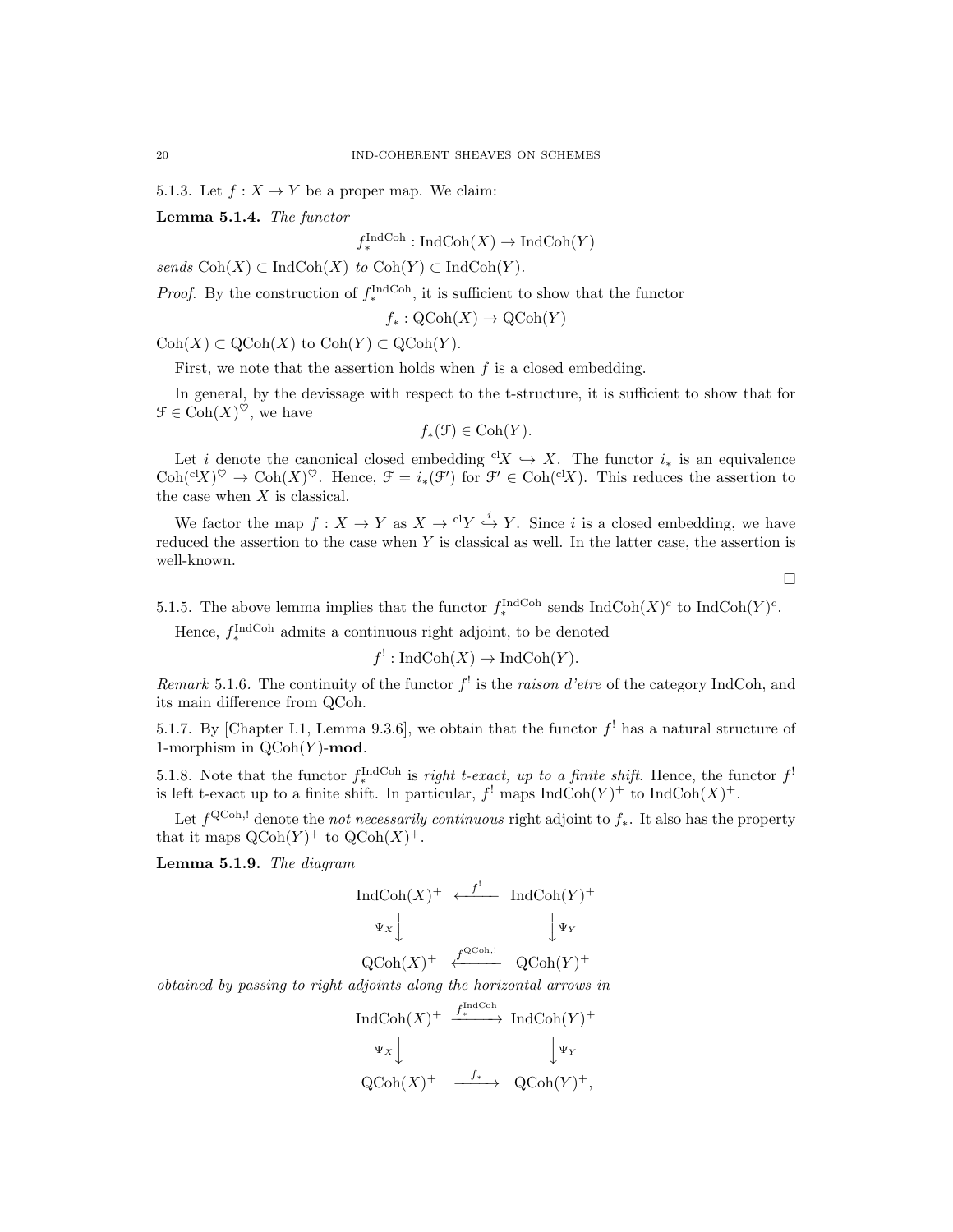commutes.

*Proof.* Follows from the fact that the vertical arrows are equivalences, by Proposition 1.2.2.  $\Box$ 

Remark 5.1.10. It is not in general true that the diagram

$$
\begin{array}{ccc}\n\text{IndCoh}(X) & \xleftarrow{f'} & \text{IndCoh}(Y) \\
\downarrow^{\Psi_X} & & \downarrow^{\Psi_Y} \\
\text{QCoh}(X) & \xleftarrow{f^{\text{QCoh},!}} & \text{QCoh}(Y)\n\end{array}
$$

obtained by passing to right adjoints along the horizontal arrows in

$$
\operatorname{IndCoh}(X) \xrightarrow{f_*^{\operatorname{IndCoh}}} \operatorname{IndCoh}(Y)
$$
  
\n
$$
\Psi_X \downarrow \qquad \qquad \downarrow \Psi_Y
$$
  
\n
$$
\operatorname{QCoh}(X) \xrightarrow{f_*} \operatorname{QCoh}(Y),
$$

commutes.

For example, take  $X = pt = \text{Spec}(k)$ ,  $Y = \text{Spec}(k[t]/t^2)$  and  $0 \neq \mathcal{F} \in \text{IndCoh}(Y)$  be in the kernel of the functor  $\Psi_Y$ . Then  $\Psi_X \circ f^!(\mathcal{F}) \neq 0$ . Indeed,  $\Psi_X$  is an equivalence, and  $f^!$  is conservative, see Corollary 6.1.5.

5.1.11. Let  $(\text{Sch}_{\text{aff}})_{\text{proper}}$  be a 1-full subcategory of  $\text{Sch}_{\text{aff}}$  when we restrict 1-morphisms to be proper maps. By [Chapter I.1, Sect. 8.4.2], we obtain:

Corollary 5.1.12. There exists a canonically defined functor

$$
\operatorname{IndCoh}^!_{(\operatorname{Sch}_{\operatorname{aft}})_{\operatorname{proper}}} : ((\operatorname{Sch}_{\operatorname{aft}})_{\operatorname{proper}})^{\operatorname{op}} \to \operatorname{DGCat}_{\operatorname{cont}},
$$

obtained from

$$
\operatorname{IndCoh}_{(\operatorname{Sch}_{\operatorname{aft}})_{\operatorname{proper}}}:=\operatorname{IndCoh}_{(\operatorname{Sch}_{\operatorname{aft}})}|_{((\operatorname{Sch}_{\operatorname{aft}})_{\operatorname{proper}})^{\operatorname{op}}}
$$

by passing to right adjoints.

5.2. Base change for proper maps. A crucial property of the !-pullback is base change against the \*-direct image. We establish it in this subsection.

5.2.1. Let

$$
X_1 \xrightarrow{gx} X_2
$$
  

$$
f_1 \downarrow \qquad \qquad f_2
$$
  

$$
Y_1 \xrightarrow{g_Y} Y_2
$$

be a Cartesian diagram in Schaft, with the vertical maps being proper.

The isomorphism of functors

$$
(f_2)^{\operatorname{IndCoh}}_* \circ (g_X)^{\operatorname{IndCoh}}_* \simeq (g_Y)^{\operatorname{IndCoh}}_* \circ (f_1)^{\operatorname{IndCoh}}_*
$$

gives rise to a natural transformation:

(5.1) 
$$
(g_X)_*^{\text{IndCoh}} \circ f_1^! \to f_2^! \circ (g_Y)_*^{\text{IndCoh}}.
$$

We will prove:

**Proposition 5.2.2.** The map  $(5.1)$  is an isomorphism.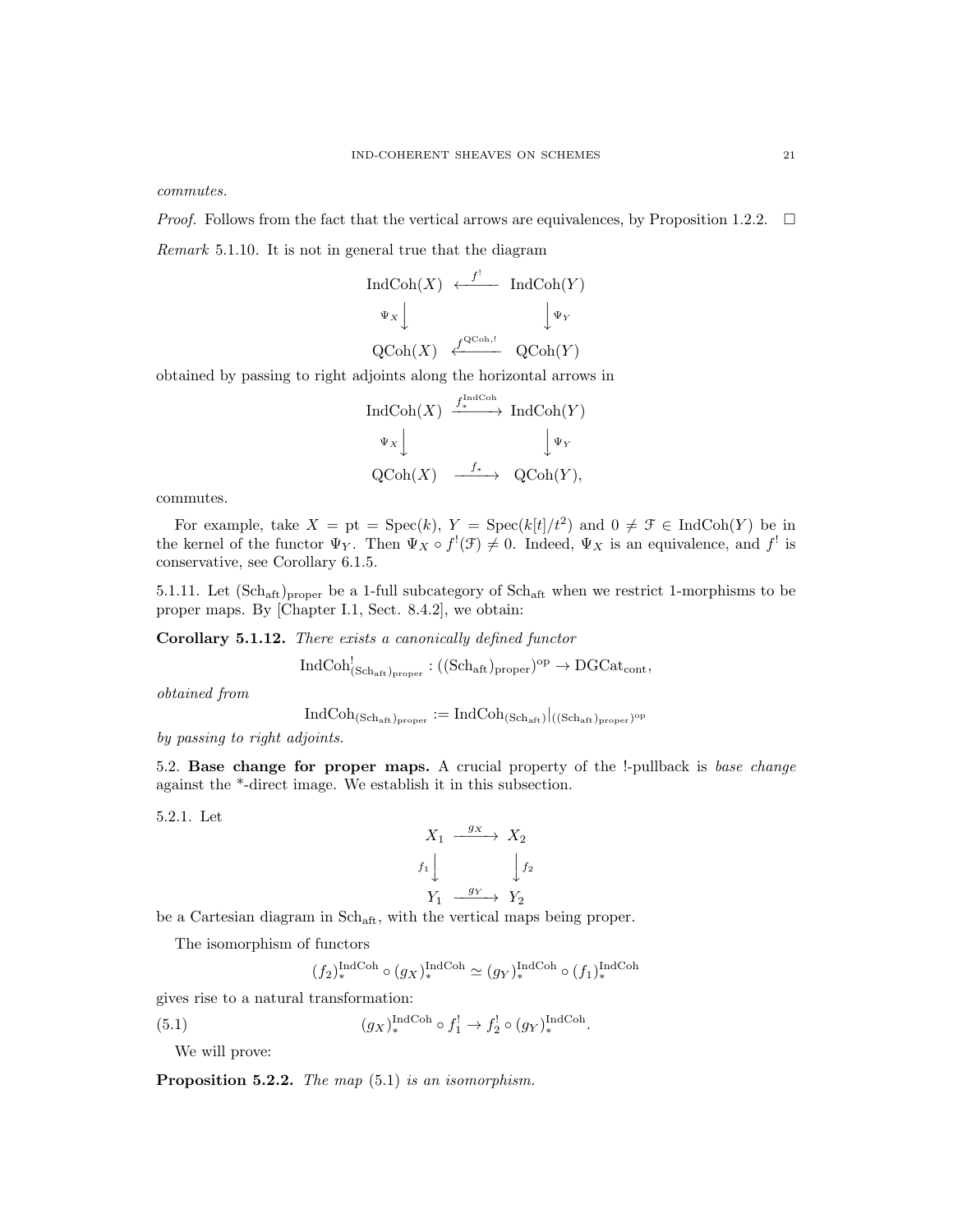Proof. Since all functors involved are continuous, it is enough to show that the map

$$
(g_X)_*^{\text{IndCoh}} \circ f_1^!(\mathcal{F}) \to f_2^! \circ (g_Y)_*^{\text{IndCoh}}(\mathcal{F})
$$

is an isomorphism for  $\mathcal{F} \in \text{Coh}(Y_1)$ . Hence, it is enough to show that (5.1) is an isomorphism when restricted to  $\text{IndCoh}(Y_1)^+$ .

By Lemma 5.1.9 and Proposition 1.2.2, this reduces the assertion to showing that the natural transformation

(5.2) 
$$
(g_X)_* \circ f_1^{\text{QCoh},!} \to f_2^{\text{QCoh},!} \circ (g_Y)_*
$$

is an isomorphism for the functors

$$
\begin{aligned}\n\operatorname{QCoh}(X_1)^+ \xrightarrow{(gx)_*} \operatorname{QCoh}(X_2)^+ \\
\downarrow f_1^{\operatorname{QCoh},!} \\
\operatorname{QCoh}(Y_1)^+ \xrightarrow{(gx)_*} \operatorname{QCoh}(Y_2)^+, \\
\end{aligned}
$$

where the natural transformation comes from the commutative diagram

$$
QCoh(X_1)^+ \xrightarrow{(g_X)_*} QCoh(X_2)^+
$$
  
\n
$$
(f_1)_* \downarrow \qquad \qquad \downarrow (f_2)_*
$$
  
\n
$$
QCoh(Y_1)^+ \xrightarrow{(g_Y)_*} QCoh(Y_2)^+
$$

by passing to right adjoint along the vertical arrows.

We consider the commutative diagram

$$
\begin{array}{ccc}\n\text{QCoh}(X_1) & \xrightarrow{(gx)_*} & \text{QCoh}(X_2) \\
\text{(f1)*} & & \downarrow \text{(f2)*} \\
\text{QCoh}(Y_1) & \xrightarrow{(gy)_*} & \text{QCoh}(Y_2), \\
\text{QCoh}(X_1) & \xrightarrow{(gx)_*} & \text{QCoh}(X_2)\n\end{array}
$$

and the the diagram

$$
\begin{aligned}\n\text{QCoh}(X_1) & \xrightarrow{(g_X)_*} \text{QCoh}(X_2) \\
\downarrow^{Q\text{Coh},!} \\
\uparrow^{Q\text{Coh},!} \\
\text{QCoh}(Y_1) & \xrightarrow{(g_Y)_*} \text{QCoh}(Y_2),\n\end{aligned}
$$

obtained by passing to right adjoints along the vertical arrows. (Note, however, that the functors involved are no longer continuous).

We claim that the resulting natural transformation

(5.3) 
$$
(g_X)_* \circ f_1^{\text{QCoh},!} \to f_2^{\text{QCoh},!} \circ (g_Y)_*
$$

between the functors

$$
\mathrm{QCoh}(Y_1) \rightrightarrows \mathrm{QCoh}(X_2)
$$

is an isomorphism. This would imply that (5.2) is an isomorphism by restricting to the eventually coconnective subcategory.

To prove that (5.3) is an isomorphism, we note that this map is obtained by passing to right adjoints in the natural transformation

(5.4) 
$$
(g_Y)^* \circ (f_2)_* \to (f_1)_* \circ (g_X)^*
$$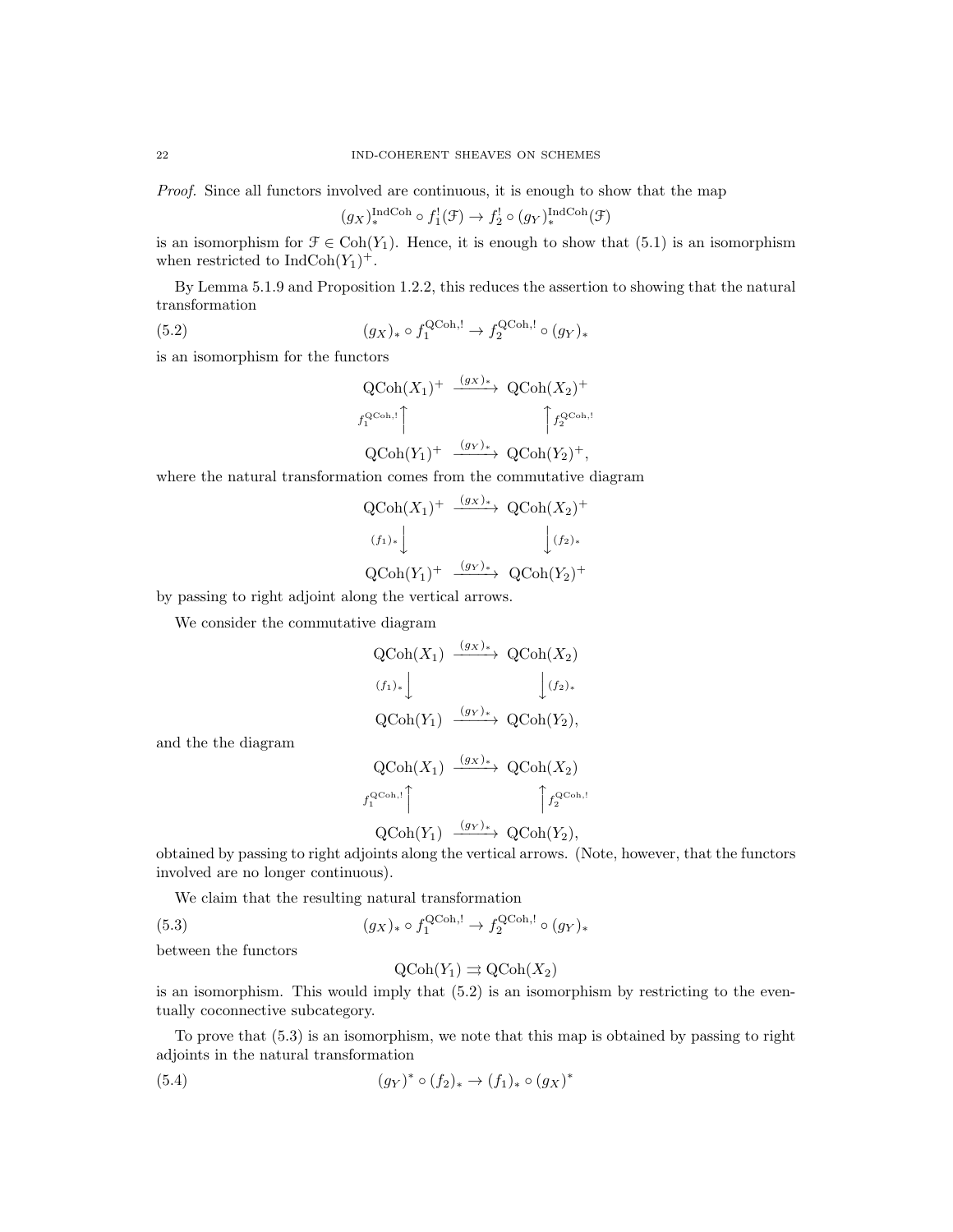as functors

$$
\mathrm{QCoh}(X_2) \rightrightarrows \mathrm{QCoh}(Y_1)
$$

in the commutative diagram

$$
\begin{aligned}\n\text{QCoh}(X_1) &\xleftarrow{(gx)^*} \text{QCoh}(X_2) \\
\text{(f_1)_*} &\qquad \qquad \downarrow \text{(f_2)_*} \\
\text{QCoh}(Y_1) &\xleftarrow{(g_Y)^*} \text{QCoh}(Y_2).\n\end{aligned}
$$

Now, (5.4) is an isomorphism by the usual base change for QCoh. Hence, (5.3) is an isomorphism as well.

5.3. Pullback compatibilty. The !-pullback for *arbitrary* maps between schemes will be defined in such a way that it is the !-pullback for proper morphisms, and the \*-pullback for open embeddings.

Hence, if we want that !-pullback to be well-defined, a certain compatibility must take place, when we decompose a morphism in two different ways as a composition of a proper morphism and an open embedding. A basic case of such compatibility is established in this subsection.

5.3.1. Let

$$
X_1 \xrightarrow{g_X} X_2
$$
  

$$
f_1 \downarrow \qquad \qquad \downarrow f_2
$$
  

$$
Y_1 \xrightarrow{g_Y} Y_2
$$

be a Cartesian diagram in  $Sch_{\text{aft}}$ , with the vertical maps being proper, and horizontal maps being eventually coconnective.

We start with the base change isomorphism

$$
(f_1)^{\operatorname{IndCoh}}_* \circ g_X^{\operatorname{IndCoh}, *} \simeq g_Y^{\operatorname{IndCoh}, *} \circ (f_2)^{\operatorname{IndCoh}}_*
$$

of Proposition 3.2.2, and by the  $(f_*^{\text{IndCoh}}, f')$ -adjunction obtain a map

(5.5) 
$$
g_X^{\text{IndCoh},*} \circ f_2^! \to f_1^! \circ g_Y^{\text{IndCoh},*}.
$$

Remark 5.3.2. Note that one can get another map

(5.6) 
$$
g_X^{\text{IndCoh},*} \circ f_2^! \to f_1^! \circ g_Y^{\text{IndCoh},*},
$$

namely, via the  $(g^{\text{IndCoh},*}, g^{\text{IndCoh}}_*)$ -adjunction from the isomorphism

$$
f_2^!\circ (g_Y)_*^{\operatorname{IndCoh}}\simeq (g_X)_*^{\operatorname{IndCoh}}\circ f_1^!
$$

of Proposition 5.2.2. A diagram chase shows that the map (5.6) is canonically the same as  $(5.5).$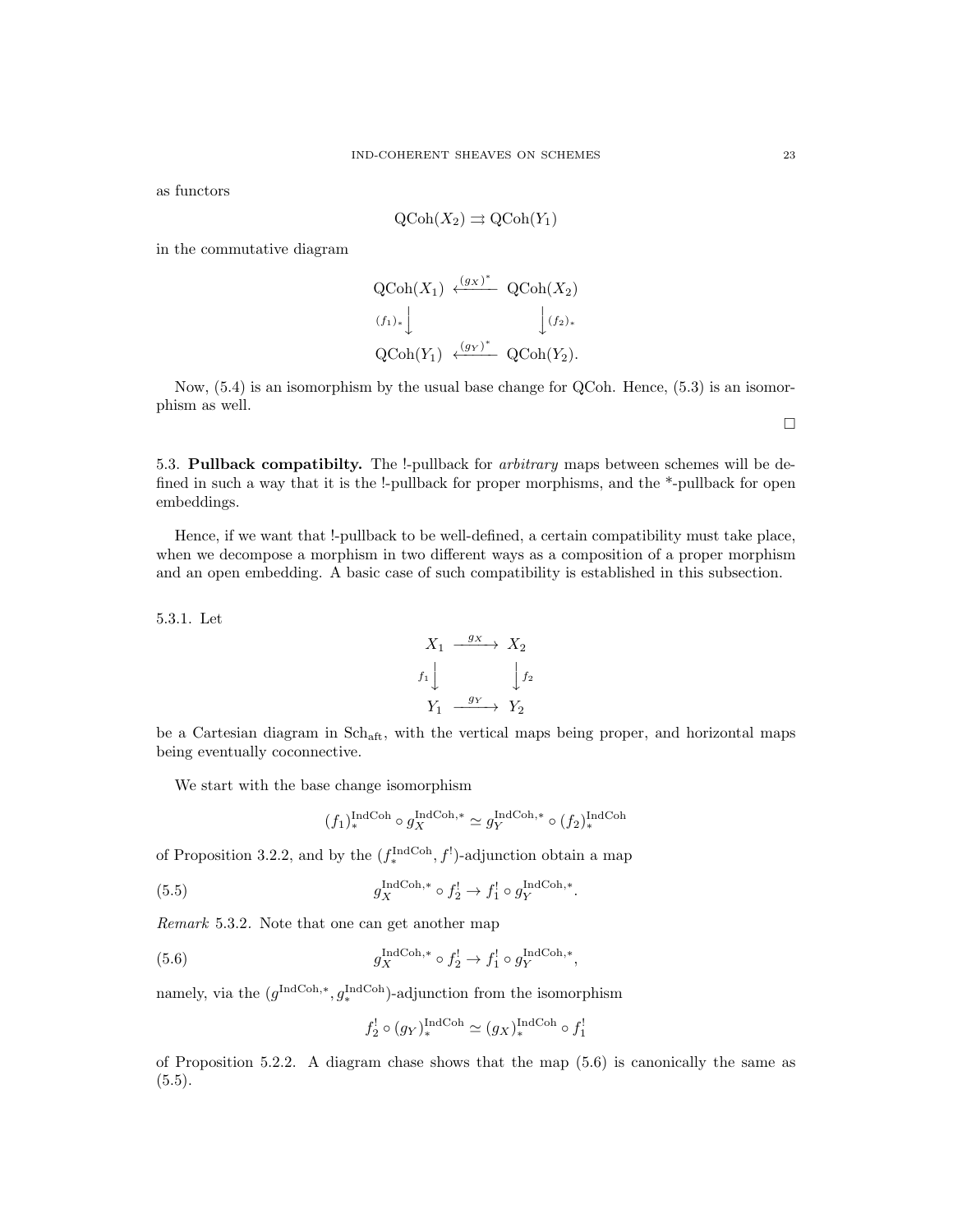5.3.3. We are going to prove:

**Proposition 5.3.4.** Suppose that  $g_Y$  (and hence  $g_X$ ) are open embeddings. Then the map (5.5) is an isomorphism.

Remark 5.3.5. It is shown in [Ga1, Proposition 7.1.6] that the map (5.5) is an isomorphism for any eventually coconnective  $q<sub>Y</sub>$ .

Proof. By Proposition 4.1.2, it suffices to show that the induced map

$$
(g_X)_*^{\text{IndCoh}} \circ g_X^{\text{IndCoh},*} \circ f_2^! \to (g_X)_*^{\text{IndCoh}} \circ f_1^! \circ g_Y^{\text{IndCoh},*}
$$

is an isomorphism.

Using Proposition 5.2.2, we have

$$
(g_X)_*^{\operatorname{IndCoh}}\circ f_1^!\circ g_Y^{\operatorname{IndCoh},*}\simeq f_2^!\circ (g_Y)_*^{\operatorname{IndCoh}}\circ g_Y^{\operatorname{IndCoh},*}.
$$

Hence, we need to show that the map

(5.7) 
$$
(g_X)_*^{\text{IndCoh}} \circ g_X^{\text{IndCoh},*} \circ f_2^! \to f_2^! \circ (g_Y)_*^{\text{IndCoh}} \circ g_Y^{\text{IndCoh},*}
$$

is an isomorphism.

By Corollary 3.3.5, for  $\mathcal{F} \in \text{IndCoh}(Y_2)$ , we have canonical isomorphisms

$$
(g_X)_*^{\text{IndCoh}} \circ g_X^{\text{IndCoh},*} \circ f_2^!(\mathcal{F}) \simeq (g_X)_*(\mathfrak{O}_{X_1}) \otimes f_2^!(\mathcal{F})
$$

and

$$
(g_Y)_*^{\text{IndCoh}} \circ g_Y^{\text{IndCoh},*}(\mathcal{F}) \simeq (g_Y)_*(\mathcal{O}_{Y_1}) \otimes \mathcal{F},
$$

where ⊗ denotes the action of QCoh on IndCoh.

By the compatibilty of the action of QCoh with the !-pullback, we have

$$
f_2^! \circ (g_Y)_*^{\text{IndCoh}} \circ g_Y^{\text{IndCoh},*}(\mathcal{F}) \simeq f_2^*((g_Y)_*(\mathcal{O}_{Y_1})) \otimes f_2^!(\mathcal{F}) \simeq (g_X)_*(\mathcal{O}_{X_1}) \otimes f_2^!(\mathcal{F}).
$$

Now, diagram chase shows that, under the above identifications, the map (5.7) is the identify map endomorphism of  $(g_X)_*(\mathfrak{O}_{X_1}) \otimes f_2^!(\mathfrak{F}).$ 

 $\Box$ 

# 6. Closed embeddings

The behavior of IndCoh with respect to closed embedding is 'better' than that of QCoh. The main point of difference is that the direct image functor under a closed embedding for IndCoh preserves compactness, which is not the case for QCoh.

6.1. Category with support. In this subsection we study the full subcategory of  $IndCoh(X)$ corresponding with objects 'with support' on a given closed subscheme.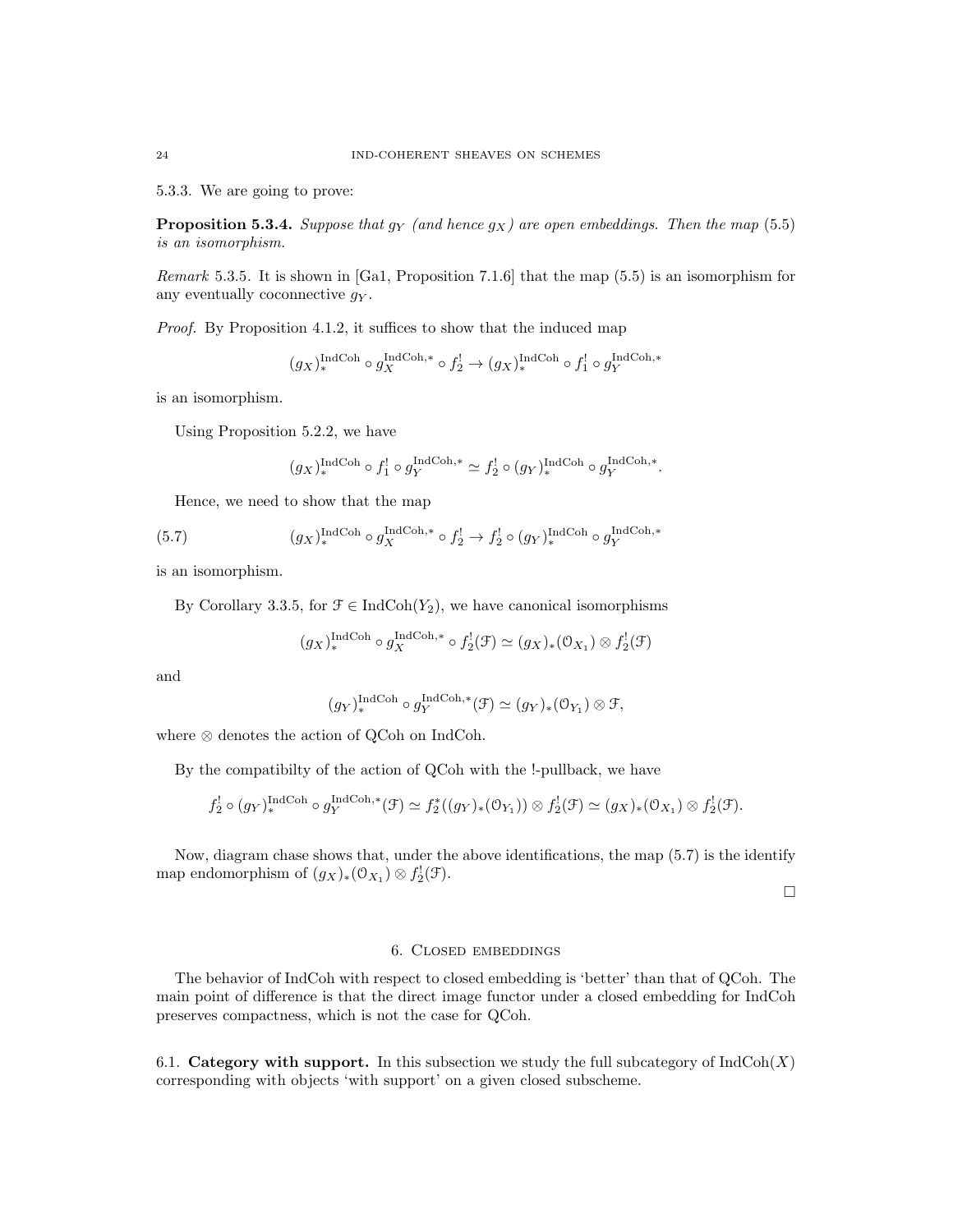6.1.1. Let X be an object of Sch<sub>aft</sub>, and let  $i: Z \to X$  be a closed embedding. Let  $j: U \to X$ be the complementary open.

We let  $\text{IndCoh}(X)_Z$  denote the full subcategory of  $\text{IndCoh}(X)$  equal to

$$
\ker\left(j^{\operatorname{IndCoh}, *} : \operatorname{IndCoh}(X) \to \operatorname{IndCoh}(U)\right).
$$

Note that the embedding

 $\text{IndCoh}(X)_Z \hookrightarrow \text{IndCoh}(X)$ 

admits a right adjoint given by sending  $\mathcal F$  to

 $\ker(\mathcal{F} \to j_*^{\text{IndCoh}} \circ j^{\text{IndCoh},*}(\mathcal{F})),$ 

which by Corollary 3.3.5 is the same as

$$
\ker(\mathfrak{O}_X \to j_*(\mathfrak{O}_U)) \otimes \mathfrak{F}.
$$

6.1.2. We claim:

### Proposition 6.1.3.

(a) The subcategory  $\text{IndCoh}(X)_Z \subset \text{IndCoh}(X)$  is compatible with the t-structure (i.e., is preserved by the truncation functors).

(b) The subcategory IndCoh(X) $_Z \subset \text{IndCoh}(X)$  is generated by the essential image of the functor  $i_*^{\text{IndCoh}} : \text{IndCoh}(Z) \to \text{IndCoh}(X)$ .

(c) The functor i<sup>1</sup>: IndCoh(X)  $\rightarrow$  IndCoh(Z) is conservative, when restricted to IndCoh(X)<sub>Z</sub>.

(d) The category IndCoh(X)<sub>Z</sub> identifies with the ind-completion of

$$
\mathrm{Coh}(X)_Z := \mathrm{ker}\Big(j^*:\mathrm{Coh}(X) \to \mathrm{Coh}(U)\Big).
$$

*Proof.* Point (a) follows from the fact that the functor  $j^{\text{IndCoh},*}$  is t-exact.

Let us prove point (b). The category  $\text{IndCoh}(X)$  is generated by  $\text{IndCoh}(X)^{+}$ . The description of the right adjoint to  $\text{IndCoh}(X)_Z \hookrightarrow \text{IndCoh}(Z)$  implies that the same is true for  $IndCoh(X)<sub>Z</sub>$ .

For every  $\mathcal{F} \in \text{IndCoh}(X)^{+}$ , the map

$$
\operatorname{colim}_{n} \tau^{\leq n}(\mathcal{F}) \to \mathcal{F},
$$

is an isomorphism, by Proposition 1.2.2 and because the corresponding fact is true in  $QCoh<sup>+</sup>$ .

Hence, by point (a), every  $\mathcal{F} \in \text{IndCoh}(X)_{\mathbb{Z}}^{+}$  is a colimit of cohomologically bounded objects from  $\text{IndCoh}(X)_Z$ . This implies that  $\text{IndCoh}(X)_Z$  is generated by

$$
\mathrm{Coh}(X)_{Z}^{\heartsuit} \subset \mathrm{IndCoh}(X)_{Z}^{\heartsuit}.
$$

Now, it is easy to see that every object  $\mathcal{F} \in \text{Coh}(X)_{Z}^{\heartsuit}$  has a filtration

$$
\mathcal{F}=\mathop{\cup}\limits_n \mathcal{F}_n
$$

with  $\mathcal{F}_n/\mathcal{F}_{n-1} \in i_*(\text{Coh}(Z)^\heartsuit)$ . This proves point (b).

Point (c) follows from point (b) by adjunction.

To prove point (d), it suffices to note that the objects from  $\text{Coh}(X)_Z$  are compact in IndCoh(X)<sub>Z</sub> (because they are compact in IndCoh(X)) and that they generate IndCoh(X)<sub>Z</sub>, by point (b).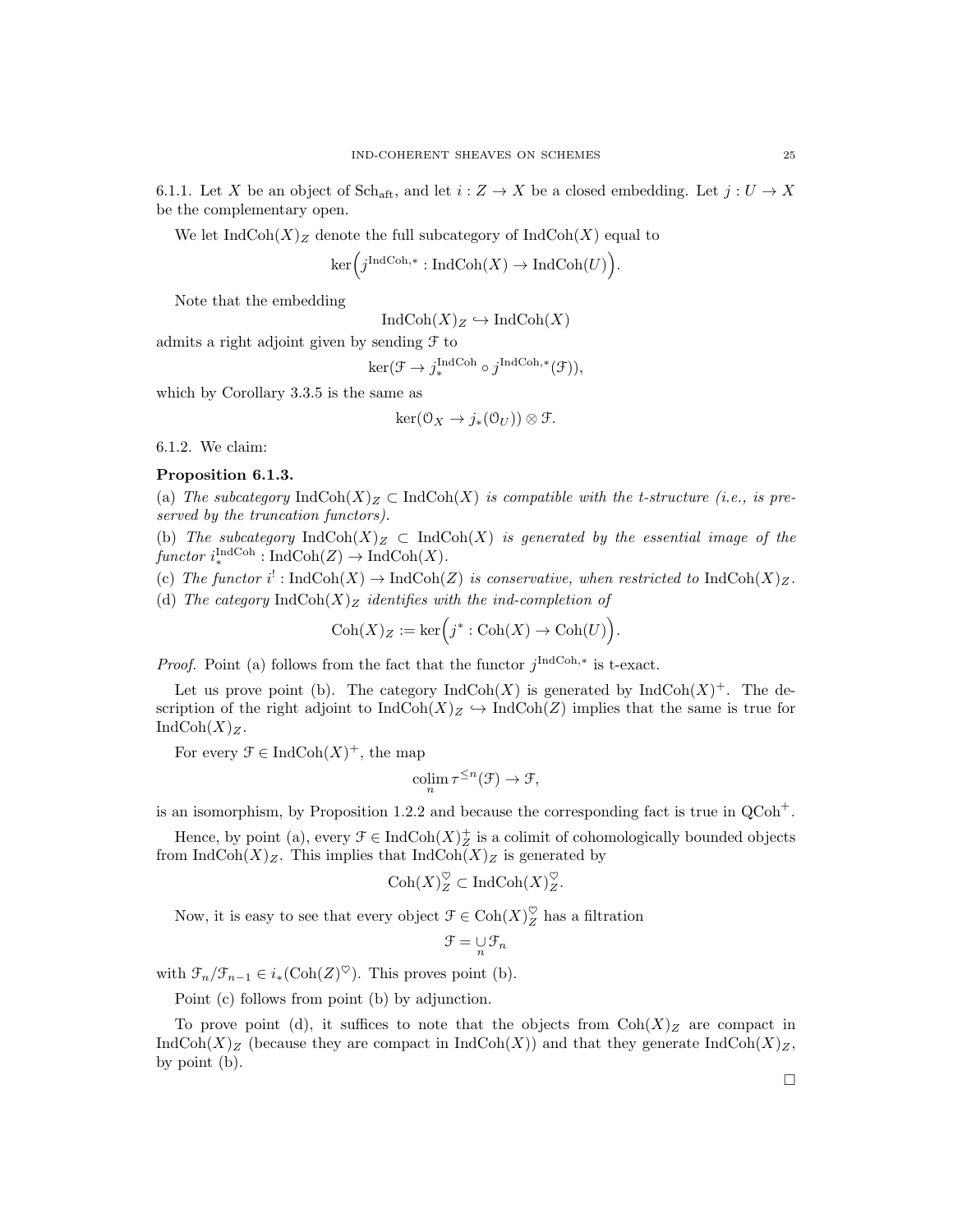6.1.4. In what follows we will use the following terminology: for a (derived) scheme  $X$ , we will denote by  $\text{red}X$  the classical *reduced* scheme, underlying reduced scheme of the classical scheme  $\mathrm{cl}_X$ .

We shall say that a map of (derived) schemes  $f : X' \to X$  is a nil-isomorphism, i.e., a map such that  $\text{red}X' \to \text{red}X$  is an isomorphism.

As a corollary of Proposition 6.1.3 we obtain:

**Corollary 6.1.5.** Let  $f: X' \to X$  be a nil-isomorphism, i.e., a map such that  $\text{red}X' \to \text{red}X$ is an isomorphism. Then the functor  $f^!$  is conservative. Equivalently, the essential image of  $\text{IndCoh}(X')$  under  $f_*^{\text{IndCoh}}$  generates  $\text{IndCoh}(X)$ .

*Proof.* We can assume that  $X' = \text{red}X$ , so f is also a closed embedding. In this case the assertion of the corollary follows from Proposition 6.1.3(b).  $\Box$ 

6.2. A conservativeness result for proper maps. The main result established in this subsection, Proposition 6.2.2, is of technical significance.

6.2.1. We shall now use Proposition 6.1.3 to prove the following:

**Proposition 6.2.2.** Let  $f : X \to Y$  be a proper map, which is surjective at the level of geometric points. Then the functor  $f' : \text{IndCoh}(Y) \to \text{IndCoh}(X)$  is conservative.

The rest of this subsection is devoted to the proof of the proposition.

6.2.3. By Corollary 6.1.5 we can assume that both  $X$  and  $Y$  are classical and reduced. We argue by Noetherian induction, assuming that the statement is true for all proper closed subschemes of Y. We need to show that the essential image of  $IndCoh(X)$  under  $f_*^{\text{IndCoh}}$  generates  $IndCoh(Y)$ .

By Proposition 6.1.3(a), it is sufficient to show that Y contains an open subscheme  $\hat{Y} \subset Y$ such that for  $\hat{X} := f^{-1}(\hat{Y})$ , the essential image of IndCoh $(\hat{X})$  under  $(f|_{\hat{X}})^{\text{IndCoh}}$  generates IndCoh $(\overset{\circ}{Y})$ .

Since  $Y$  is classical and reduced, it contains a non-empty open smooth subscheme, which we take to be  $\hat{Y}$ . By Lemma 1.1.3 and Lemma 1.1.7, we are reduced to showing the following:

**Lemma 6.2.4.** Let  $f: X \to Y$  be a proper surjective morphism of classical schemes with Y smooth. Then the essential image of  $\mathrm{QCoh}(X)$  under  $f_*$  generates  $\mathrm{QCoh}(Y)$ .

 $\Box$ 

*Proof of Lemma 6.2.4.* Let  $C \subset QCoh(Y)$  be the full subcategory generated by the essential image of  $\mathrm{QCoh}(X)$  under  $f_*$ . Note that **C** is a monoidal ideal, since the functor  $f_*$  respects the action of QCoh(Y). Consider  $\mathcal{E} := f_*(\mathcal{O}_X) \in \mathbb{C}$ . This is an object of QCoh(Y), whose fiber at every geometric point of Y is non-zero.

However, it is easy to see that for any Noetherian classical scheme Y and  $\mathcal{E} \in \mathbf{C} \subset Q\text{Coh}(Y)$ with the above properties, we have

$$
C = QCoh(Y).
$$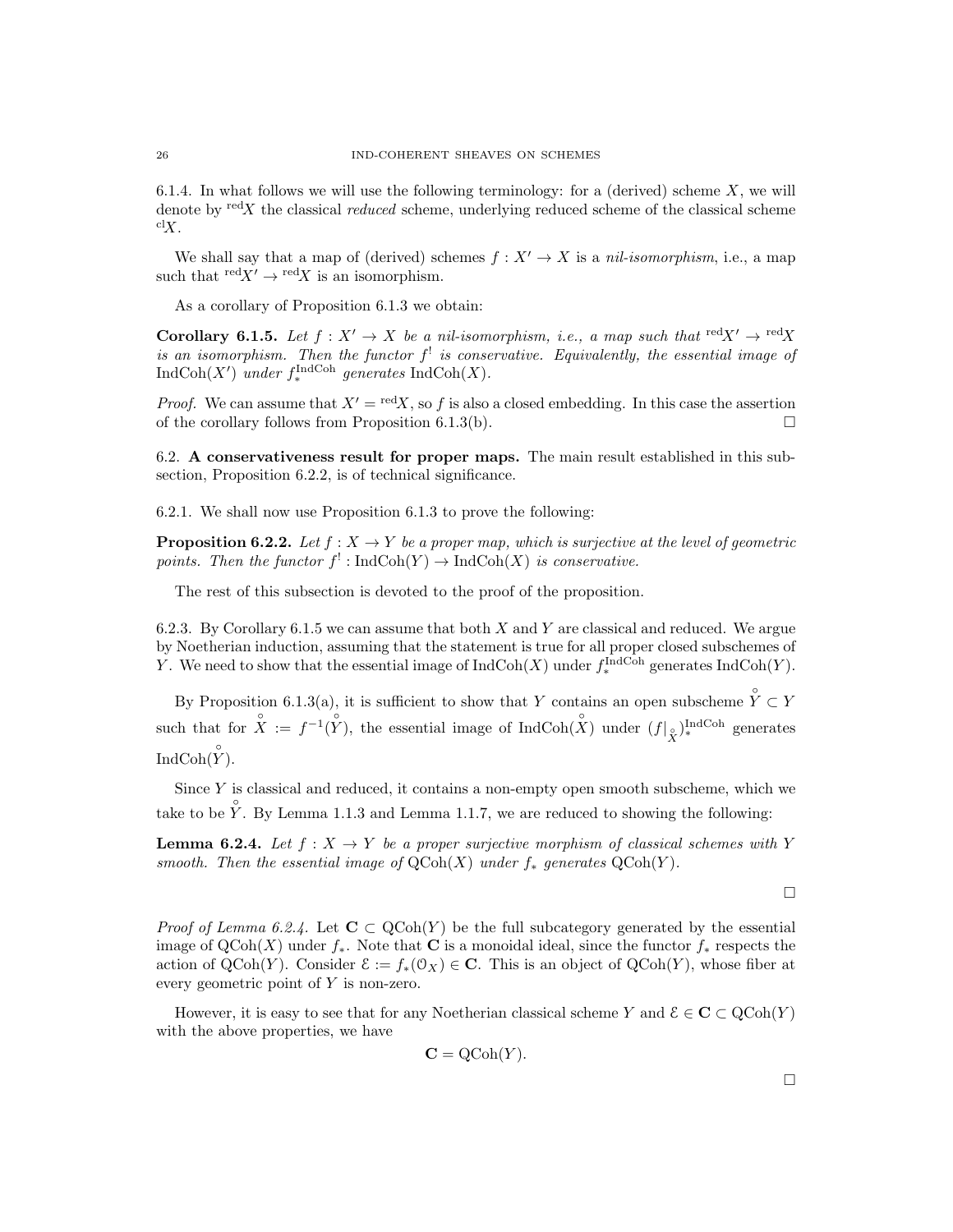6.3. Products. It is known that for a pair of quasi-compact schemes  $X_1$  and  $X_2$ , tensor product defines an equivalence of DG categories

$$
\text{QCoh}(X_1) \otimes \text{QCoh}(X_2) \to \text{QCoh}(X_1 \times X_2).
$$

In this subsection we will establish a similar assertion for IndCoh. This is not altogether tautological; for example the validity of this fact replies on the assumption that the ground field  $k$  be perfect.

6.3.1. Let  $X_1$  and  $X_2$  be two objects of Sch<sub>aft</sub>. We claim:

Lemma 6.3.2. There exists a uniquely defined functor

(6.1) 
$$
\boxtimes : IndCoh(X_1) \otimes IndCoh(X_2) \to IndCoh(X_1 \times X_2)
$$

that preserves compactness and makes the diagram

$$
\operatorname{IndCoh}(X_1) \otimes \operatorname{IndCoh}(X_2) \xrightarrow{\boxtimes} \operatorname{IndCoh}(X_1 \times X_2)
$$
  
\n
$$
\Psi_{X_1} \times \Psi_{X_2} \downarrow \qquad \qquad \downarrow \Psi_{X_1 \times X_2}
$$
  
\n
$$
\operatorname{QCoh}(X_1) \otimes \operatorname{QCoh}(X_2) \xrightarrow{\boxtimes} \operatorname{QCoh}(X_1 \times X_2)
$$

commute.

Proof. The anticlock-wise composition sends the compact generators of the category

$$
IndCoh(X_1) \otimes IndCoh(X_2)
$$

(i.e., objects of the form  $\mathcal{F}_1 \otimes \mathcal{F}_2$  for  $\mathcal{F}_i \in \text{Coh}(X_i)$ ) to  $\text{QCoh}(X_1 \times X_2)^+$ . Hence, it sends all of  $(\text{IndCoh}(X_1) \otimes \text{IndCoh}(X_2))^c$  to  $\text{QCoh}(X_1 \times X_2)^+$ .

The sought-for functor is the ind-extension of

$$
(\textup{Ind}\textup{Coh}(X_1)\otimes\textup{Ind}\textup{Coh}(X_2))^c\to \textup{QCoh}(X_1\times X_2)^+\stackrel{\Psi_{X_1\times X_2}}{\simeq}\textup{Ind}\textup{Coh}(X_1\times X_2)^+.
$$

This functor preserves compactness since the objects

$$
\mathcal{F}_1 \boxtimes \mathcal{F}_2 \in \mathrm{QCoh}(X_1 \times X_2)^+, \quad \mathcal{F}_i \in \mathrm{Coh}(X_i)
$$

belong to  $\text{Coh}(X_1 \times X_2)$ .

6.3.3. We now claim:

### Proposition 6.3.4.

- (a) The functor  $(6.1)$  is fully faithful.
- (b) If the ground field  $k$  is perfect, then  $(6.1)$  is an equivalence.

Proof. Since the functor  $(6.1)$  preserves compactness, for point (a) it is sufficient to show that for  $\mathcal{F}'_i, \mathcal{F}''_i \in \text{Coh}(X_i), i = 1, 2$ , the map

 $\mathrm{Maps}_{\mathrm{IndCoh}(X_1)\otimes\mathrm{IndCoh}(X_2)}(\mathcal{F}_1'\otimes\mathcal{F}_2',\mathcal{F}_1''\otimes\mathcal{F}_2'')\rightarrow\mathrm{Maps}_{\mathrm{IndCoh}(X_1\times X_2)}(\mathcal{F}_1'\boxtimes\mathcal{F}_2',\mathcal{F}_1''\boxtimes\mathcal{F}_2'')$ is an isomorphism.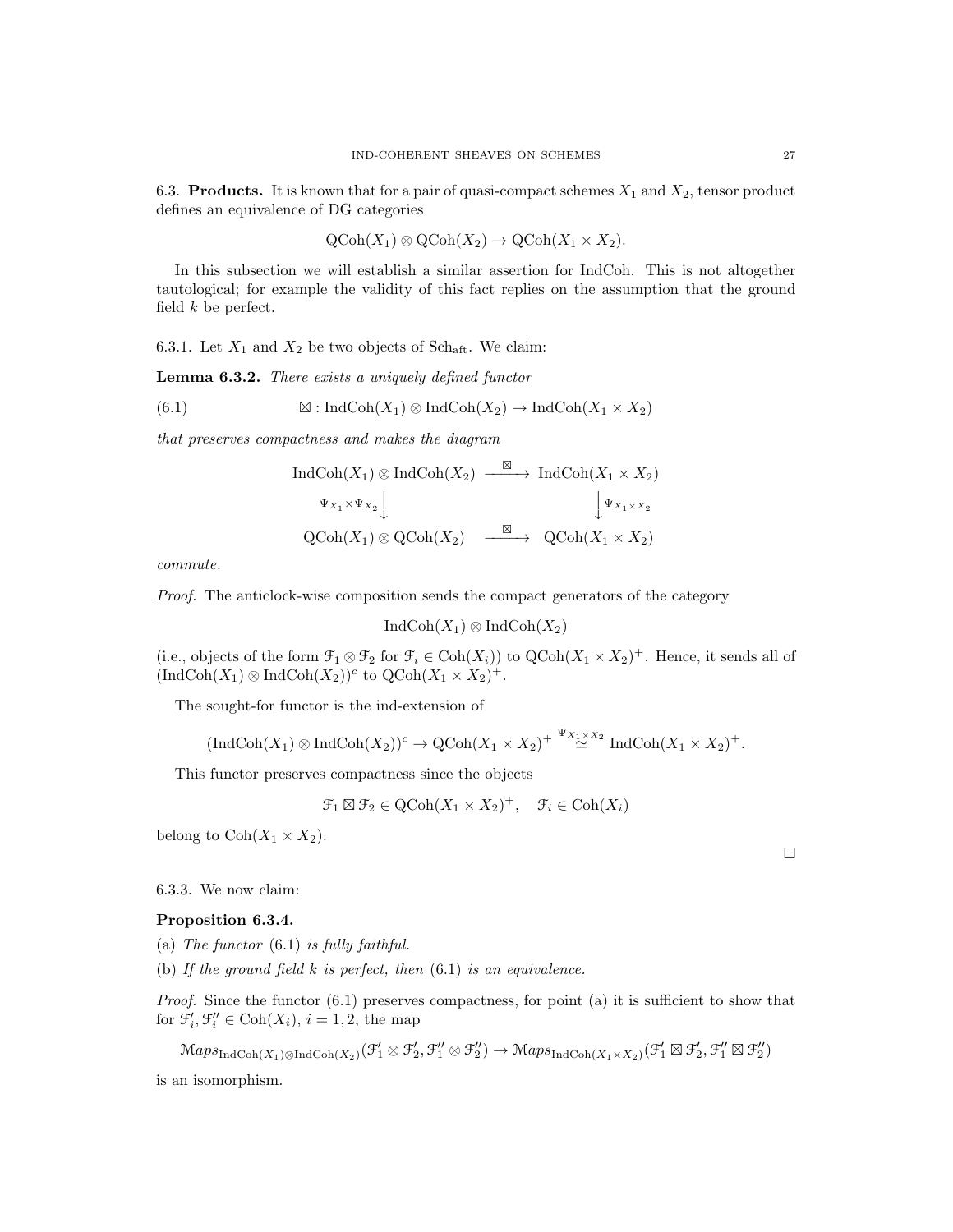We have a commutative diagram

MapsIndCoh(X1)⊗IndCoh(X2) (F 0 <sup>1</sup> ⊗ F 0 2 , F 00 <sup>1</sup> ⊗ F 00 2 ) −−−−→ MapsIndCoh(X1×X2) (F 0 <sup>1</sup> - F 0 2 , F 00 <sup>1</sup> - F 00 2 ) ∼ x MapsCoh(X1) (F 0 1 , F 00 1 ) ⊗ MapsCoh(X2) (F 0 2 , F 00 2 ) y∼ ∼ y

 $\operatorname{Maps}_{\operatorname{QCoh}(X_1)}(\mathcal{F}_1', \mathcal{F}_1'') \otimes \operatorname{Maps}_{\operatorname{QCoh}(X_2)}(\mathcal{F}_2', \mathcal{F}_2'') \longrightarrow \operatorname{Maps}_{\operatorname{QCoh}(X_1 \times X_2)}(\mathcal{F}_1' \boxtimes \mathcal{F}_2', \mathcal{F}_1'' \boxtimes \mathcal{F}_2'').$ 

Hence, it remains to show that

$$
\mathrm{Maps}_{\mathrm{QCoh}(X_1)}(\mathcal{F}_1', \mathcal{F}_1'') \otimes \mathrm{Maps}_{\mathrm{QCoh}(X_2)}(\mathcal{F}_2', \mathcal{F}_2'') \to \mathrm{Maps}_{\mathrm{QCoh}(X_1 \times X_2)}(\mathcal{F}_1' \boxtimes \mathcal{F}_2', \mathcal{F}_1'' \boxtimes \mathcal{F}_2'')
$$

is an isomorphism. This is not immediate since the objects  $\mathcal{F}'_i \in \text{QCoh}(S_i)$  are not compact. To circumvent this, we proceed as follows.

It is enough to show that

$$
\tau^{\leq n} \left( \operatorname{Maps}_{\operatorname{QCoh}(X_1)}(\mathcal{F}_1', \mathcal{F}_1'') \otimes \operatorname{Maps}_{\operatorname{QCoh}(X_2)}(\mathcal{F}_2', \mathcal{F}_2'') \right) \to \\ \to \tau^{\leq n} \left( \operatorname{Maps}_{\operatorname{QCoh}(X_1 \times X_2)}(\mathcal{F}_1' \boxtimes \mathcal{F}_2', \mathcal{F}_1'' \boxtimes \mathcal{F}_2'') \right)
$$

is an isomorphism for any fixed  $n$ .

Choose  $\alpha_1 : \tilde{\mathcal{F}}'_1 \to \mathcal{F}'_1$  (resp.,  $\alpha_2 : \tilde{\mathcal{F}}'_2 \to \mathcal{F}'_2$ ) with  $\tilde{\mathcal{F}}'_1$  (resp.,  $\tilde{\mathcal{F}}'_2$ ) in  $\mathrm{QCoh}(X_1)^\mathrm{perf}$  (resp.,  $\mathrm{QCoh}(X_2)^\mathrm{perf}$ , such that

$$
Cone(\alpha_1) \in QCoh(X_1)^{\leq -N} \text{ and } Cone(\alpha_2) \in QCoh(X_2)^{\leq -N}
$$

for  $N \gg 0$ .

By choosing  $N$  large enough, we can ensure that

$$
\tau^{\leq m}\left(\mathrm{Maps}_{\mathrm{QCoh}(S_i)}(\mathcal{F}'_i, \mathcal{F}''_i)\right) \to \tau^{\leq m}\left(\mathrm{Maps}_{\mathrm{QCoh}(S_i)}(\widetilde{\mathcal{F}}'_i, \mathcal{F}''_i)\right)
$$

is an isomorphism for a given integer m. This implies that for  $N \gg 0$  and our fixed n, the maps

$$
\tau^{\leq n} \left( \operatorname{Maps}_{\operatorname{QCoh}(X_1)}(\mathcal{F}'_1, \mathcal{F}''_1) \otimes \operatorname{Maps}_{\operatorname{QCoh}(X_2)}(\mathcal{F}'_2, \mathcal{F}''_2) \right) \to \\ \to \tau^{\leq n} \left( \operatorname{Maps}_{\operatorname{QCoh}(X_1)}(\widetilde{\mathcal{F}}'_1, \mathcal{F}''_1) \otimes \operatorname{Maps}_{\operatorname{QCoh}(X_2)}(\widetilde{\mathcal{F}}'_2, \mathcal{F}''_2) \right)
$$

and

$$
\tau^{\leq n} \left( \mathsf{Maps}_{\mathrm{QCoh}(X_1\times X_2)}(\mathcal{F}_1'\boxtimes \mathcal{F}_2', \mathcal{F}_1''\boxtimes \mathcal{F}_2'')\right) \rightarrow \tau^{\leq n} \left( \mathsf{Maps}_{\mathrm{QCoh}(X_1\times X_2)}(\widetilde{\mathcal{F}}_1'\boxtimes \widetilde{\mathcal{F}}_2', \mathcal{F}_1''\boxtimes \mathcal{F}_2'')\right)
$$

are isomorphisms.

Hence, it is enough to show that

 $\operatorname{Maps}_{\operatorname{QCoh}(X_1)}(\widetilde{\mathcal{F}}'_1, \mathcal{F}''_1) \otimes \operatorname{Maps}_{\operatorname{QCoh}(X_2)}(\widetilde{\mathcal{F}}'_2, \mathcal{F}''_2) \to \operatorname{Maps}_{\operatorname{QCoh}(X_1 \times X_2)}(\widetilde{\mathcal{F}}'_1 \boxtimes \widetilde{\mathcal{F}}'_2, \mathcal{F}''_1 \boxtimes \mathcal{F}''_2)$ is an isomorphism. But this follows from the fact that the fuctor

(6.2) 
$$
\operatorname{QCoh}(X_1) \boxtimes \operatorname{QCoh}(X_2) \to \operatorname{QCoh}(X_1 \times X_2)
$$

is an equivalence.

This finishes the proof of point (a).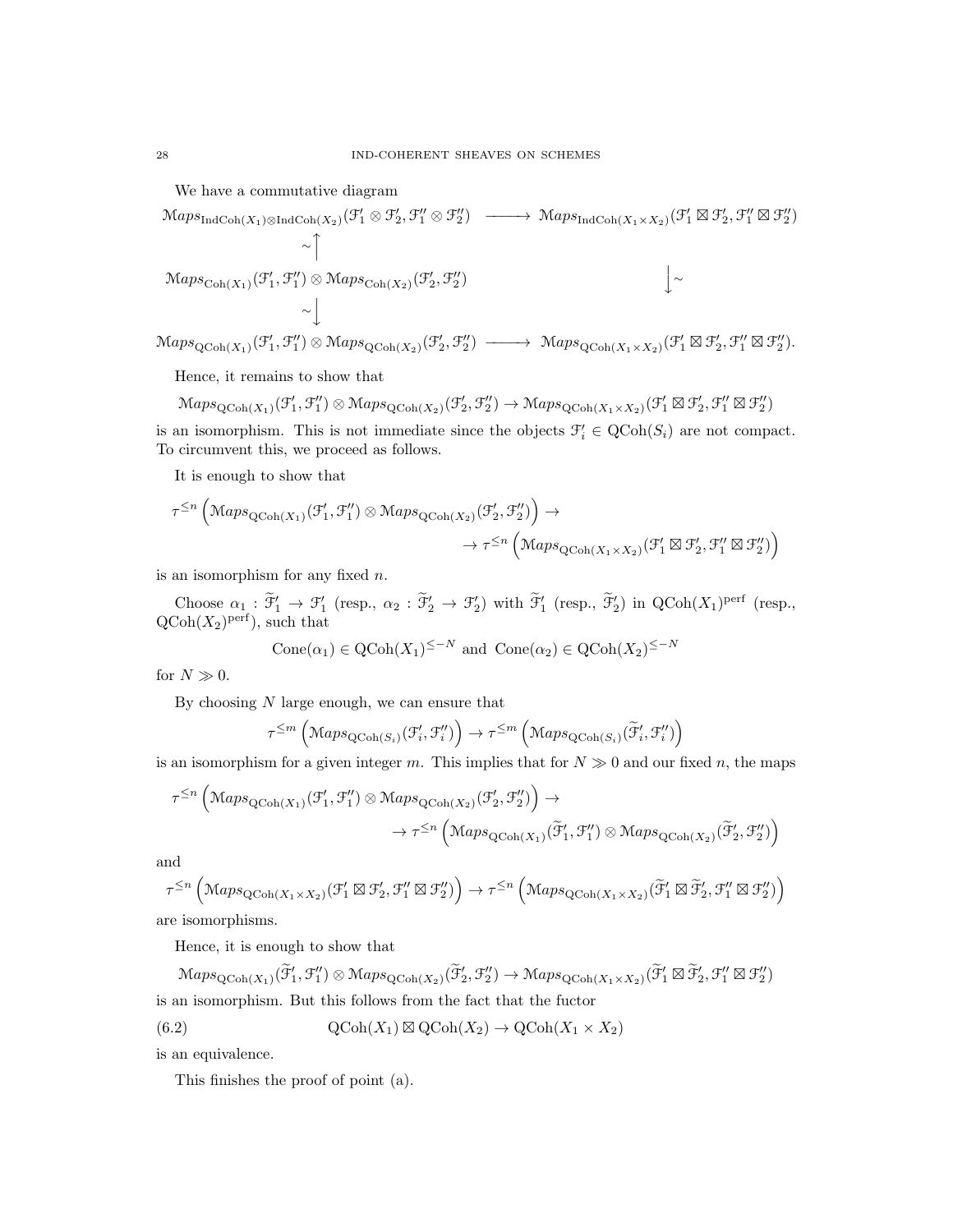To prove point  $(b)$ , we have to show that the essential image of the functor  $(6.1)$  generates IndCoh( $X_1 \times X_2$ ). By Corollary 6.1.5 we can assume that both  $X_1$  and  $X_2$  are classical and reduced.

We argue by Noetherian induction, assuming that the statement is true for all proper closed subschemes  $X'_i \subset X_i$ .

By Proposition 6.1.3(b), it is sufficient to show that  $X_1$  and  $X_2$  contain non-empty open subschemes  $\mathring{X}_i \subset X_i$ , for which the statement of the proposition is true.

Since  $X_i$  are classical and reduced, we can take  $\stackrel{\circ}{X}_i$  to be a non-empty open smooth subscheme of  $X_i$ . Note that the assumption that k be perfect implies that  $\hat{X}_1 \times \hat{X}_2$  is also smooth. Now, the assertion follows from Lemma 1.1.3 and the fact that (6.2) is an equivalence.

6.3.5. Upgrading to a functor. Consider the category  $Sch_{\text{aff}}$  as endowed with a symmetric monoidal structure given by Cartesian product. We consider the category  $DGCat_{cont}$  also as a symmetric monoidal  $\infty$ -category with respect to the operation of tensor product.

First we recall that the functor

$$
\operatorname{QCoh}^*_{\operatorname{Sch}_{\operatorname{aft}}}:(\operatorname{Sch}_{\operatorname{aft}})^{\operatorname{op}}\to \operatorname{DGCat}_{\operatorname{cont}}
$$

has a natural symmetric monoidal structure.

Indeed, this follows from [Chapter I.3, Sect. 3.1.3 and Proposition 3.1.7].

6.3.6. Passing to adjoints, by [Chapter V.3, Sect. 3.1.3], we obtain that the functor

 $QCoh_{Sch_{\text{eff}}} : Sch_{\text{aff}} \to DGCat_{\text{cont}}$ 

also has a natural symmetric monoidal structure.

Now, as in Proposition 2.2.3 one shows:

**Proposition 6.3.7.** There exists a unique symmetric monoidal structure on the functor

 $IndCoh<sub>Sch<sub>aff</sub></sub> : Sch<sub>aff</sub> \rightarrow DGCat<sub>cont</sub>$ 

and the natural transformation  $\Psi_{\text{Sch}_{\text{aff}}}$  that at the level of objects is given by Lemma 6.3.2.

6.4. Convergence. In this subsection we will establish another crucial property of IndCoh that distinguishes it from QCoh. Namely, we will show that for a given scheme, its category IndCoh can be recovered from IndCoh on the n-coconnective truncations of this scheme.

6.4.1. Let X be an object of Sch<sub>aft</sub>. For each n let  $i_n$  denote the closed embedding  $\leq^n X \to X$ , and for  $n_1 \leq n_2$ , let  $i_{n_1,n_2}$  denote the closed embedding

$$
^{\leq n_1}\! X \to ^{\leq n_2}\! X.
$$

By [Chapter I.1, Proposition 2.5.7], we have a canonical equivalence

$$
\underset{n}{\text{colim}} \operatorname{IndCoh}({}^{\leq n}X) \simeq \lim_{n} \operatorname{IndCoh}({}^{\leq n}X),
$$

where in the left-hand side the transition functors are  $(i_{n_1,n_2})_*^{\text{IndCoh}}$ , and in the right-hand side  $(i_{n_1,n_2})^!$ .

The functors  $i_n^!$  define a functor

(6.3) 
$$
\operatorname{IndCoh}(X) \to \lim_{n} \operatorname{IndCoh}({}^{\leq n}X),
$$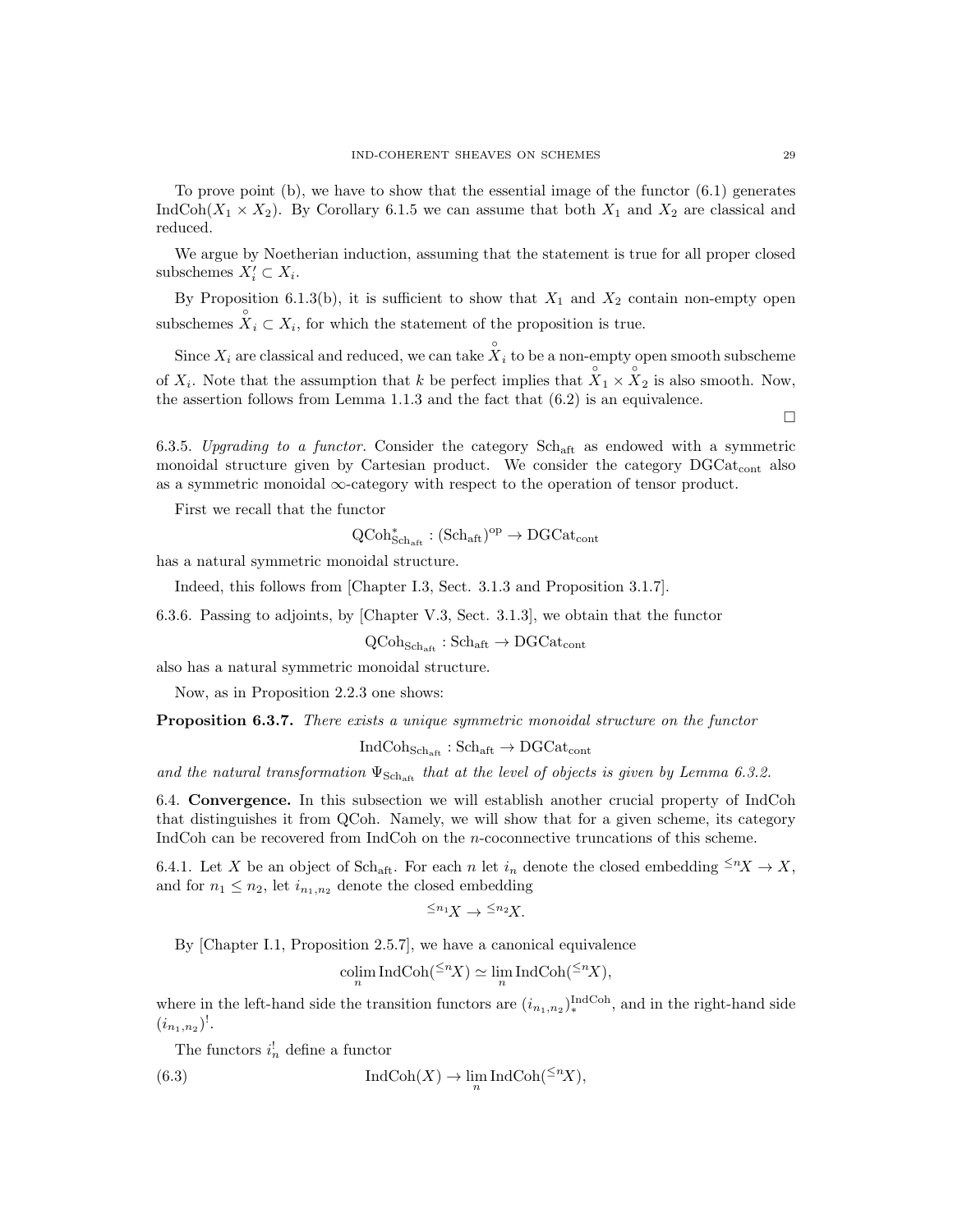whose left adjoint

(6.4) 
$$
\operatorname{colim}_{n} \operatorname{IndCoh}({}^{\leq n}X) \to \operatorname{IndCoh}(X)
$$

is given by the compatible family of functors  $(i_n)_*^{\text{IndCoh}}$ .

6.4.2. We are going to establish the following property of the category IndCoh:

Proposition 6.4.3. The functors (6.3) and (6.4) are mutually inverse equivalences.

*Proof.* First, we note that Corollary  $6.1.5$  shows that the functor  $(6.3)$  is conservative. It is clear that the functor (6.4) sends compact objects to compact ones.

Hence, it remains to prove the following: for

$$
\mathcal{F}_1, \mathcal{F}_2 \in \mathrm{Coh}({}^{\leq 0}X)^\heartsuit \simeq \mathrm{Coh}(X)^\heartsuit
$$

and  $k \in \mathbb{N}$ , the map

$$
\underset{n}{\text{colim}} \text{ Maps}_{\text{Coh}(\leq^n X)}(\mathcal{F}_1, \mathcal{F}_2[k]) \to \text{Maps}_{\text{Coh}(X)}(\mathcal{F}_1, \mathcal{F}_2[k])
$$

is an isomorphism.

We will prove more generally the following:

Lemma 6.4.4. For

$$
\mathcal{F}_1 \in (\mathrm{QCoh}({}^{\leq n}X))^{\leq 0}, \ \mathcal{F}_2 \in (\mathrm{QCoh}({}^{\leq n}X))^{\geq -k},
$$

the map

(6.5) 
$$
\operatorname{Maps}_{\mathrm{QCoh}(\leq nX)}(\mathcal{F}_1, \mathcal{F}_2) \to \operatorname{Maps}_{\mathrm{QCoh}(X)}((i_n)_*(\mathcal{F}_1), (i_n)_*(\mathcal{F}_2))
$$

is an isomorphism for  $n\geq k.$ 

6.4.5. Proof of Lemma 6.4.4. We rewrite the right-hand side as

 $\operatorname{Maps}_{\operatorname{QCoh}({\leq} nX)}((i_n)^* \circ (i_n)_*({\mathcal F}_1), {\mathcal F}_2),$ 

and we claim that

$$
Cone((i_n)^* \circ (i_n)_*(\mathcal{F}_1) \to \mathcal{F}_1) \in (QCoh(\leq^n X))^{\leq -n-1},
$$

which is equivalent to

$$
Cone((i_n)_* \circ (i_n)^* \circ (i_n)_*(\mathcal{F}_1) \to (i_n)_*(\mathcal{F}_1)) \in QCoh(X)^{\leq -n-1},
$$

and further equivalent to

$$
Cone((i_n)_*(\mathcal{F}_1) \to (i_n)_* \circ (i_n)^* \circ (i_n)_*(\mathcal{F}_1)) \in QCoh(X)^{\leq -n}.
$$

In fact, we claim that for  $\mathcal{F} \in \mathrm{QCoh}(X)^{\leq 0}$ ,

$$
Cone(\mathcal{F} \to (i_n)_* \circ (i_n)^*(\mathcal{F})) \in QCoh(X)^{\leq -n}.
$$

Indeed,

$$
Cone(\mathcal{F} \to (i_n)_* \circ (i_n)^*(\mathcal{F}))) \simeq Cone(\mathcal{O}_X \to (i_n)_*(\mathcal{O}_{\leq n_X})) \otimes \mathcal{F},
$$

and the assertion follows.

 $\Box$ 

# 7. Groupoids and descent

In this section we will show that the category IndCoh satisfies descent with respect to proper surjective maps. We will later strengthen this to show that IndCoh satisfies h-descent.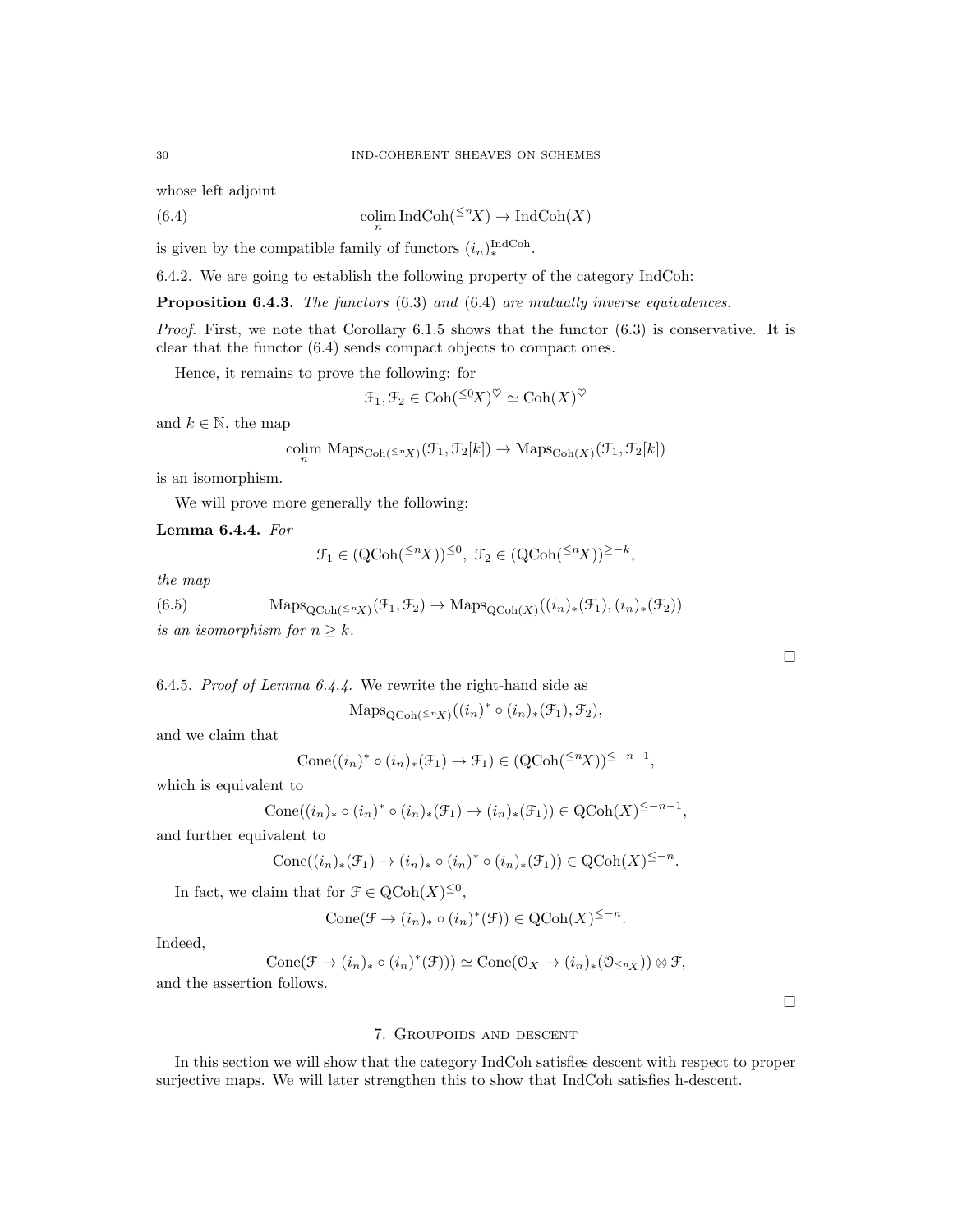7.1. The Beck-Chevalley condition. The Beck-Chevalley condition gives a sufficient condition for when the totalization of a given co-simplicial category can be described as co-modules over a co-monad acting on the category of 0-simplices.

7.1.1. Let us recall the following general framework.

Let  $\mathbb{C}^{\bullet}$  be a co-simplicial  $\infty$ -category. Consider the corresponding category  $\mathbb{C}^{\bullet+1}$ , and the co-simplicial functor

$$
\mathbf{C}^{\bullet+1} \leftarrow \mathbf{C}^{\bullet} : \mathfrak{s}^{\bullet}.
$$

Note that the co-simplicial category  $C^{\bullet+1}$  is augmented and split by  $C^0$ . Hence, we have a canonical equivalence

$$
\mathbf{C}^0 \simeq \mathrm{Tot}(\mathbf{C}^{\bullet+1}),
$$

so that the composed functor

$$
\mathbf{C}^0 \simeq \mathrm{Tot}(\mathbf{C}^{\bullet+1}) \overset{\mathrm{Tot}(\mathfrak{s}^\bullet)}{\longleftarrow} \mathrm{Tot}(\mathbf{C}^\bullet)
$$

identifies with  $ev_{\mathbf{C}^{\bullet}}^{0}$ .

Furthermore, the functor

$$
\mathbf{C}^0\simeq\mathrm{Tot}(\mathbf{C}^{\bullet+1})\stackrel{\mathrm{ev}^0_{\mathbf{C}^{\bullet+1}}}{\longrightarrow}\mathbf{C}^1
$$

identifies with  $p_s$ , where  $p_s, p_t$  are the two functors

$$
\mathbf{C}^0 \rightrightarrows \mathbf{C}^1.
$$

7.1.2. Recall the following definition:

**Definition 7.1.3.** We shall say that  $C^{\bullet}$  satisfies the Beck-Chevalley condition if for each n the functor

$$
\mathbf{C}^{n+1} \leftarrow \mathbf{C}^n : \mathfrak{s}^n
$$

admits a left adjoint (to be denoted by  $\mathfrak{t}^n$ ), and for every map  $[m] \to [n]$  in  $\Delta$ , the diagram

$$
\begin{array}{ccc} \mathbf{C}^{n+1} & \xrightarrow{\mathbf{t}^n} & \mathbf{C}^n \\ \uparrow & & \uparrow \\ \mathbf{C}^{m+1} & \xrightarrow{\mathbf{t}^m} & \mathbf{C}^m, \end{array}
$$

that a priori commutes up to a natural transformation, actually commutes.

We have:

**Lemma 7.1.4.** Suppose that  $C^{\bullet}$  satisfies the Beck-Chevalley condition. Then: (a) The functor

$$
\mathbf{C}^0 \leftarrow \mathrm{Tot}(\mathbf{C}^\bullet) : \mathrm{ev}^0_\mathbf{C}
$$

admits a left adjoint.

(b) The monad

$$
\text{ev}_{\mathbf{C}}^0 \circ (\text{ev}_{\mathbf{C}}^0)^L,
$$

viewed as an endo-functor of  $\mathbb{C}^0$ , identifies with  $(p_t)^L \circ p_s$ , where  $(p^t)^L$  is the left adjoint of  $p^t$ . (c) The adjoint pair

$$
(\mathrm{ev}^0_{\mathbf{C}^\bullet})^L : \mathbf{C}^0 \rightleftarrows \mathrm{Tot}(\mathbf{C}^\bullet) : \mathrm{ev}^0_{\mathbf{C}^\bullet}
$$

is monadic.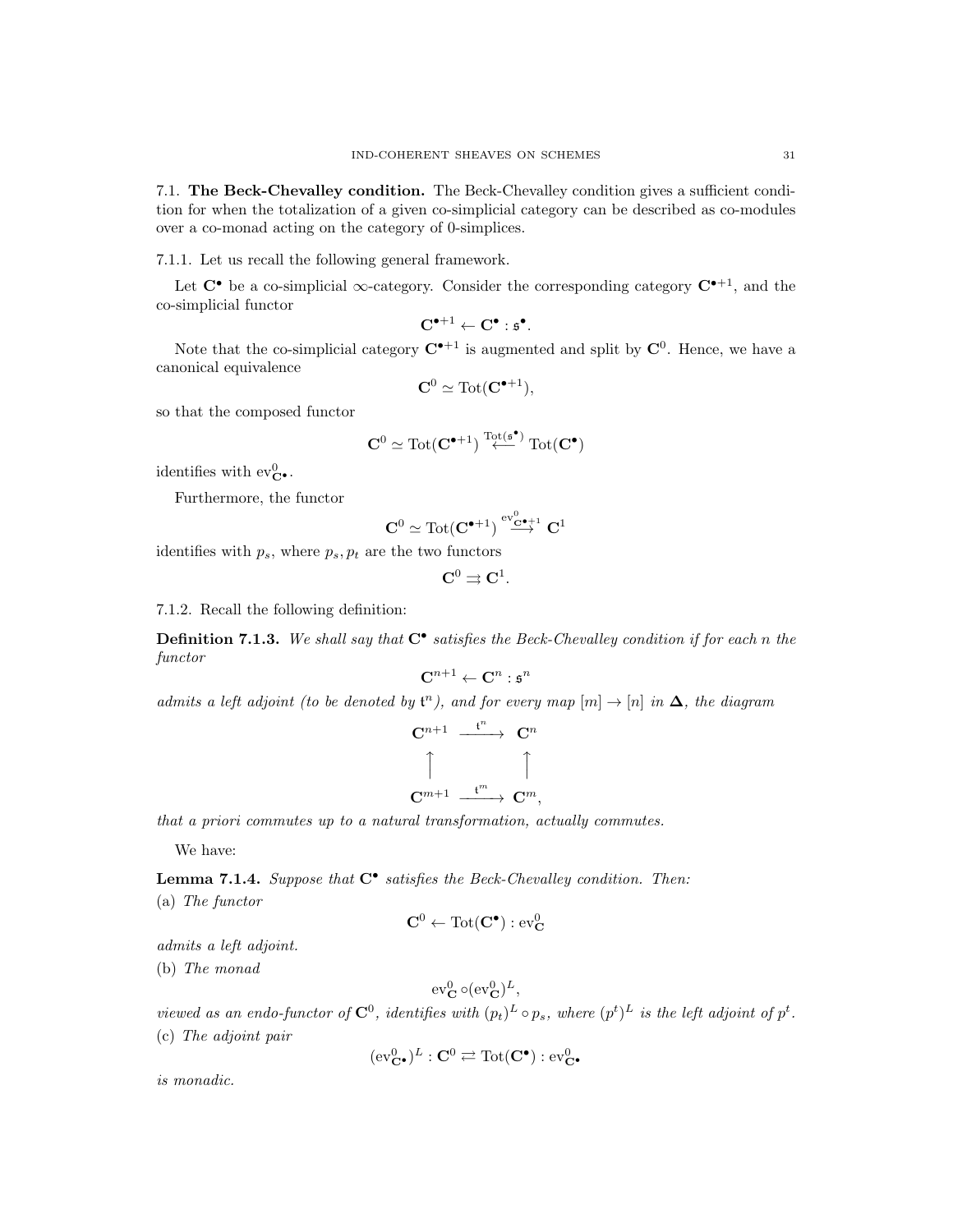*Proof.* The Beck-Chevalley condition implies that the simplex-wise left adjoints  $t^n$  form a cosimplicial functor

$$
\mathfrak{t}^\bullet:C^{\bullet+1}\leftarrow C^\bullet.
$$

In particular, we obtain a pair of adjoint functors

$$
\operatorname{Tot}(\mathfrak{t}^{\bullet}) : \operatorname{Tot}(\mathbf{C}^{\bullet+1}) \rightleftarrows \operatorname{Tot}(\mathbf{C}^{\bullet}) : \operatorname{Tot}(\mathfrak{s}^{\bullet}),
$$

that commute with evaluation on  $n$ -simplicies for every  $n$ .

Note also that  $\mathfrak{s}^0 \simeq p^t$  and so  $\mathfrak{t}^0 \simeq (p^t)^L$ . Now, the required assertion concering

$$
\mathrm{ev}^0_{\mathbf{C}^\bullet}\circ(\mathrm{ev}^0_{\mathbf{C}^\bullet})^L
$$

follows from the commutative diagram

$$
\begin{array}{ccc}\n\mathbf{C}^1 & \xrightarrow{\mathbf{t}^0} & \mathbf{C}^0 \\
\text{ev}_{\mathbf{C}^\bullet+1}^0 \uparrow & & \uparrow \text{ev}_{\mathbf{C}^\bullet}^0 \\
\mathbf{C}^0 \simeq \text{Tot}(\mathbf{C}^{\bullet+1}) & \xrightarrow{\text{Tot}(\mathbf{t}^\bullet)} \text{Tot}(\mathbf{C}^\bullet).\n\end{array}
$$

Finally, it is easy to see that the functor  $ev_{\mathbf{C}\bullet}^0$  is conservative and commutes with  $ev_{\mathbf{C}\bullet}^0$ -split geometric realizations. Hence, it satisfies the conditions of the Barr-Beck-Lurie theorem, and therefore is monadic.

 $\Box$ 

# 7.2. Proper descent. We will now prove proper descent for IndCoh.

7.2.1. Let  $X^{\bullet}$  be a groupoid simplicial object in Sch<sub>aft</sub> (see [Lu1], Definition 6.1.2.7 for the notion of groupoid in the context of  $\infty$ -categories).

Denote by

$$
(7.1) \t\t\t p_s, p_t: X^1 \rightrightarrows X^0
$$

the corresponding maps. Let us assume that the map  $p_s$  (and hence also  $p_t$ ) is proper.

We form a co-simplicial category  $\text{IndCoh}(X^{\bullet})^!$  using the !-pullback functors, and consider its totalization  $\text{Tot}(\text{IndCoh}(X^{\bullet})^!)$ . Consider the functor of evaluation on 0-simplices:

 $ev^0 : \text{Tot}(\text{IndCoh}(X^{\bullet})) \to \text{IndCoh}(X^0).$ 

# Proposition 7.2.2.

(a) Then functor  $ev^0$  admits a left adjoint. The resulting monad on  $IndCoh(X^0)$ , viewed as an endo-functor, is canonically isomorpic to  $(p_t)_{\ast}^{\text{IndCoh}} \circ (p_s)^!$ . The adjoint pair

$$
IndCoh(X^0) \rightleftarrows Tot(IndCoh(X^{\bullet})^!)
$$

is monadic.

(b) Suppose that  $X^{\bullet}$  is the Čech nerve of a map  $f : X^{0} \to Y$ , where f proper. Assume also that f is surjective at the level of geometric points. Then the resulting map

$$
IndCoh(Y) \to Tot(IndCoh(X^{\bullet})^!)
$$

is an equivalence.